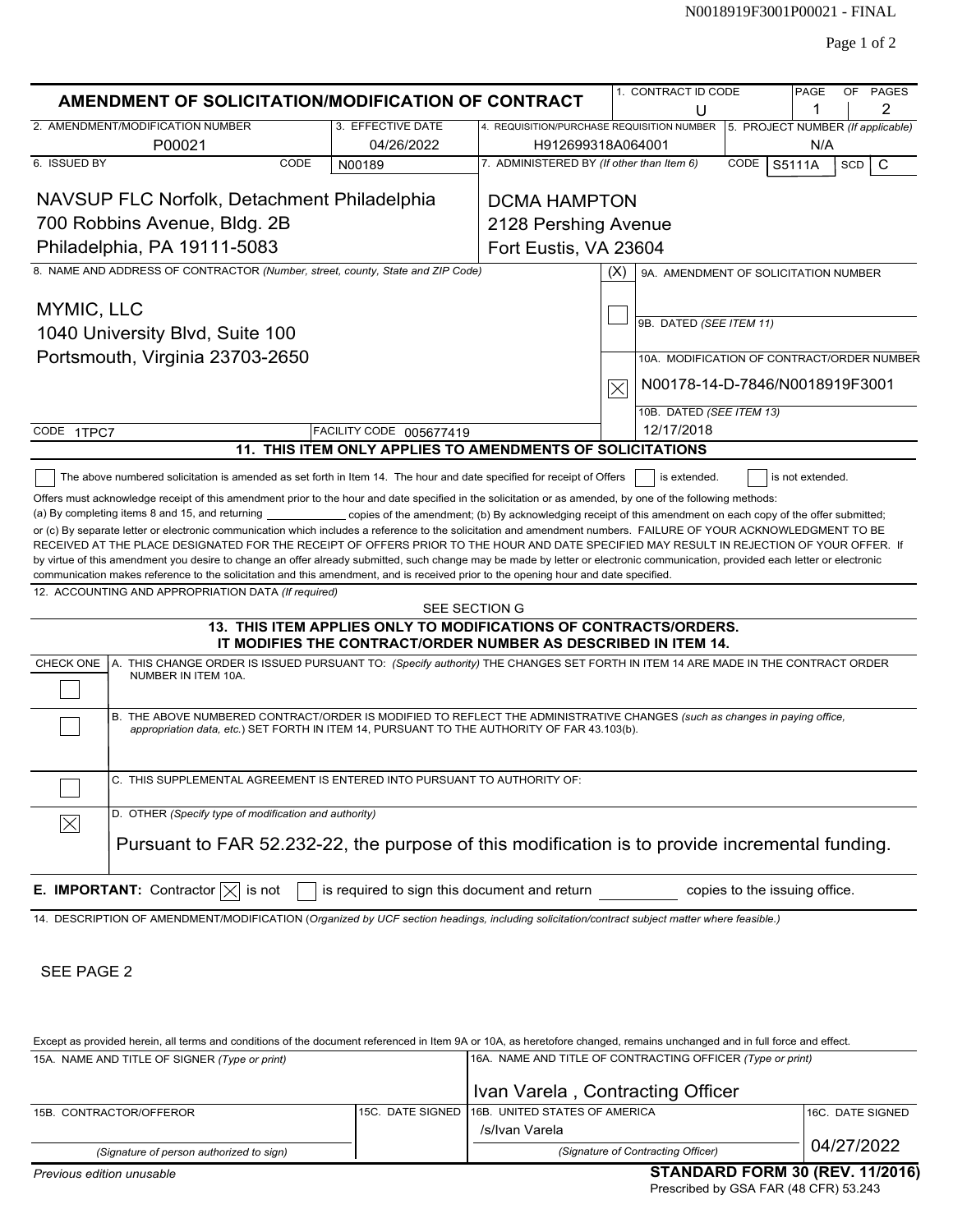# **Section C - Description/Specifications/Statement of Work**

# **PERFORMANCE-BASEDWORKSTATEMENT(PBWS)**

**Directorate of Management**

# **Information Technology and Knowledge Engineering Support (IT/KE) Task Order**

# **1.0 INTRODUCTION**.

The mission of Directorate of Management (DOM) is to serve the Chairman of the Joint Chiefs of Staff (CJCS), providing the best military advice. On behalf of the Director, the mission of the DOM is to lead, advocate, or enable the effective and efficient development of IT capabilities in support of the Joint Staff mission while complying with applicable federal laws and DoD Regulations.

#### **2.0 BACKGROUND**.

The DOM is responsible for providing assistance to the Chairman of the Joint Chiefs of Staff and Joint Staff through management, planning and direction of support activities including correspondence administration, budget and finance, action management and archiving, information technology, services, resources and all aspects of staff and information security.

#### **3.0 OBJECTIVE & SCOPE**.

The contractor shall provide non-personal services to support the DOM mission in three key functional areas: Knowledge Engineering, Information Technology Support, and Information Technology (IT) Project Management.

**Knowledge Engineering (KE)**. The DOM provides technology synergy and requirements assistance to the Directorates, Senior Leadership, and the National Military Command Center via a team of embedded or centrally managed Knowledge Engineers. The team enables synergy by integrating requirements, initiatives, and developments to leverage JS knowledge and information to facilitate the JS decision-making process. The places of performance for the Knowledge Engineers will be NCR, HR, and Site R.

**Information Technology Support (ITS)**. The Joint Staff has outsourced IT and network service to external organizations. The Information Technology Support team serves as the advocate to these external service providers for the Joint Staff users. The ITS team will actively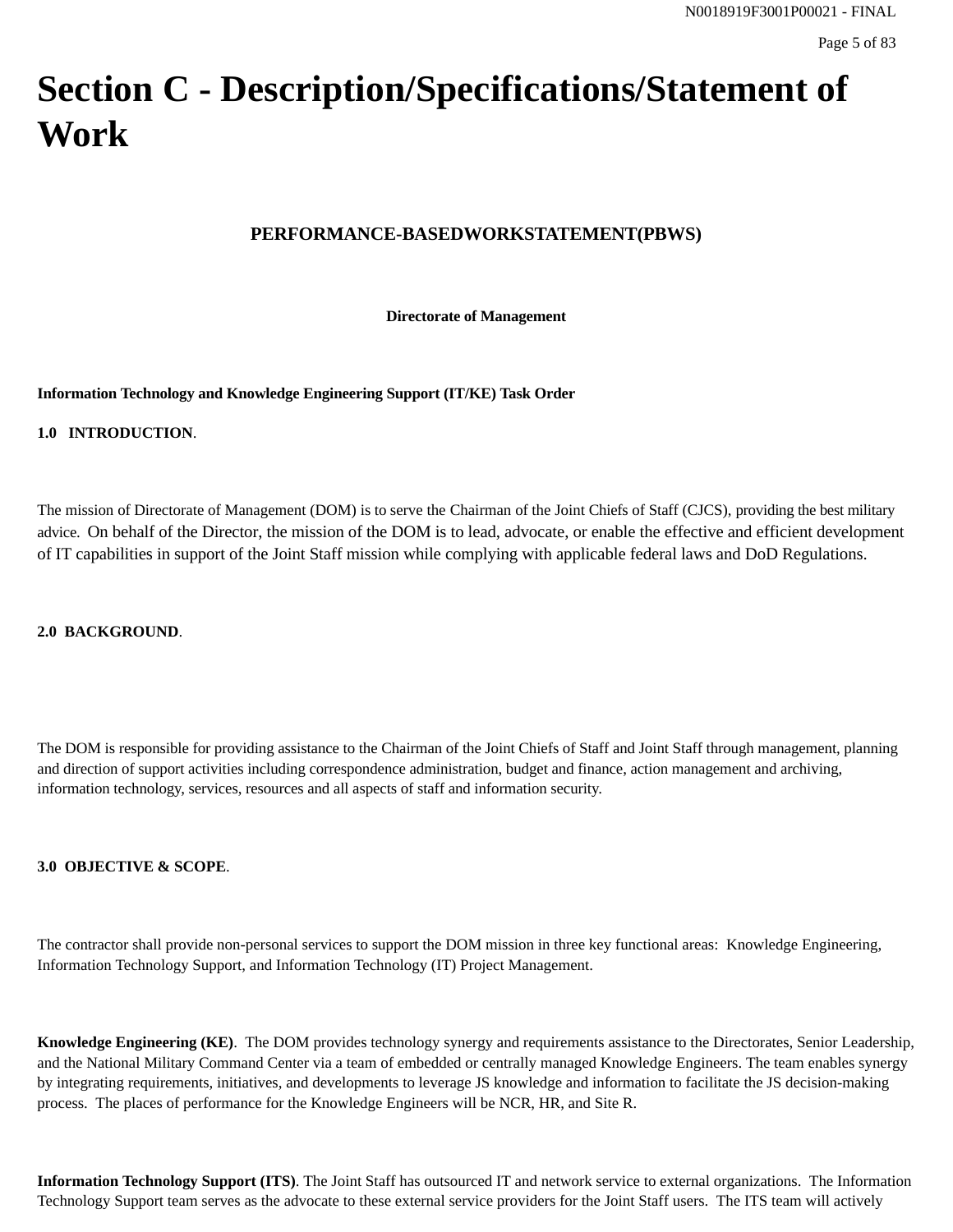#### N0018919F3001P00021 - FINAL

monitor trouble ticket queues and identify languishing tickets that need action on by the service providers. Additionally, the ITS team will connect and configure Joint Worldwide Intelligence Communications System (JWICS) end user devices such as thin clients, Top Secret Voice Over Internet phones, and printers. The places of performance for the Information Technology specialists will be NCR and HR.

**Information Technology (IT) Project Management**. The DOM/CRD provides IT project management assistance to the Directorates, Senior Leadership, and the National Military Command Center via a team of centrally managed Project Managers. The team will be TS/SCI eligible and complete projects execution using guidance from the Project Management Body of Knowledge (PMBOK), and by providing IT technical analysis and oversight to ensure successful delivery from external service providers. The places of performance and approximate workloads for the Project Managers will be NCR (70%), HR (25%), and Site R (5%).

#### **4.0 APPLICABLE DOCUMENTS**.

Each of the applicable documents contains information that is pertinent to KE, IT, IT PM, and eDTRM.

JSI 8000.01, Joint Staff Chief Information Officer

DoD Manual 8570.01-M, Information Assurance Workforce Improvement Program

PMBOK® (current version), "Project Management Body of Knowledge"

CJCSI 5124.01, Charter of the Knowledge Management Cross-Functional Team (KMCFT)

CJCSI 5124.01, "Charter of the Knowledge Management Cross-Functional Team"

JSM 5762.01 Series, "Joint Staff Portal Governance"

JSI 5761.01 Series, "Joint Staff Content Management Policy"

DJSM 0610-06, "Enterprise Content Management Working Group (CMWG)

DJSM 0348-12, "Official Networks of Record - Joint Staff Information Networks"

DoD Instruction 8220.Ac "Knowledge Management (KM) For The DoD"

Committee on National Security Systems Instruction Number 4009, "National Information Assurance Glossary," April 6, 2015

DoD Directive 5144.02, "DoD Chief Information Officer (DoD CIO)," November 21, 2014 DoD Directive 8000.01, "Management of the Department of Defense Information Enterprise (DoD IE)," March 17, 2016

DoD Directive 8140.01, "Cyberspace Workforce Management," August 11, 2015

DoD Instruction 5015.02, "DoD Records Management Program," February 24, 2015

DoD Instruction 5200.01, "DoD Information Security Program and Protection of Sensitive Compartmented Information (SCI)," April 21, 2016

DoD Instruction 5400.16, "DoD Privacy Impact Assessment (PIA) Guidance," July 14, 2015

DoD Instruction 8110.01, "Mission Partner Environment (MPE) Information Sharing Capability Implementation for the DoD," November 25, 2014

DoD Instruction 8320.02, "Sharing Data, Information, and Technology (IT) Services in the Department of Defense," August 5, 2013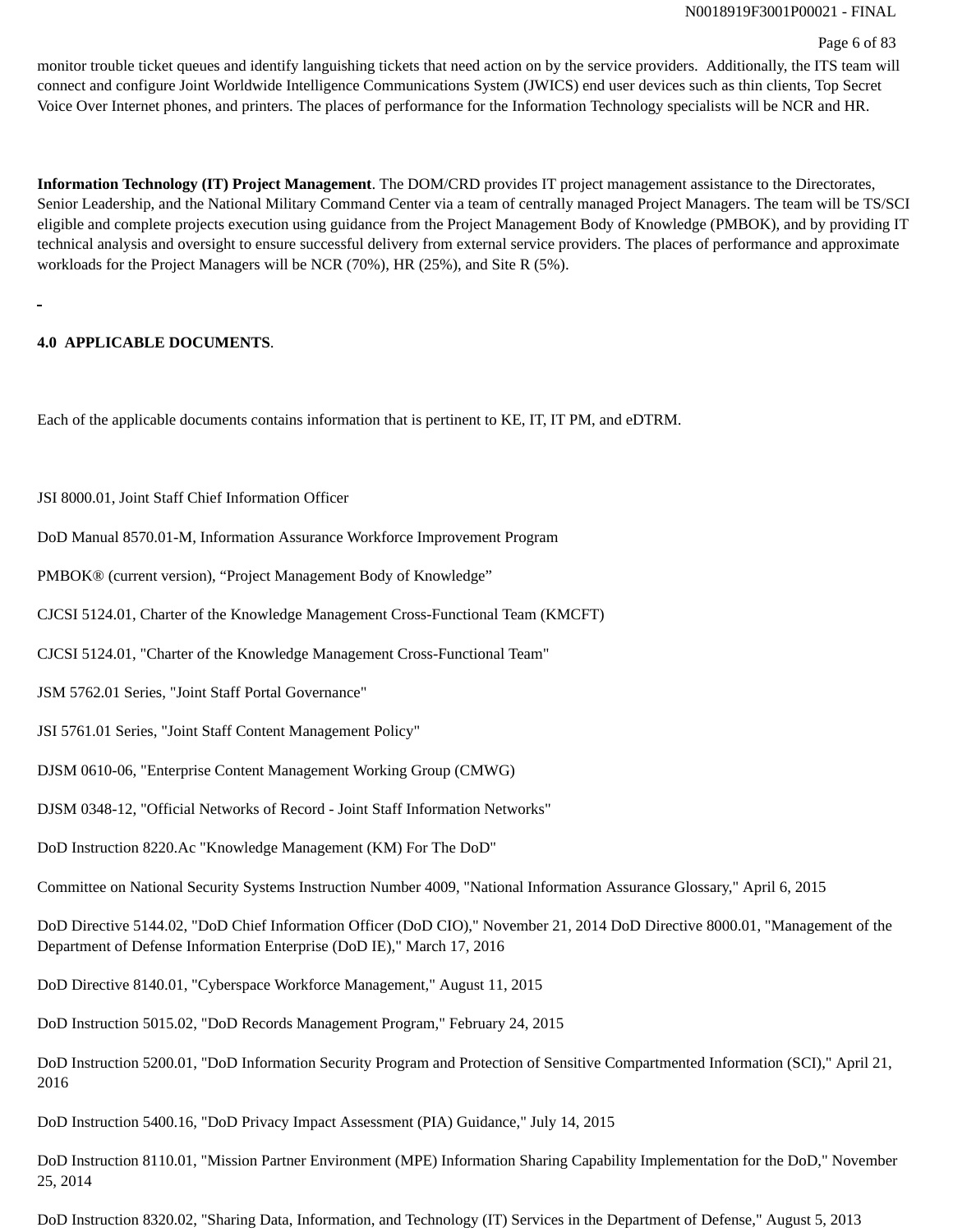DoD Instruction 8320.07, "Implementing the Sharing of Data, Information, and Information Technology (IT) Services in the Department of Defense," August 3, 2015

Federal Chief Information Office Council, "2012 Clinger-Cohen Core Competencies and Learning Objectives," December 2012

"Department of Defense Dictionary of Military and Associated Terms," current edition

Office of the Deputy Secretary of Defense, "Department of Defense Information Resources Management Strategic Plan," April 1, 2015

Office of Management and Budget, "The Common Approach to Federal Enterprise Architecture," version 2, May 2, 20122

Office of Personnel Management, "Data Standards for the Cybersecurity Category/Specialty Area," December 1, 2016

Office of the DoD Chief Information Officer, "Department of Defense (DoD) Chief Information Officer (CIO) Campaign Plan," November 19, 2012

Office of the DoD Chief Information Officer, "DoD Enterprise Service Management Framework," edition III, March 4, 2016

#### **5.0 REQUIREMENTS.**

The Contractor shall provide a broad spectrum of non-personal services support which enable the Joint Staff to successfully execute the DOM IT support services mission. These requirements include:

5.1 Contractors shall continually provide situational awareness to the Government through effective communication and a combination of the following 5.1 sub-tasks: The Program Manager overseeing these tasks will have a Masters of Science degree in a technical or management discipline from an accredited college or university with a minimum of seven (7) years of below task related experience to include a minimum of five (5) years managing complex projects involving large numbers of people in subordinate groups; OR a Bachelor's degree in a technical or management discipline from an accredited college or university with a minimum of fifteen (15) years of below task related experience managing progressively more complex systems / projects involving large numbers of people in subordinate groups.

5.1.1 Post Award Conference. The Contractor shall attend the Post-Award conference convened by the Government. This conference is the first opportunity for the Government and contractor to meet and review contract requirements, terms, and conditions. It also serves as an opportunity for Government and contractor to discuss and clarify roles and responsibilities.

5.1.2 Periodic Progress Meetings. The Contracting Officer's Representative (COR), Technical Assistant (TA), and other Government personnel, as appropriate, may meet periodically with the Contractor to review the Contractor's performance. At these meetings, the COR will apprise the Contractor of how the Government views the Contractor's performance. The Contractor will apprise the Government of services performed and any problems experienced in supporting contract requirements. The COR will provide guidance to the contractor on actions required to resolve issues regarding contract performance.

5.1.3 Contractor Quality Control Plan (QCP). The Contractor shall develop an effective quality control plan to ensure services are performed in accordance with this task order and implement procedures to identify, prevent, and ensure non-recurrence of defective services. The Contractor's quality control program (QCP) assures the work performed complies with the requirement of the contract. After acceptance of the quality control plan the Contractor will receive the contracting officer's acceptance in writing of any proposed change to the QC system.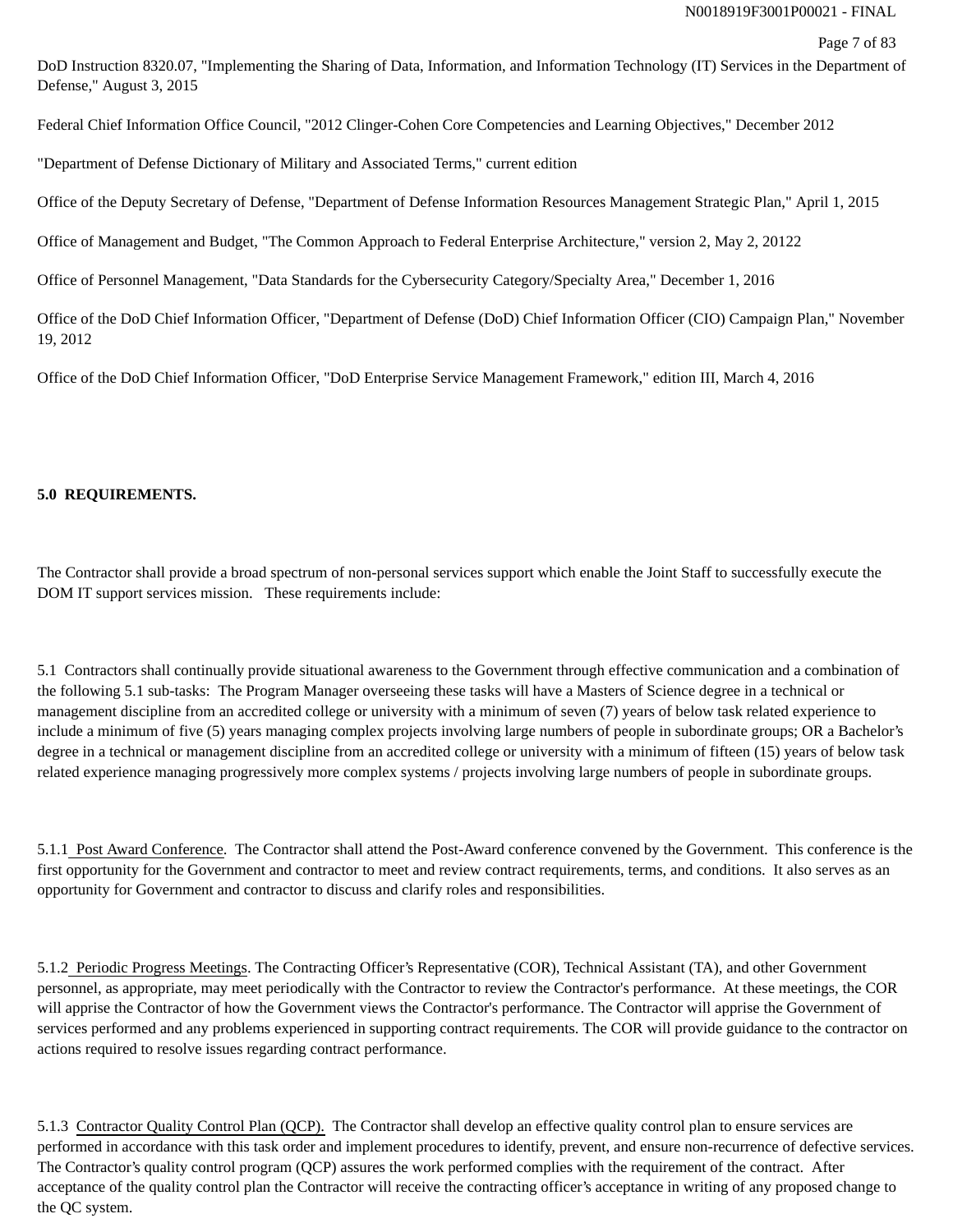5.1.4 Monthly Status Report. The contractor will provide the COR and TA with a task order Monthly Status Report (MSR), Contractors Progress, Status and Management Report (contractor format acceptable) [FJCNFN1] by email. The format for the MSR will be proposed by the Contractor and agreed to by the Government and subject to change if required by the Government. The MSR will include the following at a minimum:

- Contractor's name and address
- Contract TO number
- Date of report
- Period covered by report
- Man-hours expended during the reporting period, and cumulatively for the TO
- Cost incurred for the reporting period and cumulatively for the task
- Description of progress made during the period, including any problems encountered
- Recommendations, if any for solution beyond the scope for the task area
- Results obtained in resolving previously reported problem areas
- Trips and significant results
- Plans for activities during the following period, including any outages, software updates
- Projected travel requirements and costs
- Summary of actual and projected costs for labor hours and travel for the entire period of performance
- Projection ahead 6 calendar months of scheduled, required, and executed labor and travel for each event and exercise. Forecast quarterly the level of effort for assigned exercises by functional areas, events, and non-event areas
- Summarize labor hours and travel funds expenditures by resource band and, to include total billed hours burdened cost, and travel, planned activities, any key personnel changes, and any shortfalls, issues or problems
- Completion of "required or mandatory" government training
- Meetings with The Joint Staff's IT Service Provider (JSP)

5.1.6 Data Rights. The Government has unlimited data rights on all information developed or delivered under this TO.

5.1.7 Release of Information. Project related documentation developed in support of this task order is not publicly releasable and shall be marked with the appropriate distribution statement as directed by the Government. The Contractor shall not release any project related material without the written permission from the COR.

5.1.8 Identification of Contractor Employees. All Contractor personnel working in situations where their Contractor status is not obvious to other parties are required to identify themselves as such to avoid creating an impression in the minds of members of the public that they are Government officials.

5.1.9 Non-Disclosure. In the course of performance pursuant to this contract, the contractor may have access to nonpublic information, including Planning, Programming, Budgeting and Execution (PPBE) information. The Contractor agrees that it will not use or disclose any such information unless authorized in writing by the COR. The Contractor further agrees that it will use its best efforts to ensure that its employees and others performing services under this contract will not use or disclose any such information unless authorized by the COR. To that end, Contractor agrees that each of its employees and others performing duties under this task order will sign a Certificate of Non-disclosure. The Contractor also agrees to maintain an updated list of Contractor employees with certificates of non-disclosure at all times during the execution of this task order.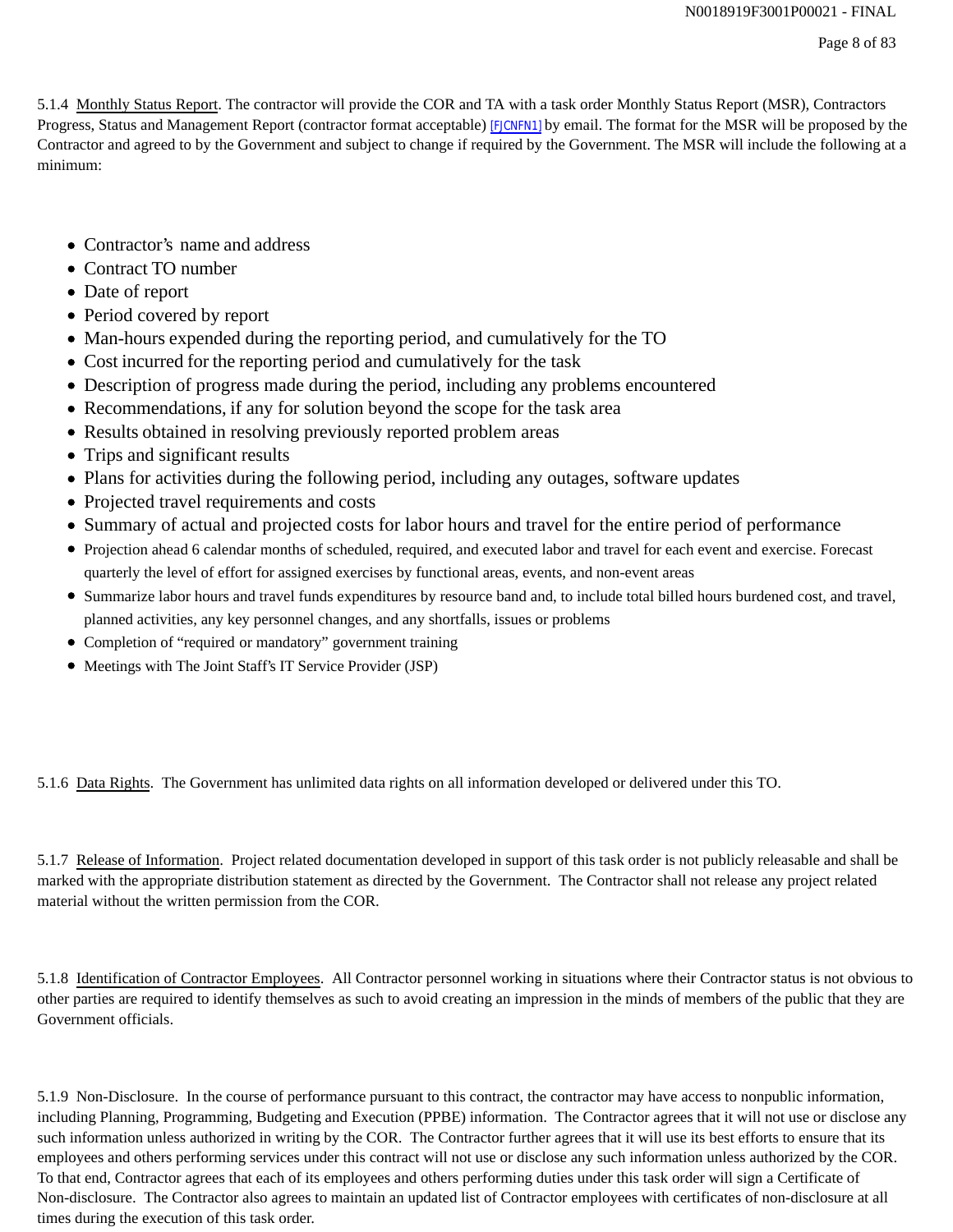5.1.10 Travel. The Government expects some travel requirements with this task order. The Government's estimate of travel for this task order is \$7,000.00. Detailed travel projections can be found in section 11.0 of this PBWS.

5.2 Contractors shall provide **Knowledge Engineering** mission requirements support to the DD CIO/ITS through a combination of the following 5.2 sub-tasks. The tasks in Section 5.2 require 50% of the personnel to have a TS/SCI clearance and the remaining personnel to have a TS clearance. The lead KE is required to have a Microsoft Certified: Power Platform Solution Architect Associate certification. All other KEs should have experience utilizing these tools and applications as well. All Senior level KEs will have a Master of Science degree from an accredited college in Engineering or Computer Science with a minimum of five (5) years of below task related experience, or a Bachelor's degree from an accredited college in Engineering or Computer Science with a minimum of five (5) years of below task related experience. Junior level KEs will have a Bachelor's degree from an accredited college in Engineering or Computer Science with a minimum of two (2) years of below task related experience.

 5.2.1 Joint Staff Information Environment Assessment – the contractor shall continually assess the Joint Staff Information Environment and recommend improvements using IT and collaborative tools to allow JS leaders to better leverage the JS knowledge and make timely, informed decisions (Rev 1 / Medium Priority)

## 5.2.1.1 Reserved

 5.2.1.2 The contractor shall conduct technical analysis (independently and the direction of the government) to enable data driven decisions to identify options or to validate courses of action in development and execution of Enterprise level services. (Rev 1 / Medium Priority)

 5.2.1.3 The contractor shall provide data supported recommendations on Directorate proposed IT requirements, to include utility, integration and supportability of applications within the Enterprise and the Joint Information Environment (JIE). (Rev 1 / Medium Priority)

5.2.2 Portal and Collaborative Tool Development and Support – Joint Staff's primary means of sharing information is through Sharepoint-based portals on NIPR and SIPR. The objective is to develop smart, consolidated, and aligned IT solutions across the Joint Staff and to provide problem resolution and mission-oriented customer technical interface.

 5.2.2.1 The contractor shall develop SharePoint and Knowledge Management tools based in support of user requirements. (Rev 1 / High Priority)

### 5.2.2.2 Reserved

 5.2.2.3 The contractor shall develop workflows to streamline Joint Staff business processes (Rev 1 / High Priority)

### 5.2.2.4 Reserved

 5.2.2.5 The contractor shall create, maintain, archive and present metrics in support of Joint Staff Knowledge Management transformation and process improvement efforts (Rev 1 / Medium Priority)

 5.2.2.6 The contractor shall provide support to transition to newer KM/collaborative tool platforms and, if required, support transition/moving data to Enterprise hosted sites. (Rev 1 / High Priority)

 5.2.2.7 The contractor shall keep the customer abreast of status, resolve issues as needed and facilitate solutions using enterprise IT capabilities and ensure services are aligned with the JS enterprise architecture, interoperable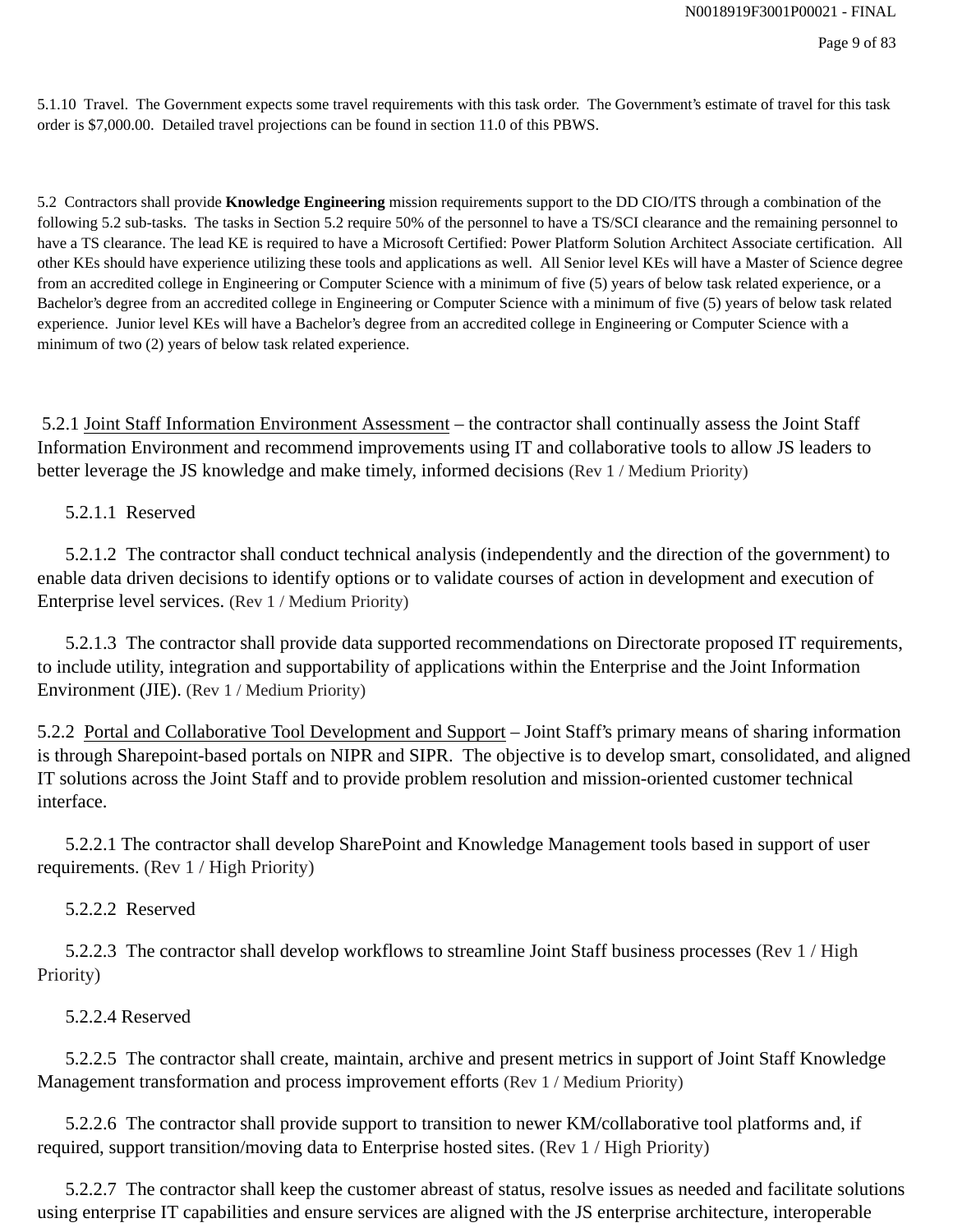services and network centric enterprise services. (Rev 1 / High Priority)

 5.2.2.8 The contractor shall provide recommendations and input in the development and/or update of Joint Staff Knowledge Management Directives (Rev 1 / Medium Priority)

5.2.3 User support

 5.2.3.1 The contractor shall provide 24/7 support to the NMCC/NJOIC and Joint Staff Crisis Management Team for real world events as well as exercises. The contractor shall assist in standing up and tearing down the Crisis Management Team (CMT) collaborative tools in preparation for exercises and actual events with on-site (2) hour response during CMT activation/operations. (Rev 1 / High Priority)

 5.2.3.2 The contractor shall provide support to Site R as necessary on an as-needed basis (during exercises and other events). (Rev 1 / High Priority)

 5.2.3.3 The contractor shall provide on-site 24 hour response time to the assignment of Directorate KE requirements once input into the established "KE task/project tracker". (Rev 1 / High Priority)

 5.2.3.4 The contractor shall provide dedicated support to the Joint Staff Top 7 senior leaders and the National Military Command Center (NMCC) and the National Joint Operations and Intelligence Center (NJOIC). (Rev 1/ High Priority)

 5.2.3.5 The contractor shall develop training resources to assist Joint Staff Users and Site Owners fully leverage the implementation of Knowledge Management tools. (Rev 1 / Medium Priority)

| <b>Priority</b> | <b>Risk Tolerance</b>                                                                              |
|-----------------|----------------------------------------------------------------------------------------------------|
| High            | High risk, must do. Government will prioritize with contractor<br>(when needed).                   |
| Medium          | Willing to accept some risk with possible delays in timelines                                      |
| Low             | Willing to accept risk of delays in timelines or inability to support<br>within requested timeline |

Rev 1 / – Priority Matrix –

5.3 The contractors shall provide **Information Technology Support** for DD CIO/ITS mission requirements through accomplishment of the following 5.3 sub-tasks. The tasks in Section 5.3 require a TS/SCI clearance and a DoDI 8570.01M (IAT Level II) certification. Additionally, all personnel supporting this task will have a Bachelor's degree from an accredited college or university in a curriculum or career field of study in Computer Science or Information Systems with a minimum of 3 years of below task related experience; OR an Associate's degree from an accredited college or university in a curriculum or career field of study in Computer Science or Information Systems with a minimum of 3 years of below task related experience.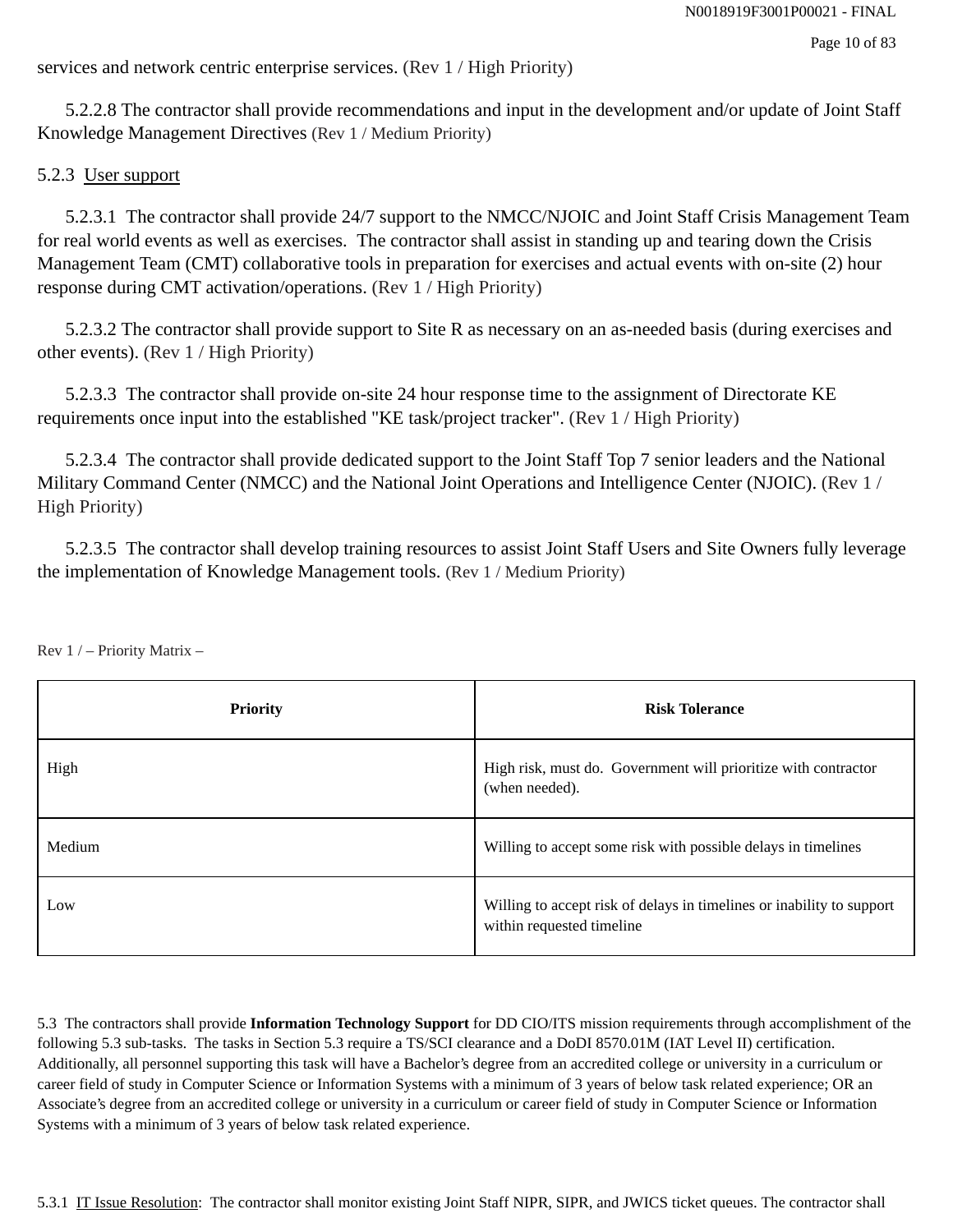assess, track, monitor, and escalate trouble tickets for incidents and problem resolution and verify with the customer when the incident/problem has been resolved within the specified time frame.

 5.3.1.1 The contractor shall be required to do both morning and afternoon IT wellness checks across the J-Directorates. The contractor shall identify IT issues and elevate the issues to the appropriate service provider.

 5.3.1.2 The contractor shall assist in the development, testing and implementation of a business process for validating IT service request completion

 5.3.1.3 Independently and at the direction of the Government , the contractor shall provide technical trend analysis from available data sources to identify performance metrics that will enhance operational performance.

 5.3.1.4 The contractor shall monitor, assess, and track service provider's authorized service interruptions (ASIs) and advise the government on user impact during the ASI.

5.3.1.5 The contractor shall providedaily, weekly, monthly updates to users with open tickets

5.3.2 IT Requirements Support: The contractor shall assist in the development and validation of IT requirements

 5.3.2.1 The contractor shall aid the Joint Staff Directorate IT Validators (J-Dir Validators) in the creation, refinement, submission, and validation of user IT requirements

5.3.2.2 The contractor assist in bi-weekly reviews of open IT requirements

5.3.3 Strategic Communications: The contractor shall support the delivery of DD CIO/ITS strategic communications to the JS users.

 5.3.3.1 The contractor shall conduct face-to-face communications with users during the wellness checks to reinforce DD CIO/ITS strategic communications

 5.3.3.2 As directed by the government, the contractor shall assist the DD CIO/ITS collect required information from JS users in order to complete tasked requests for information.

5.3.4 JWICS Installation Support: The contractor shall support the installation of JWICS end user devices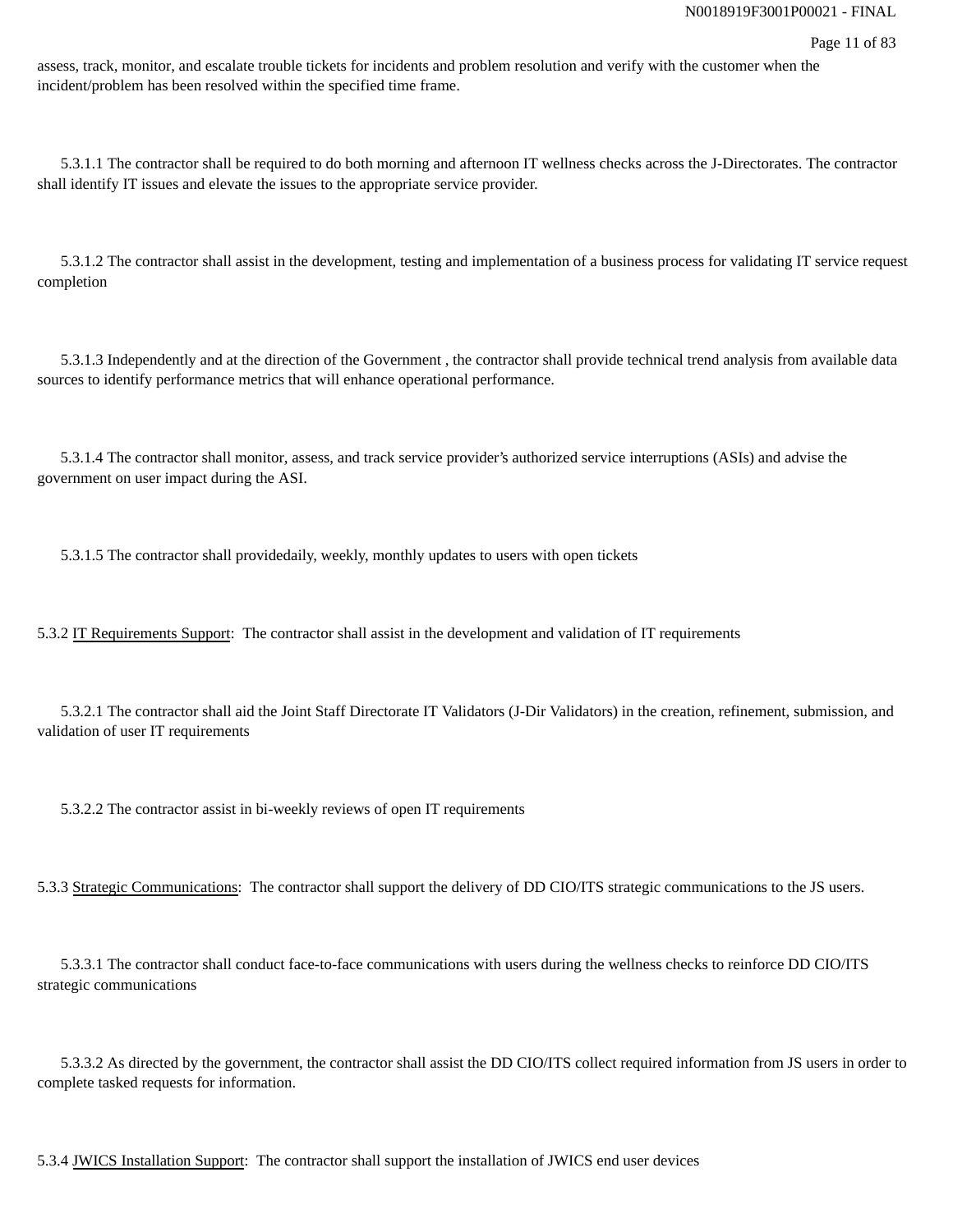5.3.4.1 The contractor shall install and configure JWICS end user devices to include workstations, Top Secret Voice Over Internet Phones, printers, and desktop video teleconferencing systems.

5.3.4.2 The contactor shall support office moves through the removal, transport, and reinstallation of JWICS end user devices

5.3.4.3 The contractor shall dispose of end-of-life JWICS end user devices in accordance with security regulations

5.4 The contractor shall provide **Information Technology (IT) Project Management Support** for DD CIO/ITS mission requirements through accomplishment of the following 5.4 sub-tasks. The tasks in Section 5.4 require a TS/SCI clearance, and the Lead Project Manager must have a Bachelor's degree from an accredited college in Project Management or a related field, be Project Management Professional (PMP) certified with experience as a team lead with a minimum of five (5) years of below task related experience. All other Project Managers will have a Bachelor's degree from an accredited college in Project Management or a related field, significant experience working on Project Management Teams, be familiar with the Project Management Body of Knowledge (PMBOK®), and have a minimum of two (2) years of below task related experience.

5.4.1 Project Management: The Contractor shall support and assist overall government management of IT projects and IT requirements analysis, including cost, schedule, and capabilities. The Lead Project manager must be Project Management Professional (PMP) certified, with experience as a team lead.

5.4.1.1 The Contractor shall be responsible for all aspects of project management per the PMBOK®.

 5.4.1.2 The Contractor shall establish and implement project management best practices to ensure all projects have well-defined requirements and deliverables. The Contractor will establish an effective means of creating plans of actions and milestones include decision points for correction, go/no-go decisions and identify a means of tracking progress.

 5.4.1.3 The Contractor shall possess a complete understanding and have extensive experience in IT Project Management. This in-depth knowledge shall support the JS with refining and improving the overall value of the project management program for the JS.

5.4.2 Project Coordination: The Contractor shall liase with Service Providers to ensure delivery of externally provided services. External Service Providers include US European Command, US Central Command, Defense Information Systems Agency (DISA), Joint Service Provider (JSP), Defense Intelligence Agency, 114<sup>th</sup> Signal Battalion, 844<sup>th</sup> Communications Squadron, et al.

 5.4.2.1 The Contractor shall be responsible for Project After Action Reports to ensure any deviations from process are documented and other team members are apprised.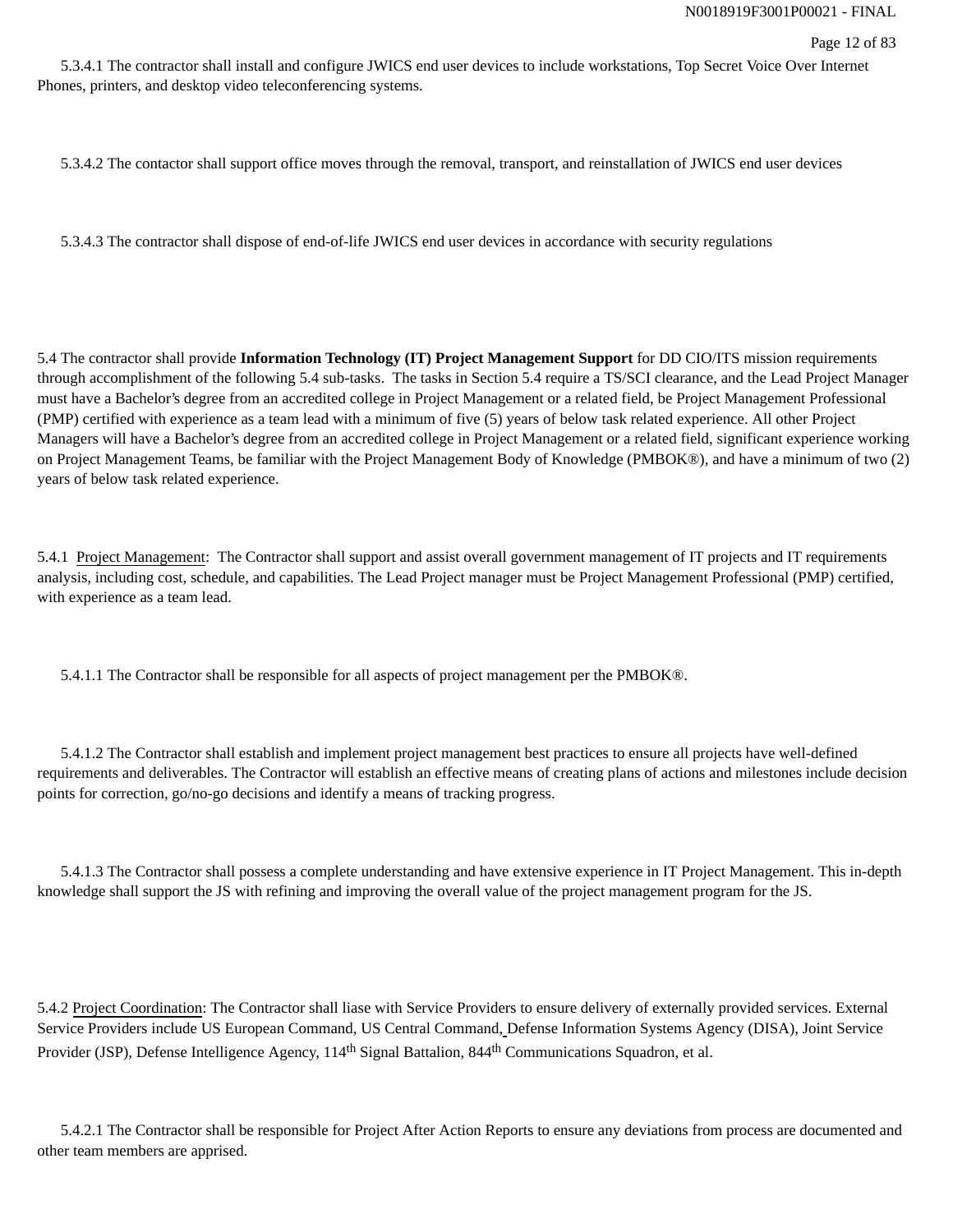5.4.2.2 The Contractor shall proactively coordinate with Project Management Branch government leaders and personnel to assist with overall quality management, efficiency and effectiveness of DD CIO/ITS Project Management.

 5.4.2.3 The Contractor shall support government development of JS IT PM policies as well as documentation of IT PM procedures. Lead efforts to develop PM Standard Operating Procedures (SOPs) for IT projects.

#### **6.0 PRODUCT DELIVERY**.

The contractor shall provide all PBWS deliverables identified in Table 1 and those required by the J6 MAC contract. Deliver all required products in an electronic format, unless otherwise directed. Deliverables and document drafts will be delivered to the COR, TA or designated government official for comments in a Government approved Contractor format. Deliverables are subject to Government review and, if warranted, may be returned to the Contractor for revision. The Government will have five (5) working days to provide comments. Upon receipt of comments, the Contractor will provide the final product five (5) working days after receipt. Status on all deliverables to include metric adherence is required for inclusion in the MSR.

 6.1 All deliverables become the property of the United States Government. All product deliverables will be delivered electronically to the Technical Assistant (TA), COR or designated government official.

6.1.1:

Contracting Officer's Representative (COR):

Mr. William T. Staggs, (703) 697-9115, william.t.staggs2.civ@mail.mil

6.1.2: Technical Assistant (TAs):

Lt Col Darris L. Johnson, USAF, JS DOM SJS CRD, Pentagon, Washington DC;

darris.l.johnson4.mil@mail.mil

*Table1. Deliverables*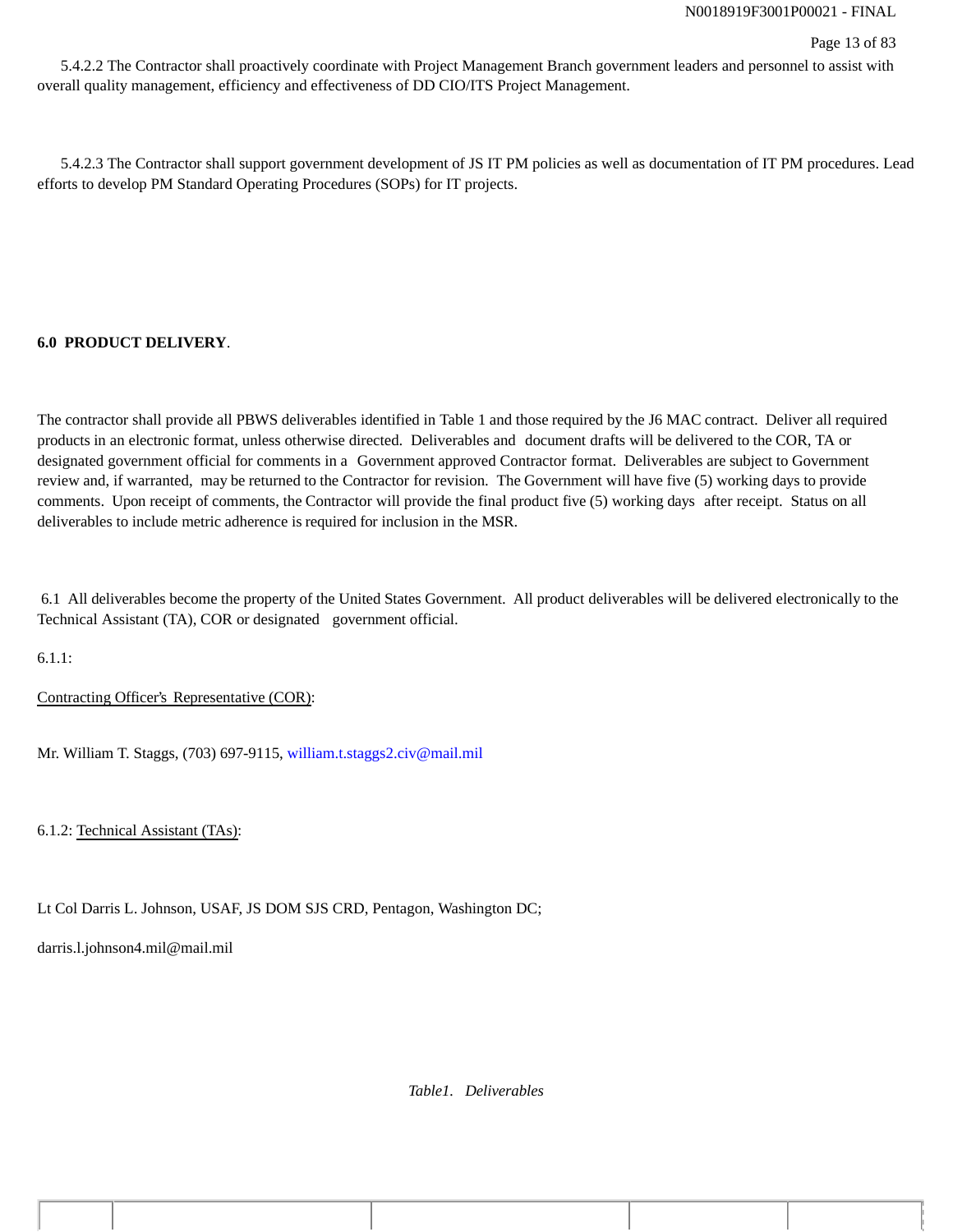|                                                                         | Page 14 of 83         |                                                                            |                                                               |     |
|-------------------------------------------------------------------------|-----------------------|----------------------------------------------------------------------------|---------------------------------------------------------------|-----|
| $\left  \!\!{\,}^{\mathop{}\limits_{}}_{\mathop{}\limits^{}}\right  \#$ | Deliverable           | Description                                                                | Due Date                                                      | POC |
|                                                                         |                       |                                                                            |                                                               |     |
|                                                                         |                       |                                                                            |                                                               |     |
|                                                                         |                       |                                                                            |                                                               |     |
|                                                                         |                       |                                                                            |                                                               |     |
|                                                                         |                       |                                                                            |                                                               |     |
|                                                                         |                       |                                                                            |                                                               |     |
|                                                                         |                       |                                                                            |                                                               |     |
|                                                                         |                       |                                                                            |                                                               |     |
|                                                                         |                       |                                                                            |                                                               |     |
|                                                                         |                       |                                                                            |                                                               |     |
|                                                                         |                       |                                                                            |                                                               |     |
|                                                                         |                       |                                                                            |                                                               |     |
|                                                                         |                       |                                                                            |                                                               |     |
|                                                                         |                       |                                                                            |                                                               |     |
|                                                                         |                       |                                                                            |                                                               |     |
|                                                                         |                       |                                                                            |                                                               |     |
|                                                                         |                       |                                                                            |                                                               |     |
|                                                                         |                       |                                                                            |                                                               |     |
|                                                                         |                       |                                                                            |                                                               |     |
|                                                                         |                       |                                                                            |                                                               |     |
|                                                                         |                       |                                                                            |                                                               |     |
|                                                                         |                       |                                                                            |                                                               |     |
|                                                                         |                       |                                                                            |                                                               |     |
|                                                                         |                       |                                                                            |                                                               |     |
|                                                                         |                       |                                                                            |                                                               |     |
|                                                                         |                       |                                                                            |                                                               |     |
| D <sub>001</sub>                                                        | Quality Control Plan- | Procedures to identify, prevent, and<br>ensure non-recurrence of defective | Within 15 calendar days TA and COR<br>at the beginning of the |     |
|                                                                         |                       | services                                                                   | PoP.                                                          |     |
|                                                                         |                       |                                                                            |                                                               |     |
|                                                                         |                       |                                                                            |                                                               |     |
|                                                                         |                       |                                                                            |                                                               |     |
|                                                                         |                       |                                                                            |                                                               |     |
|                                                                         |                       |                                                                            |                                                               |     |
|                                                                         |                       |                                                                            |                                                               |     |
|                                                                         |                       |                                                                            |                                                               |     |
|                                                                         |                       |                                                                            |                                                               |     |
|                                                                         |                       |                                                                            |                                                               |     |
|                                                                         |                       |                                                                            |                                                               |     |
|                                                                         |                       |                                                                            |                                                               |     |
|                                                                         |                       |                                                                            |                                                               |     |
|                                                                         |                       |                                                                            |                                                               |     |
|                                                                         |                       |                                                                            |                                                               |     |
|                                                                         |                       |                                                                            |                                                               |     |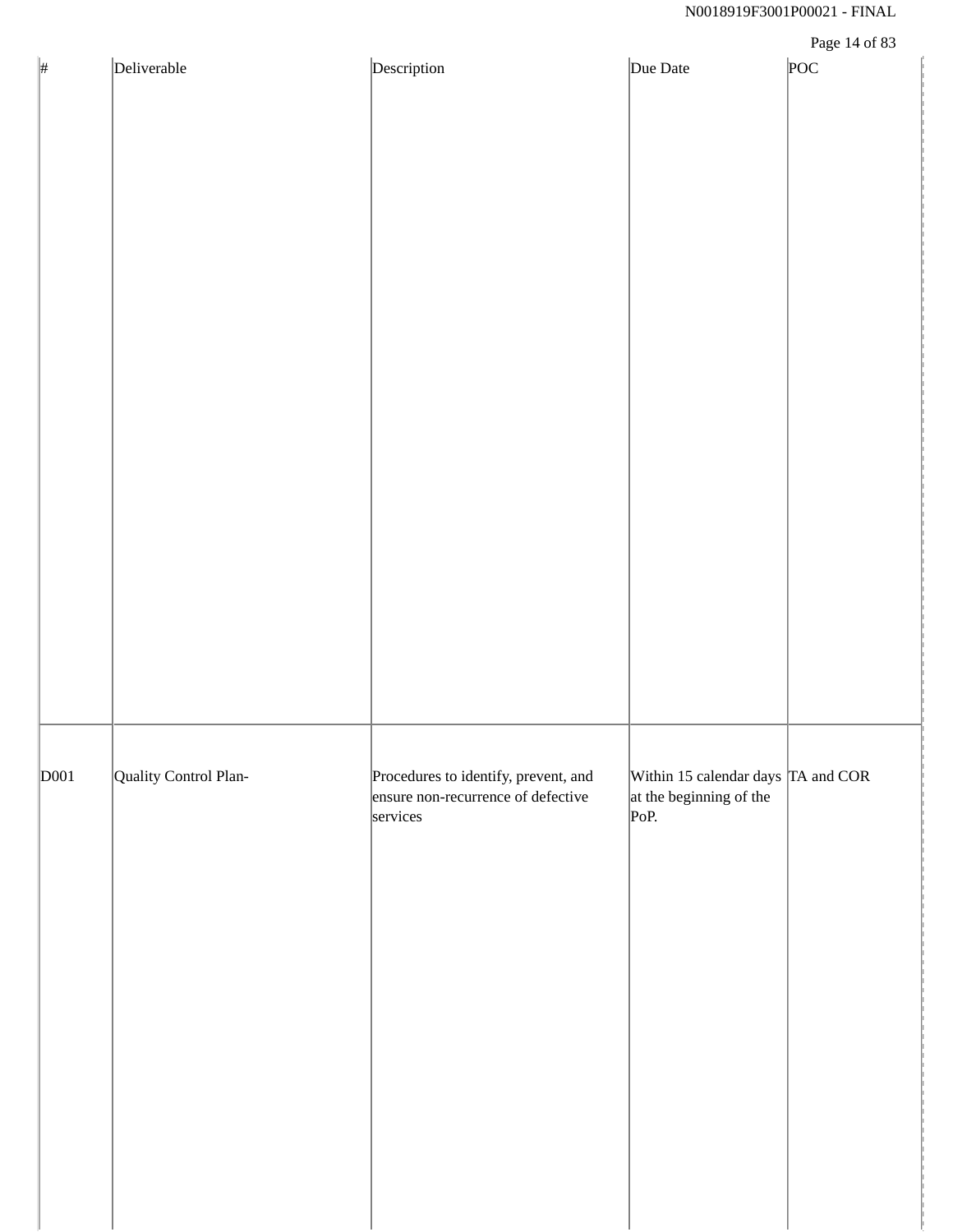|      |                        |                                                                                                                                                                                                                                                                                                                                                                                                    |               | Page 15 of 83 |  |
|------|------------------------|----------------------------------------------------------------------------------------------------------------------------------------------------------------------------------------------------------------------------------------------------------------------------------------------------------------------------------------------------------------------------------------------------|---------------|---------------|--|
|      | Ref 5.1.3              |                                                                                                                                                                                                                                                                                                                                                                                                    |               |               |  |
| D002 | Monthly Status Report. | Progress, status, and management report Within 15 calendar days TA and COR<br>addressing specific accomplishments,<br>man-hour and funds product<br>deliverables, expenditures by function<br>(to include total billed hours burdened<br>cost, and travel), planned activities, any<br>key personnel changes, and any issues<br>and problems requiring the COR's or the<br>Government's attention. | of each month |               |  |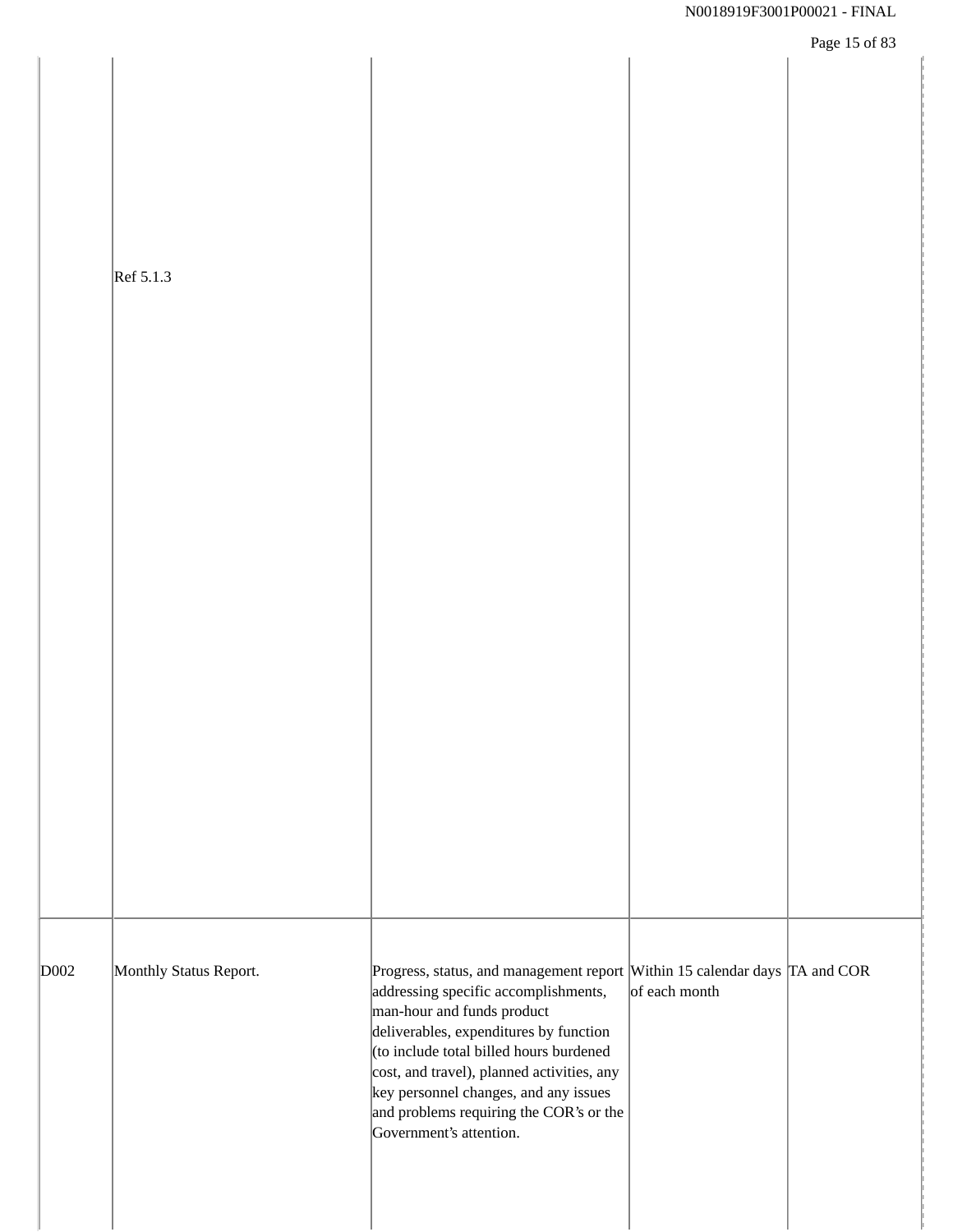# $D<sub>0</sub>$ ge 16 of 92

|      |                                                                                                                          |                                         |                                                  | Page 10 or 83 |
|------|--------------------------------------------------------------------------------------------------------------------------|-----------------------------------------|--------------------------------------------------|---------------|
|      | Ref. 5.1.4                                                                                                               |                                         |                                                  |               |
|      |                                                                                                                          |                                         |                                                  |               |
| D003 | Analysis Reports, Information Papers,<br>Information and Decision Briefs. Ref 5.2 work suitable for briefing leadership. | Presentation of analysis and assessment | Within 15 days of the<br>analysis, or request of | TА            |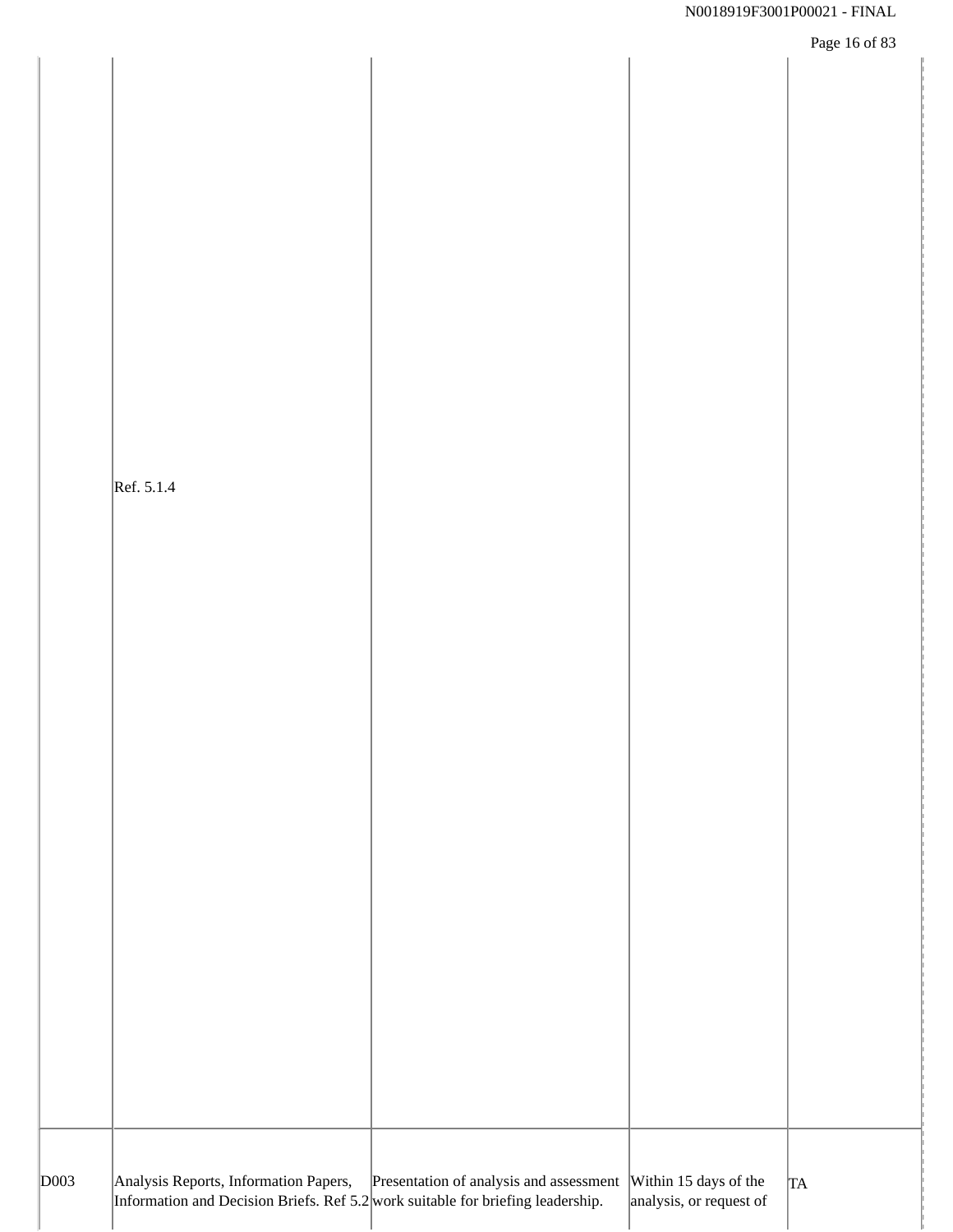|      |                                                                               |                          |                   | Page 17 of 83 |
|------|-------------------------------------------------------------------------------|--------------------------|-------------------|---------------|
|      | $-5.4$                                                                        |                          | the Government    |               |
|      |                                                                               |                          |                   |               |
|      |                                                                               |                          |                   |               |
|      |                                                                               |                          |                   |               |
|      |                                                                               |                          |                   |               |
|      |                                                                               |                          |                   |               |
|      |                                                                               |                          |                   |               |
|      |                                                                               |                          |                   |               |
|      |                                                                               |                          |                   |               |
|      |                                                                               |                          |                   |               |
|      |                                                                               |                          |                   |               |
|      |                                                                               |                          |                   |               |
|      |                                                                               |                          |                   |               |
|      |                                                                               |                          |                   |               |
|      |                                                                               |                          |                   |               |
|      |                                                                               |                          |                   |               |
|      |                                                                               |                          |                   |               |
|      |                                                                               |                          |                   |               |
|      |                                                                               |                          |                   |               |
|      |                                                                               |                          |                   |               |
|      |                                                                               |                          |                   |               |
|      |                                                                               |                          |                   |               |
|      |                                                                               |                          |                   |               |
|      |                                                                               |                          |                   |               |
|      |                                                                               |                          |                   |               |
|      |                                                                               |                          |                   |               |
|      |                                                                               |                          |                   |               |
|      |                                                                               |                          |                   |               |
|      |                                                                               |                          |                   |               |
|      |                                                                               |                          |                   |               |
|      |                                                                               |                          |                   |               |
|      |                                                                               |                          |                   |               |
|      |                                                                               |                          |                   |               |
|      |                                                                               |                          |                   |               |
| D004 | Meeting Minutes, Discussion Notes, and Accurate capture of meetings, projects |                          | 5 days of meeting | TA            |
|      | Project Summaries. Ref $5.2 - 5.4$                                            | and decision discussions |                   |               |
|      |                                                                               |                          |                   |               |
|      |                                                                               |                          |                   |               |
|      |                                                                               |                          |                   |               |
|      |                                                                               |                          |                   |               |
|      |                                                                               |                          |                   |               |
|      |                                                                               |                          |                   |               |
|      |                                                                               |                          |                   |               |
|      |                                                                               |                          |                   |               |
|      |                                                                               |                          |                   |               |
|      |                                                                               |                          |                   |               |
|      |                                                                               |                          |                   |               |
|      |                                                                               |                          |                   |               |
|      |                                                                               |                          |                   |               |
|      |                                                                               |                          |                   |               |
|      |                                                                               |                          |                   |               |
|      |                                                                               |                          |                   |               |
|      |                                                                               |                          |                   |               |
|      |                                                                               |                          |                   |               |
|      |                                                                               |                          |                   |               |
|      |                                                                               |                          |                   |               |
|      |                                                                               |                          |                   |               |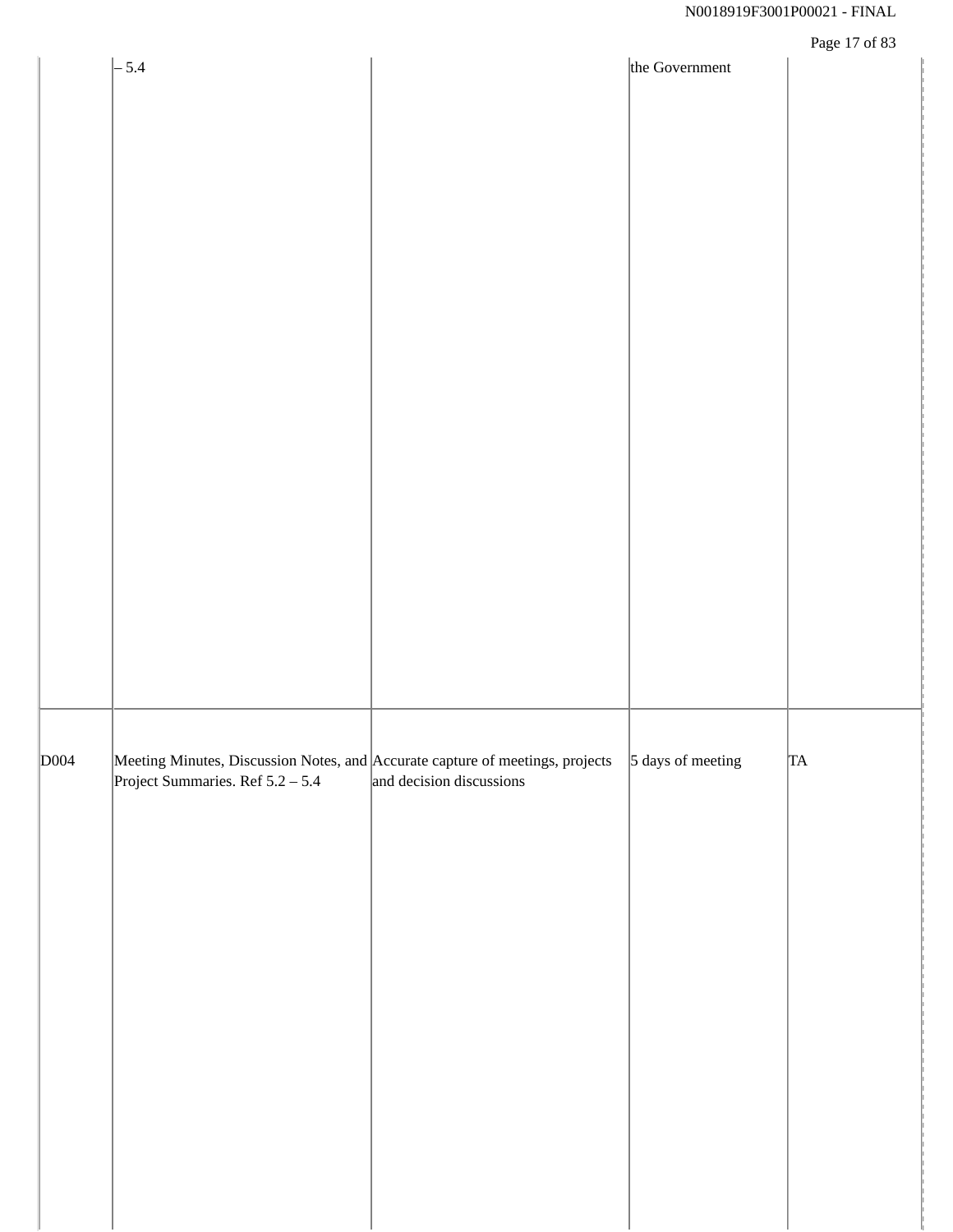|  |  | Page 18 of 83 |
|--|--|---------------|
|  |  |               |
|  |  |               |
|  |  |               |
|  |  |               |
|  |  |               |
|  |  |               |
|  |  |               |
|  |  |               |

#### **7.0 QUALITY ASSURANCE SURVEILLANCE PLAN (QASP)**

In accordance with Federal Acquisition Regulation (FAR) Part 46 of the Federal Acquisition Regulation, Inspection of Services clauses, the purpose of the QASP is to ensure that the Contractor meets the performance standards contained in this task order. This QASP is a living document. Flexibility in the QASP is required to allow for an increase or decrease in the level of surveillance necessary based on Contractor performance. Periodically, the TA and/or COR may provide a copy of the QASP to the Contractor to facilitate open communication. Table 2 is an example of the metrics that will be used to measure satisfactory performance in meeting TO objectives and requirements:

| Table2. Quality Assurance Surveillance Plan (QASP) |  |  |  |  |
|----------------------------------------------------|--|--|--|--|
|----------------------------------------------------|--|--|--|--|

| Performance<br>Rating<br>Element    | Performance<br>Objective                                                                                                             | Performance Standard                                                                                                                        | Surveillance<br>Method                                                   | Incentive/Disincentive<br>for Meeting or Not<br>Meeting the Acceptable<br><b>Quality Level</b>                                                                                                                                                                                                       |
|-------------------------------------|--------------------------------------------------------------------------------------------------------------------------------------|---------------------------------------------------------------------------------------------------------------------------------------------|--------------------------------------------------------------------------|------------------------------------------------------------------------------------------------------------------------------------------------------------------------------------------------------------------------------------------------------------------------------------------------------|
| Quality of<br>Product or<br>Service | Submit quality<br>deliverables and<br>products: Slides,<br>Reports,<br>Analysis<br>Reports, Papers,<br><b>CMD</b> Status<br>Reports. | Deliverables shall be<br>accurate, complete,<br>and in the correct<br>format per direction of<br>government and within<br>samples provided. | COR/TA<br>monitoring<br>and review of<br>products $\sqrt{ }$<br>service. | Acceptable<br>performance of task<br>requires the<br>contractor to meet at<br>a minimum 90%<br>accuracy and<br>completeness with<br>correction to 100%<br>upon identification of<br>deficiencies,<br>executed within<br>COR/TA specified<br>timelines. Ratings<br>input in CPARS for<br>retrieval by |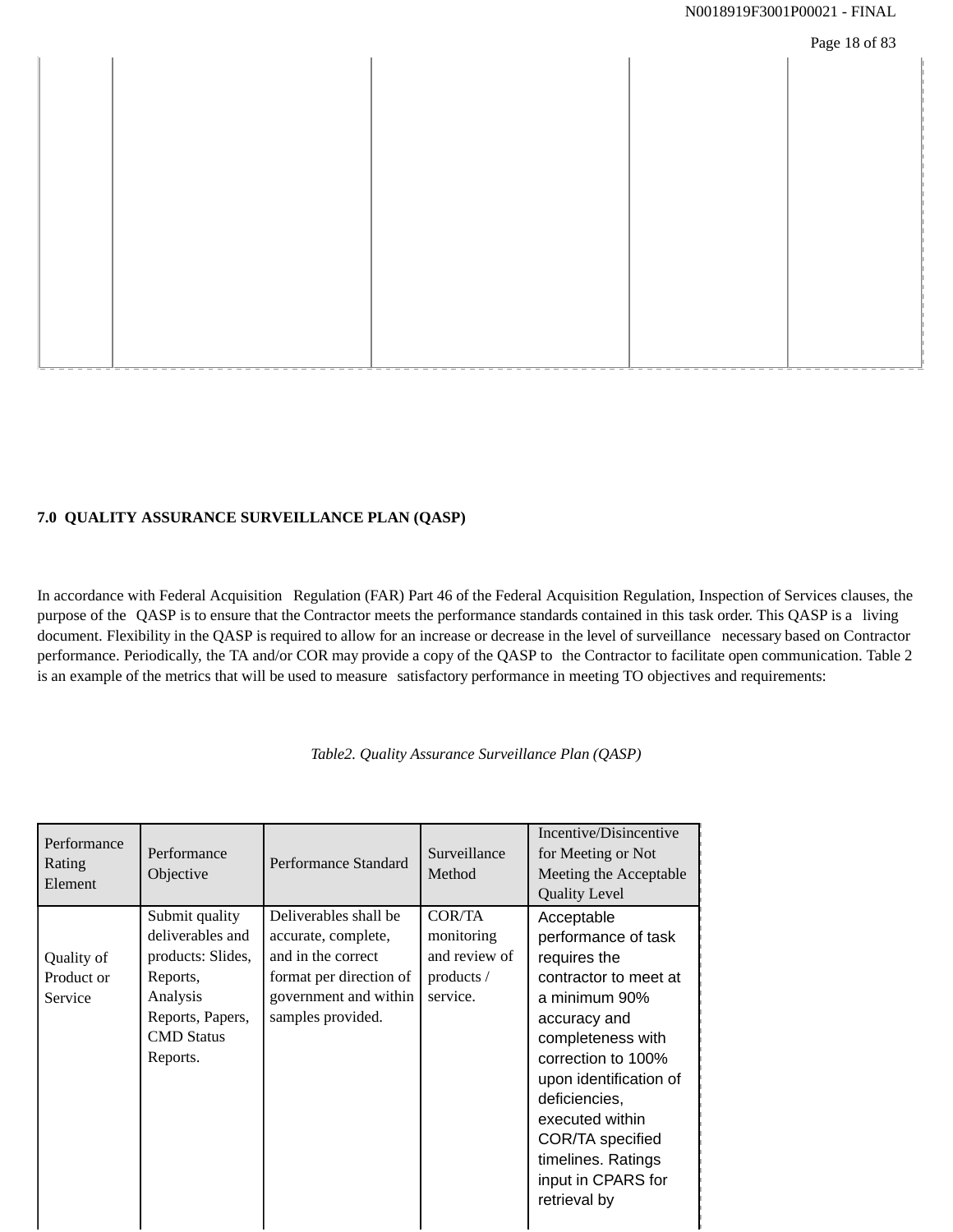## Page 19 of 83

| Performance<br>Rating<br>Element          | Performance<br>Objective                                                                                                                                                                                                  | Performance Standard                                                                                                                                                                           | Surveillance<br>Method                                                                          | Incentive/Disincentive<br>for Meeting or Not<br>Meeting the Acceptable<br><b>Quality Level</b>                                                                                                                                                                                                                      |
|-------------------------------------------|---------------------------------------------------------------------------------------------------------------------------------------------------------------------------------------------------------------------------|------------------------------------------------------------------------------------------------------------------------------------------------------------------------------------------------|-------------------------------------------------------------------------------------------------|---------------------------------------------------------------------------------------------------------------------------------------------------------------------------------------------------------------------------------------------------------------------------------------------------------------------|
|                                           |                                                                                                                                                                                                                           |                                                                                                                                                                                                |                                                                                                 | government<br>agencies.                                                                                                                                                                                                                                                                                             |
| Task Order<br><b>Deliverables</b>         | Meet<br>performance<br>deadlines as<br>defined in Plan<br>of Action and<br><b>Milestones</b><br>(POAM). Submit<br>quality<br>deliverables and<br>products: Slides,<br>Analysis Reports,<br>Papers, CMD<br>Status Reports. | Deliverables shall be<br>accurate, timely,<br>complete, and in the<br>correct format per<br>direction of<br>government and<br>within samples<br>provided.                                      | COR/TA<br>monitoring of<br>deliverables<br>and POAM.                                            | Acceptable<br>performance of task<br>requires the contractor<br>to meet at a minimum<br>90% accuracy and<br>completeness with<br>correction to 100%<br>upon identification of<br>deficiencies, executed<br>within COR/TA specified<br>timelines. Ratings input<br>in CPARS for retrieval by<br>government agencies. |
| Management<br>and Contract<br>Performance | Coordinate<br>activities to<br>execute the task<br>order.                                                                                                                                                                 | Professionalinteraction<br>between contractor<br>and gov't officials 90%<br>of time; with<br>reasonable and<br>cooperative behavior<br>in problem<br>identification and<br>corrective actions. | COR/TA<br>monitoring.                                                                           | Ratings input in CPARS<br>for retrieval by<br>government agencies.                                                                                                                                                                                                                                                  |
| Regulatory<br>Compliance                  | Obtain/maintain<br>personnel<br>security<br>clearance levels<br>and Joint Staff<br>directed training<br>referenced in<br>PBWS.                                                                                            | 100% personnel<br>security levels<br>reported to the COR<br>upon task order award<br>and as required.                                                                                          | COR/TA<br>monitoring.                                                                           | 100% personnel<br>security levels and<br>training requirements<br>maintained throughout<br>the task order period.<br>Ratings input in CPARS<br>for retrieval by<br>government agencies.                                                                                                                             |
| Cost Control /<br>Invoicing               | Properly manage<br>not-to-exceed<br>labor and other<br>direct costs, and<br>accurate<br>invoicing.<br>All travel<br>pre-approved by                                                                                       | Labor costs do not<br>exceed normal billable<br>hours per month; and<br>all invoices are 100%<br>correct and submitted<br>on time.                                                             | COR/TA<br>monitoring of<br>monthly status<br>reports and<br>invoice.<br>Travel<br>pre-approval. | Estimates for labor and<br>travel are within<br>acceptable rates as<br>government travelers.<br>No cost overruns; and,<br>any invoice<br>discrepancies are<br>corrected within<br>COR/TA specified<br>timelines. Ratings input<br>in CPARS for retrieval by                                                         |
|                                           | COR/TA. All<br>overtime, if<br>authorized,<br>pre-approved.                                                                                                                                                               |                                                                                                                                                                                                | Overtime<br>pre-approved.                                                                       | government agencies.                                                                                                                                                                                                                                                                                                |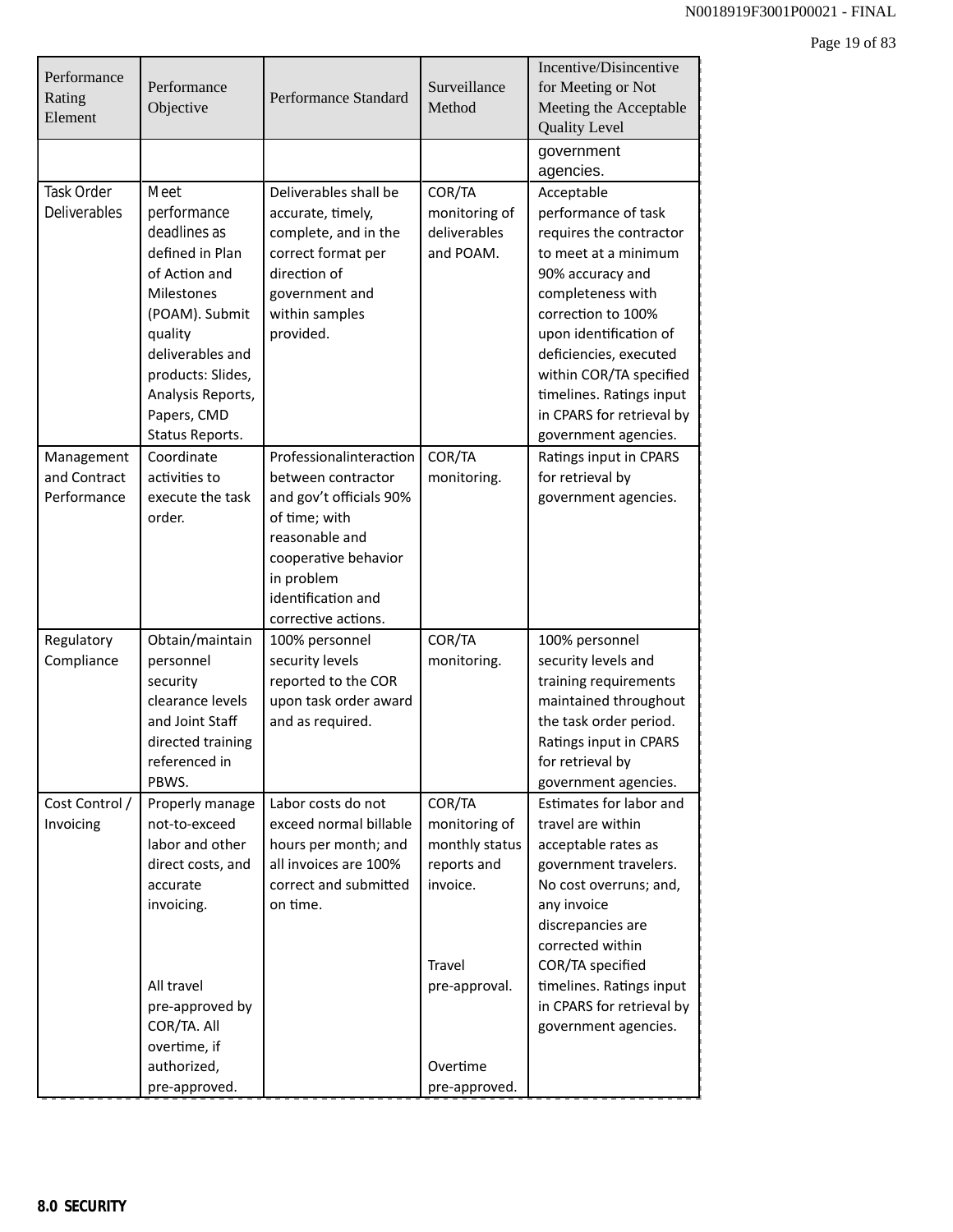8.1 Minimum Security Clearance. A Top Secret (TS) minimum security clearance level is required as contractors may require access to Unclassified, Secret, and TS. Minimum TS (interim final) clearance is necessary for all requirements in this task order due to Joint Staff Pentagon office access constraints. Approximately 10 percent will require access to TS/SCI, ACCM, or NC2 data which will require a TS clearance based on an SSBI completed within the last five (5) years with SCI eligibility. Knowledge Engineers supporting specialized information categories in support of the Directorates or NMCC shall possess the appropriate level of clearance and access(s) (i.e. SCI Compartments, COSMIC Top Secret, ACC, etc.) to support the assigned tasks.

8.2 Safeguarding Government Property. The Contractor will be responsible for safeguarding all Government equipment, information and property provided for Contractor use. At the close of each work period, Government facilities, equipment, and materials will be properly secured.

8.3 Controlled Unclassified Controls. The Contractor will mark, safeguard, manage, and protect all controlled unclassified and personally identifiable information as required by regulation.

8.4 Classified Material Controls. The Contractor shall mark, safeguard, manage and protect all classified information in accordance with guidance provided in the DD Form 254 (Contract Security Classification Specification)

8.5 Classified Marking Guidance. The Contractor shall comply with the guidance published on the Controlled Access Program Coordination Office (CAPCO) Question and Answer Register.

#### **9.0 EQUIPMENT(GFE)AND MATERIAL:**

9.1 Government will furnish the contractors designated to be in the JS spaces with workspace and equipment to accomplish the tasks in this work statement. Apportionment and location of spaces and type of LAN accounts will be provided by the Government. The Government will provide utilities, heating and air-conditioning, and telephone service. Additionally, the Government will provide routine office equipment and a work station and access to suitable networks required to accomplish the task order requirements during the period of this task order. The Government will approve adjustments in the number of workstations as contractor personnel numbers change. Contractor shall comply with JS property management/inventory policies for all Government provided equipment. The Government will provide all supplies and other materials required at the Government site to accomplish the task order requirements.

9.2 In addition to DOM access, contractor will be provided, as required; access to the Joint Staff, other selected combatant commands, Services, and supporting activities.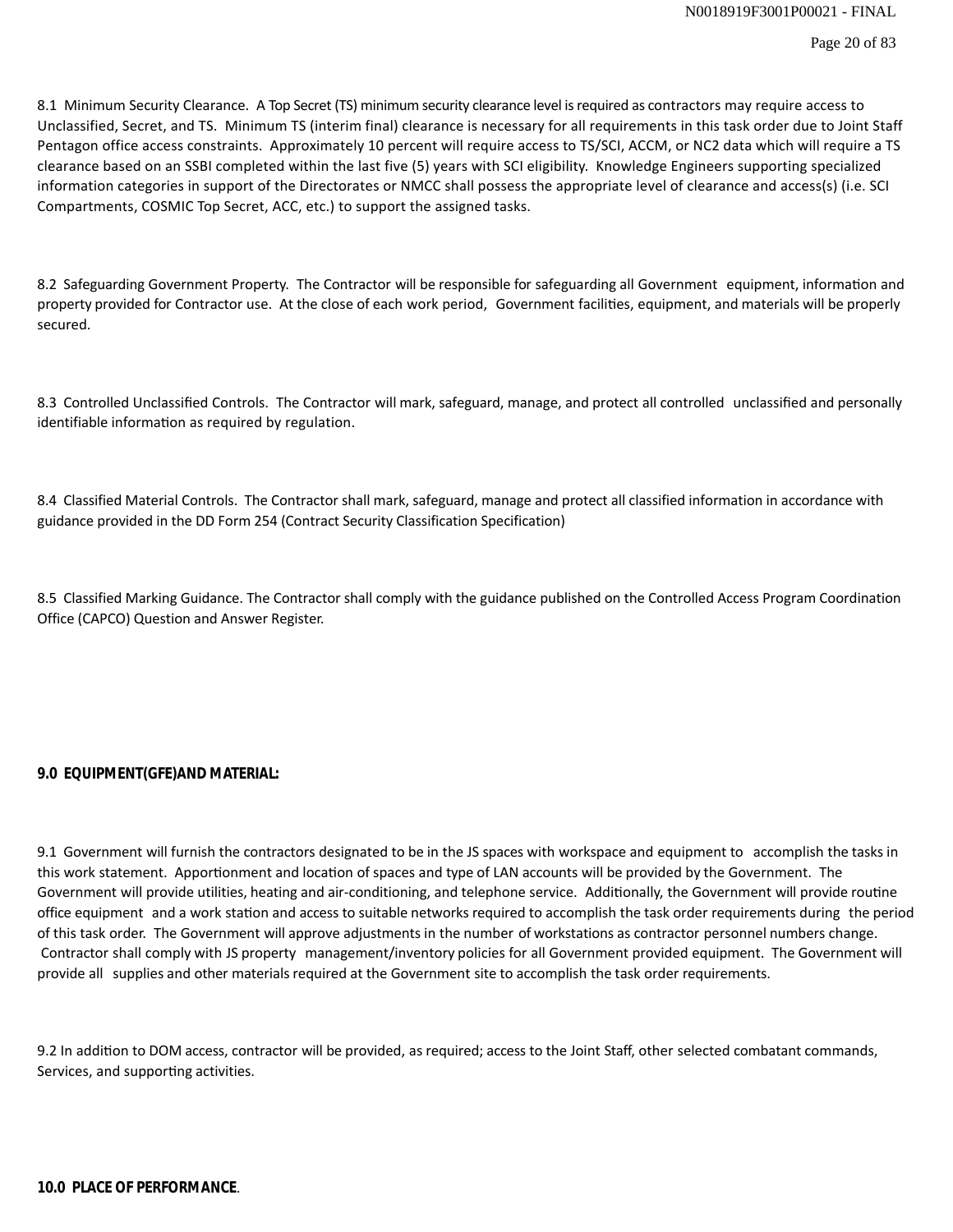Page 21 of 83

10.1 The work required under this PBWS will primarily be accomplished at the designated Joint Staff facilities in the Pentagon and Hampton Roads. The Contractor may also be required to work at other Government or Contractor sites within the National Capital Region (NCR), Norfolk or Suffolk, VA. Access to the Government's facilities will be coordinated with the Contracting Officer's Representative (COR). The Contractor will travel as required with prior approval of the TA or COR.

**11.0 TRAVEL**.

11.1 Contractor Travel will be in accordance with the applicable requirements of this PBWS.

11.2 The Government's requirement for Contractor personnel to travel will be within the NCR, Norfolk, VA, Suffolk, VA, and to Site-R. For travel outside of the NCR the Contractor shall coordinate all task order related travel with the COR and provide travel information for compliance with travel policies and requirements. These trips are expected to be of short duration and funded by the Government through the Task Order. Contractor travel is subject to approval of the TA or COR prior to executing any portion of the travel requirement, such as ticket purchases, rental vehicles, and schedules.

11.3 Travel Coordination. The Contractor is responsible for all Contractor travel arrangements associated with this TO. The Contractor will not make arrangements or take any actions on behalf of government personnel, such as room reservations or setting aside blocks of rooms, which may have the appearance of a contractor obligating Government funds.

11.4 KE Travel (Section 5.2 requirements):

| urpose'                                | _oca'<br>ation | ation<br>⊃ur' | rea        | 'eople |
|----------------------------------------|----------------|---------------|------------|--------|
| $\sim\cdot$ .<br>itc<br>ipport<br>Sire | Site<br>. .    | week          | needeu<br> | - -    |

#### 11.5 ITS Travel (Section 5.3 requirements):

| rpose<br>u             | ം∵<br>cation<br>___              | -<br>tion<br>$  -$<br>. | Fred<br>___  | eople<br>$-$ |
|------------------------|----------------------------------|-------------------------|--------------|--------------|
| User<br>unno<br>uppori | <br>ffolk<br>No.<br>.OIK:<br>эu. | -<br>days<br>-          | M<br>`onthiv |              |

#### 11.6 IT PM Travel (Section 5.4 requirements)

|                                                 | Purpose                                     | Location        | Duration | Frea    | # People |
|-------------------------------------------------|---------------------------------------------|-----------------|----------|---------|----------|
|                                                 | Project Oversight                           | Site R          | 1 dav    | Monthly |          |
| 11.5eDTRM Travel (Section 5.5<br>requirements): | Project Oversight (Pending<br>Distribution) | Norfolk/Suffolk | 1 day    | Monthly |          |

| ルシンこ | ion<br>.<br>$\sim$ | ation | Freg<br>$\sim$ | eople?<br>π. |
|------|--------------------|-------|----------------|--------------|
|      |                    |       |                |              |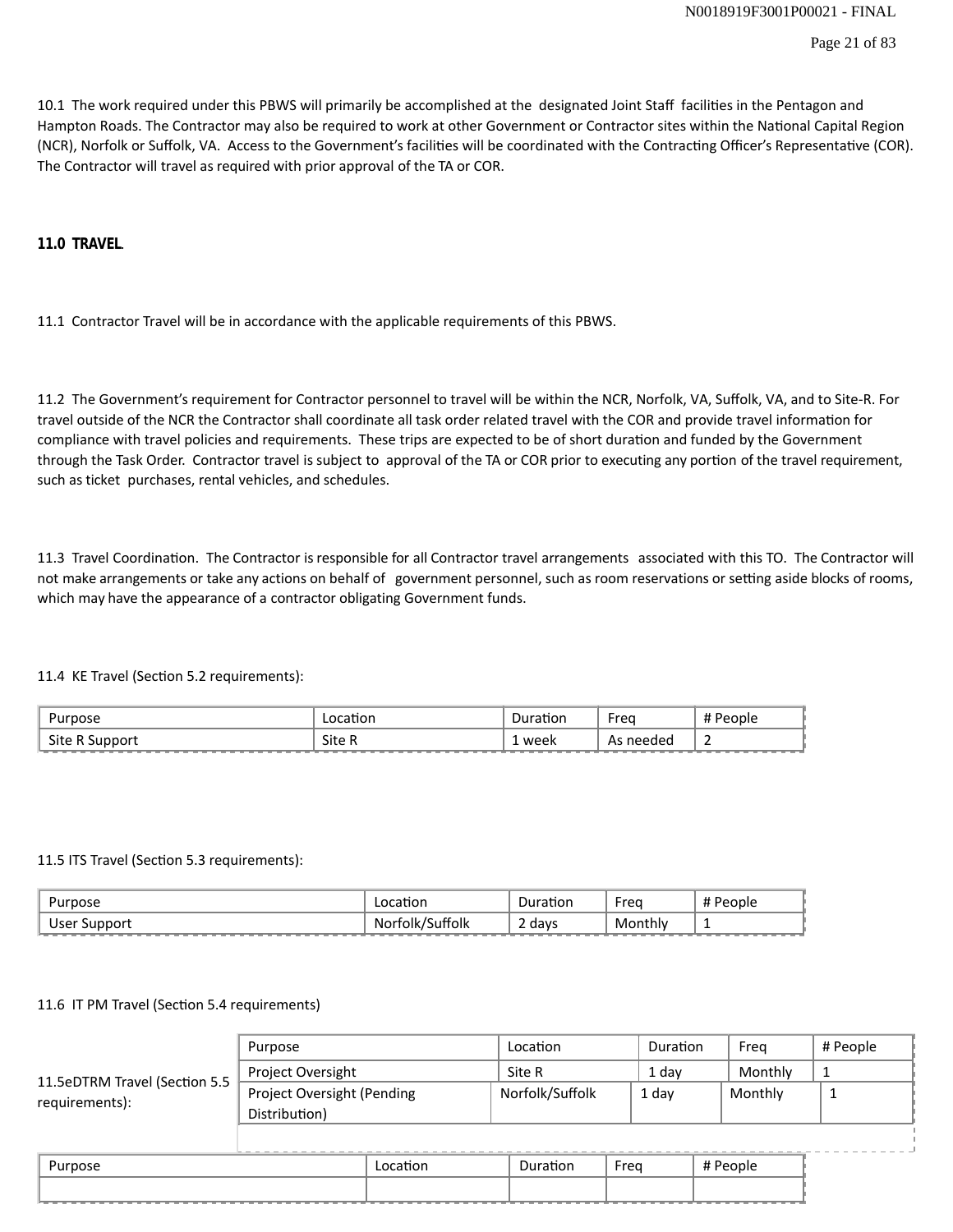Page 22 of 83

11.7 Travel Regulations. The contractor will be authorized travel expenses consistent with the substantive provisions of the Joint Travel Regulation (JTR) and the limitations of funds specified in this task order.

**12.0 GOVERNMENTTASKORDERMANAGEMENT**

12.1 Contractor Officer's Representative (COR): William T. Staggs, william.t.staggs2.civ@mail.mil

12.2 Technical Assistant (TA):

12.2.1 Lt Col Darris L. Johnson, USAF, JS DOM CRD, Pentagon, Washington DC; darris.l.johnson4.mil@mail.mil

#### **13.0 PERIOD OF PERFORMANCE**

13.1 Period of Performance.

- Base: 17 December 2018 through 16 December 2019
- Option I: 17 December 2019 through 16 December 2020
- Option II: 17 December 2020 through 16 December 2021
- Option III: 17 December 2021 through 16 December 2022

**INVOICE CERTIFICATION – WAWF**

See DFARS 252.232-7006 in Section G.

1. The Contractor shall ensure that personnel accessing information systems have the proper and current information assurance certification to perform information assurance functions in accordance with DoD 8570.01-M, Information Assurance Workforce Improvement Program.The Contractors supporting IA/IT functions shall be appropriately certified upon contract award. The baseline certification as stipulated in DOD 8570.01-M, and joint staff regulation, must be completed upon contract award. The Contractor shall meet the applicable information assurance certification requirements, including: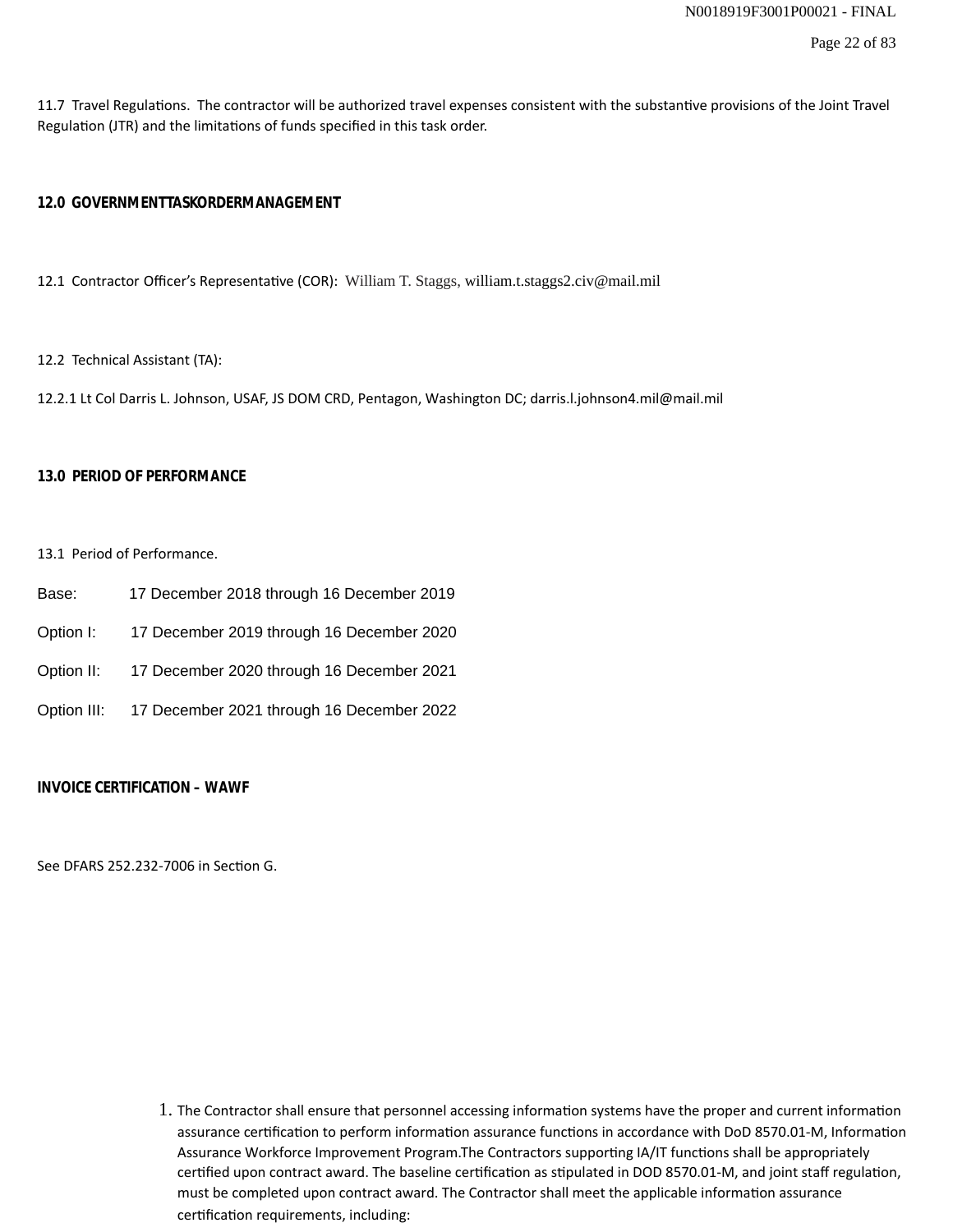Page 23 of 83

- 1. DoD-approved information assurance workforce certifications appropriate for each category and level as listed in the current version of DoD 8570.01-M; and
- 1. Appropriate operating system certification for information assurance technical positions as required by DoD 8570.01-M.
- 1. The Contractor will provide documentation supporting the information assurance certification status of personnel performing information assurance functions.
- 1. Contractor personnel who do not have proper and current certifications will be denied access to DoD information systems for the purpose of performing information assurance functions.

#### 1. **GENERAL CONTRACTOR INFORMATION**

- 1. Release of Information.Project-related documentation developed in support of this TO is not publically releasable and marked with the appropriate distribution statement as directed by the Government.
- 1. Information Assurance Contractor Training and Certification
- 1. Negligent Discharge of Classified Information (NDCI). When information is placed on or processed on an information system with insufficient security controls to appropriately protect it (e.g., classified data on an unclassified system) there is a potential for an unauthorized disclosure. Such actions will be classified as a security violation, specifically a negligent discharge of classified information or NDCI. Contractors that cause NDCIs during the course of the contract shall be held financially liable for all actual accumulated restoration costs incurred, as described below, but not less than \$2,500 per incident.Such costs will be deducted from the contract price, and are not reimbursable.

**15.3.1** RestoraƟon costs above \$2,500 will be itemized. DISA has developed Classified Message Incident procedures that will be followed in the event of an NDCI by the Contractor. Personally Identifiable Information (PII) incidents fall under this category. This is not an exclusive remedy (e.g., in the case of PII spillage, identity theft or other insurance may be needed to protect the individuals). NDCI Cleanup actions may include server destruction, hard drive wipe and destruction or containment actions.

- 1. Contractor Situational Awareness.All assigned Contractors are required to review Joint Staff NIPR/SIPR homepage daily for situational awareness of DoD and JS activities.
- 1. General Contractor Training.All assigned Contractors will complete mandatory JS training as required by the Government.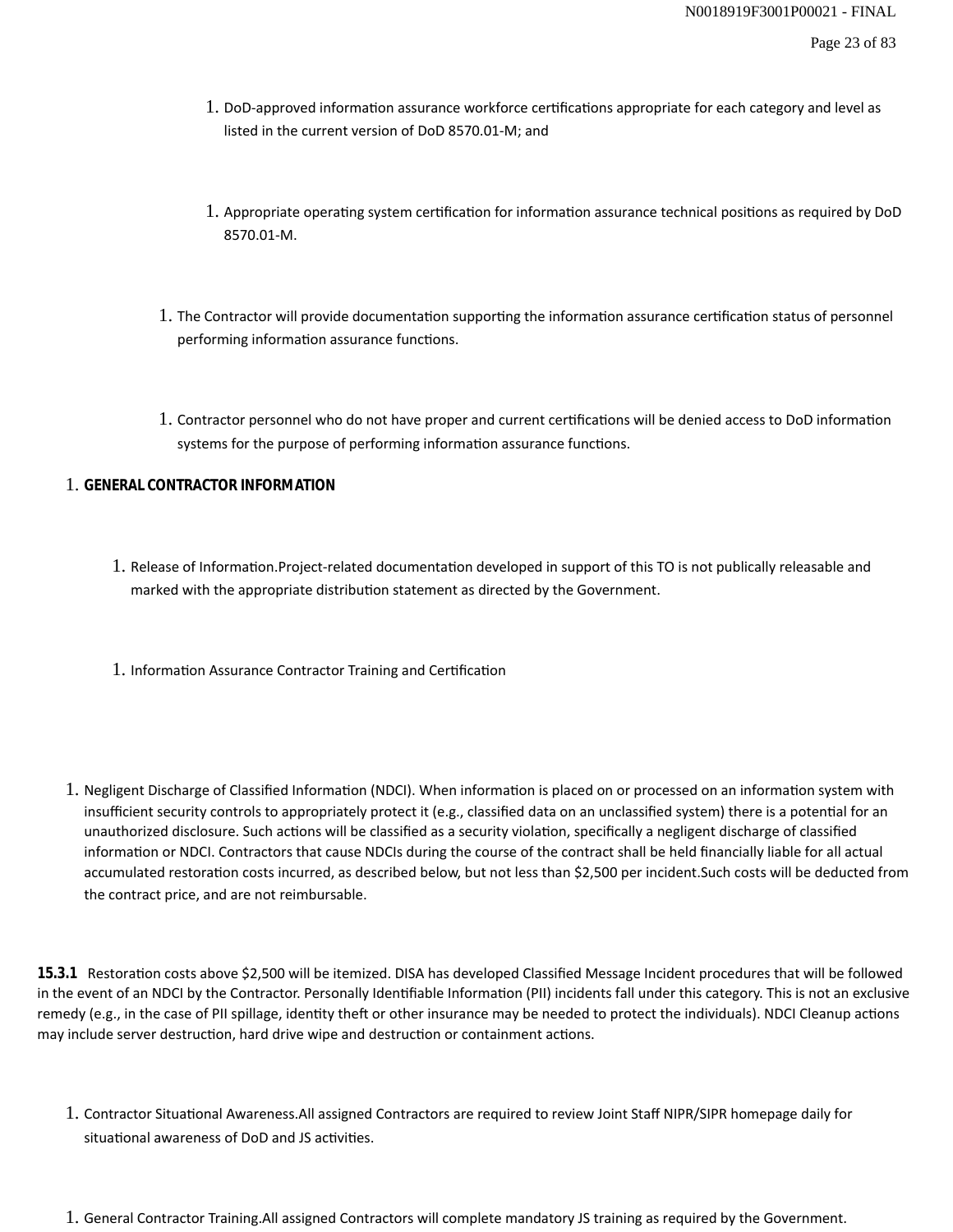Page 24 of 83

1. List of acronyms within the TO requirements and deliverables:

*Table 3. Acronyms*

| $\mathsf{CFE}$        | Contract Furnished Equipment       |
|-----------------------|------------------------------------|
|                       |                                    |
|                       |                                    |
|                       |                                    |
|                       |                                    |
|                       |                                    |
|                       |                                    |
|                       |                                    |
| $\mathsf{CFM}\xspace$ | <b>Contract Furnished Material</b> |
|                       |                                    |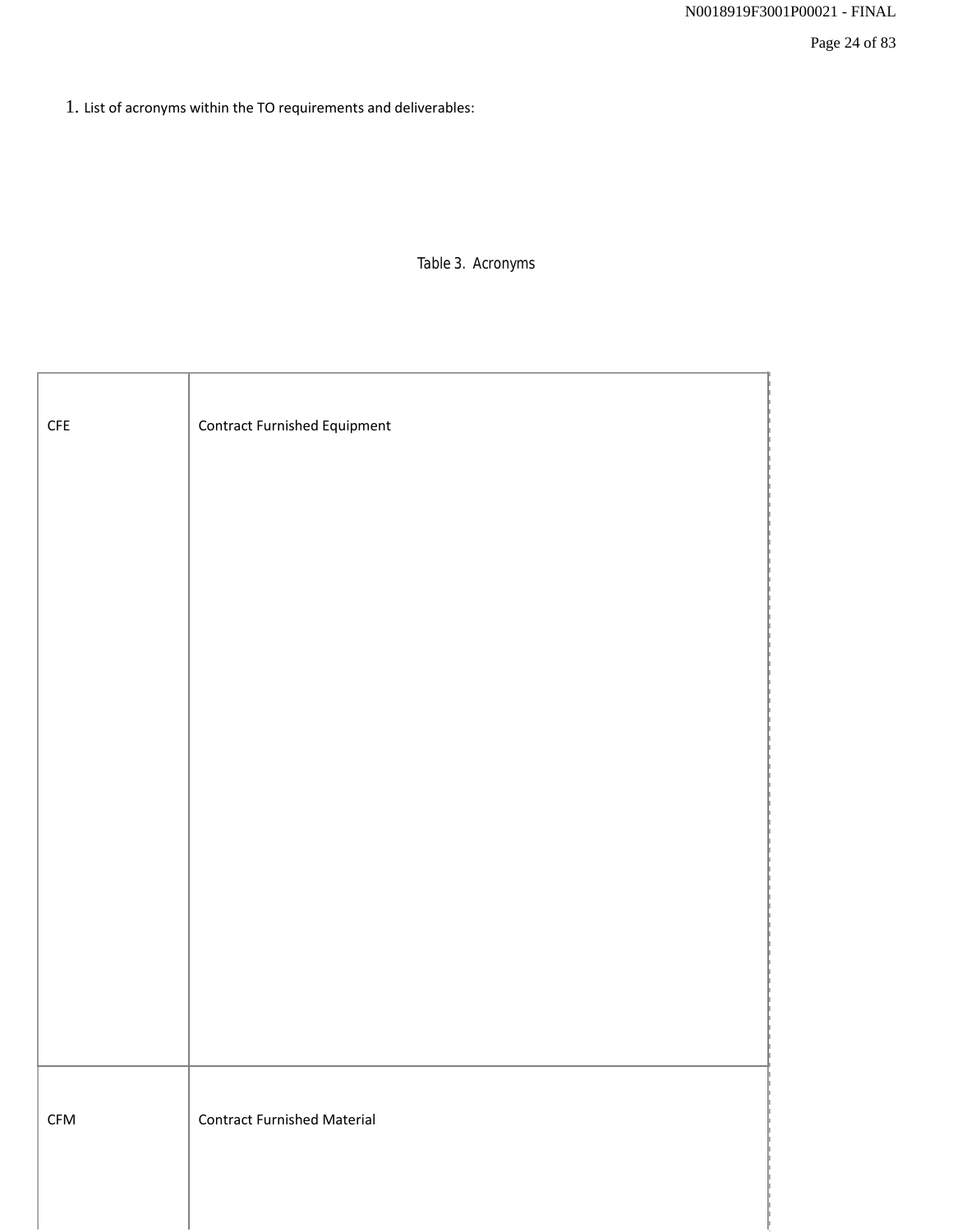Page 25 of 83

|                |                           | I |
|----------------|---------------------------|---|
|                |                           |   |
|                |                           |   |
|                |                           |   |
|                |                           |   |
|                |                           |   |
|                |                           |   |
|                |                           |   |
|                |                           |   |
|                |                           |   |
|                |                           |   |
|                |                           |   |
|                |                           |   |
|                |                           |   |
|                |                           |   |
|                |                           |   |
|                |                           |   |
|                |                           |   |
| $\mathsf{CIO}$ | Chief Information Officer |   |
|                |                           |   |
|                |                           |   |
|                |                           |   |
|                |                           |   |
|                |                           |   |
|                |                           |   |
|                |                           |   |
|                |                           |   |
|                |                           |   |
|                |                           |   |
|                |                           |   |
|                |                           |   |
|                |                           |   |
|                |                           |   |
|                |                           |   |
|                |                           |   |
|                |                           |   |
|                |                           |   |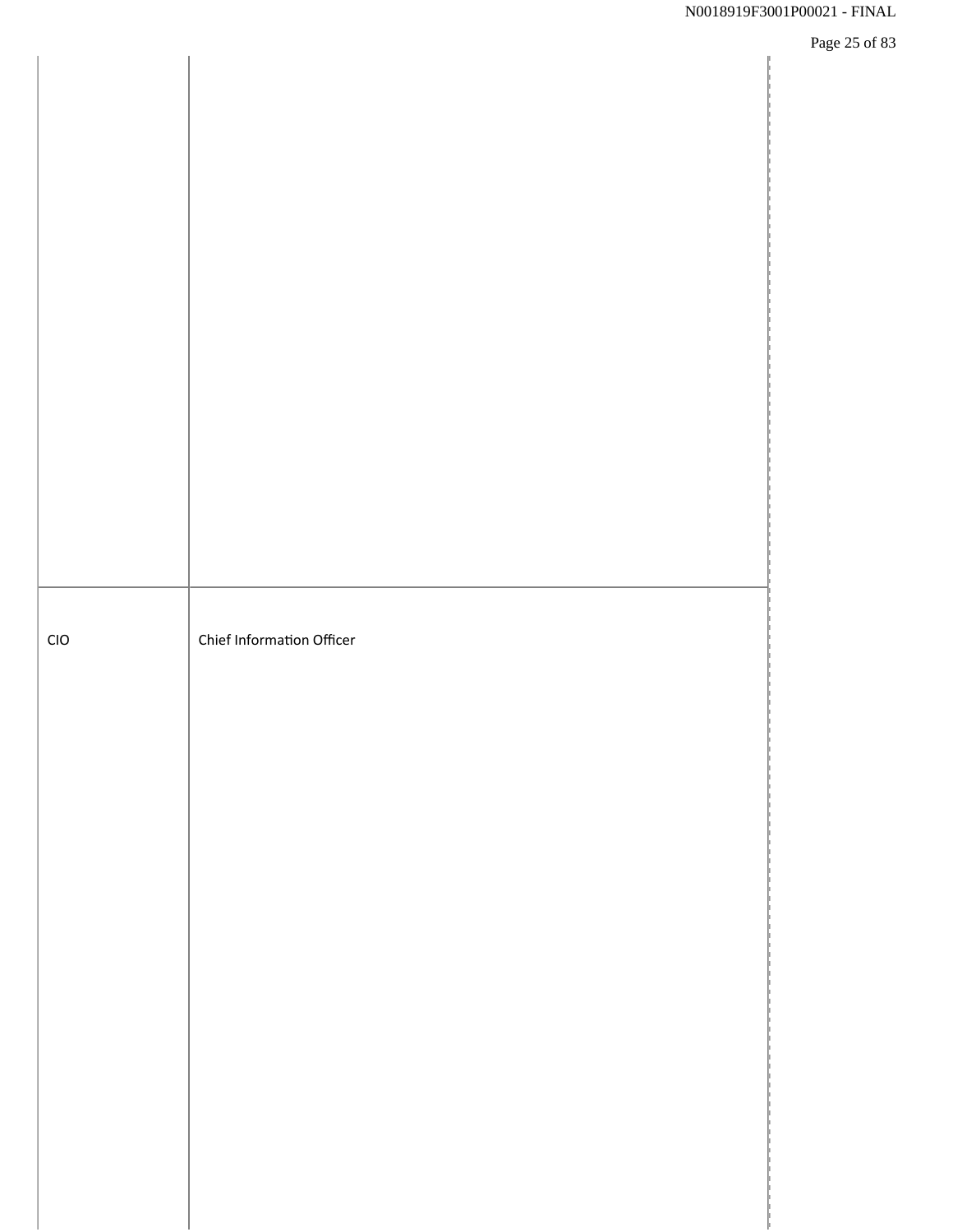ľ

Page 26 of 83

| CICS                  | Chairman of the Joint Chiefs of Staff |  |
|-----------------------|---------------------------------------|--|
|                       |                                       |  |
|                       |                                       |  |
|                       |                                       |  |
|                       |                                       |  |
|                       |                                       |  |
| $\mathsf{COR}\xspace$ | Contracting Officer's Representative  |  |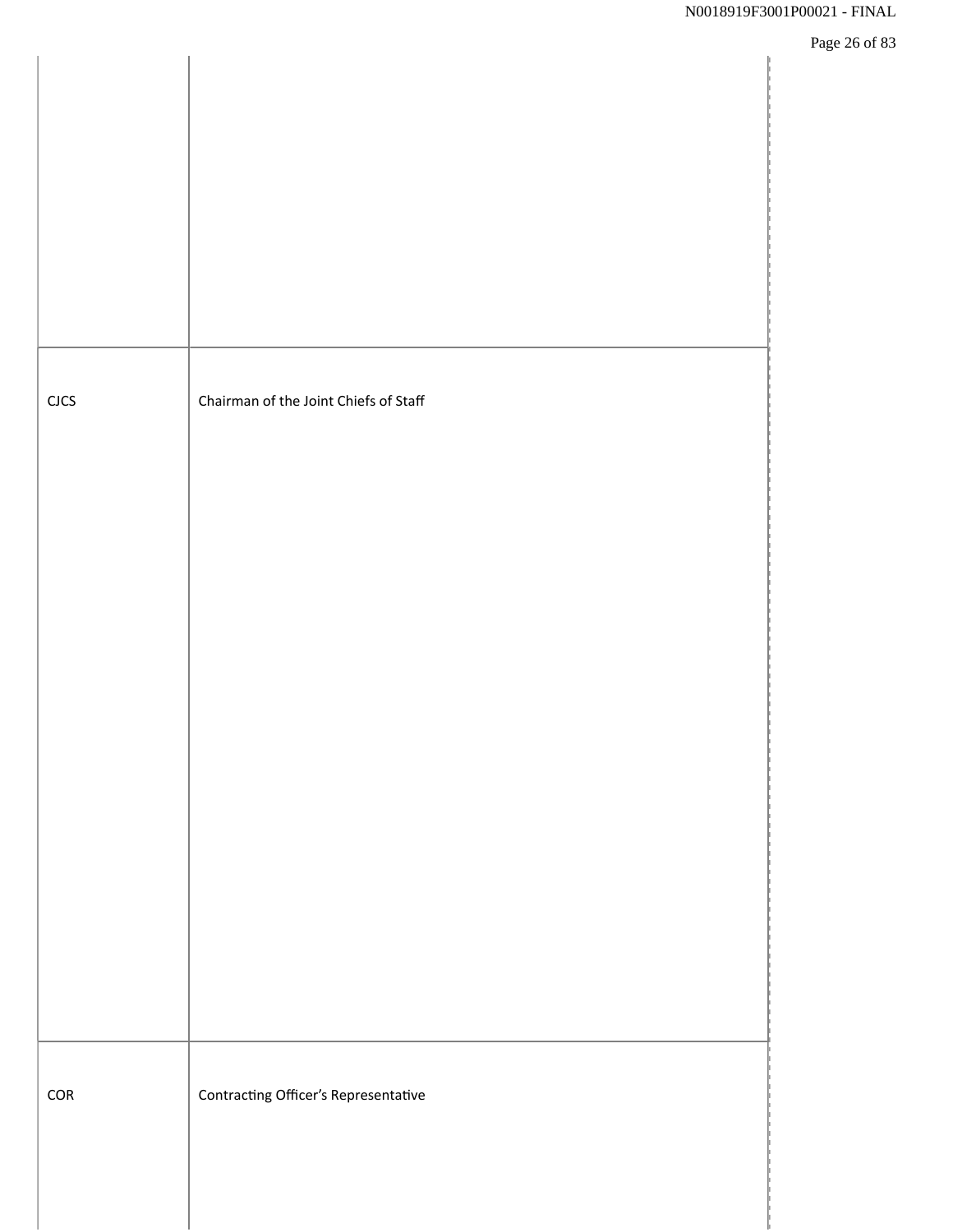Page 27 of 83

|       |                                                           | $\mathbf I$ |
|-------|-----------------------------------------------------------|-------------|
|       |                                                           |             |
|       |                                                           |             |
|       |                                                           |             |
|       |                                                           |             |
|       |                                                           |             |
|       |                                                           |             |
|       |                                                           |             |
|       |                                                           |             |
|       |                                                           |             |
|       |                                                           |             |
|       |                                                           |             |
|       |                                                           |             |
|       |                                                           |             |
|       |                                                           |             |
|       |                                                           |             |
|       |                                                           |             |
|       |                                                           |             |
|       |                                                           |             |
|       |                                                           |             |
|       |                                                           |             |
|       |                                                           |             |
|       |                                                           |             |
|       |                                                           |             |
|       |                                                           |             |
|       |                                                           |             |
| CPARS | <b>Contractor Performance Assessment Reporting System</b> |             |
|       |                                                           |             |
|       |                                                           |             |
|       |                                                           |             |
|       |                                                           |             |
|       |                                                           |             |
|       |                                                           |             |
|       |                                                           |             |
|       |                                                           |             |
|       |                                                           |             |
|       |                                                           |             |
|       |                                                           |             |
|       |                                                           |             |
|       |                                                           |             |
|       |                                                           |             |
|       |                                                           |             |
|       |                                                           |             |
|       |                                                           |             |
|       |                                                           |             |
|       |                                                           |             |
|       |                                                           |             |
|       |                                                           |             |
|       |                                                           |             |
|       |                                                           |             |
|       |                                                           |             |
|       |                                                           |             |
|       |                                                           |             |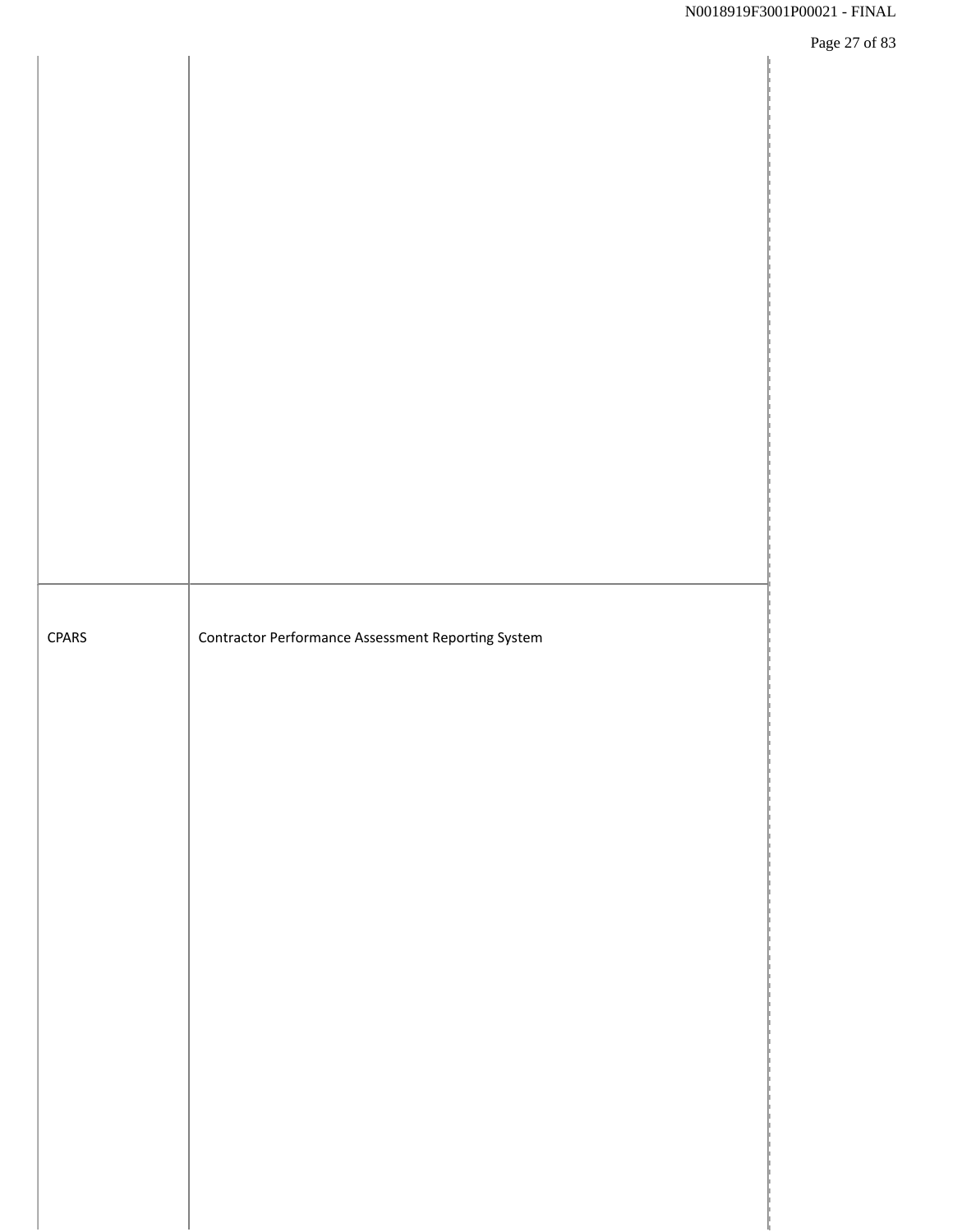Page 28 of 83

| <b>DISA</b>    | Defense Information Systems Administration |
|----------------|--------------------------------------------|
|                |                                            |
|                |                                            |
|                |                                            |
|                |                                            |
| $\textsf{DoD}$ | Department of Defense                      |
|                |                                            |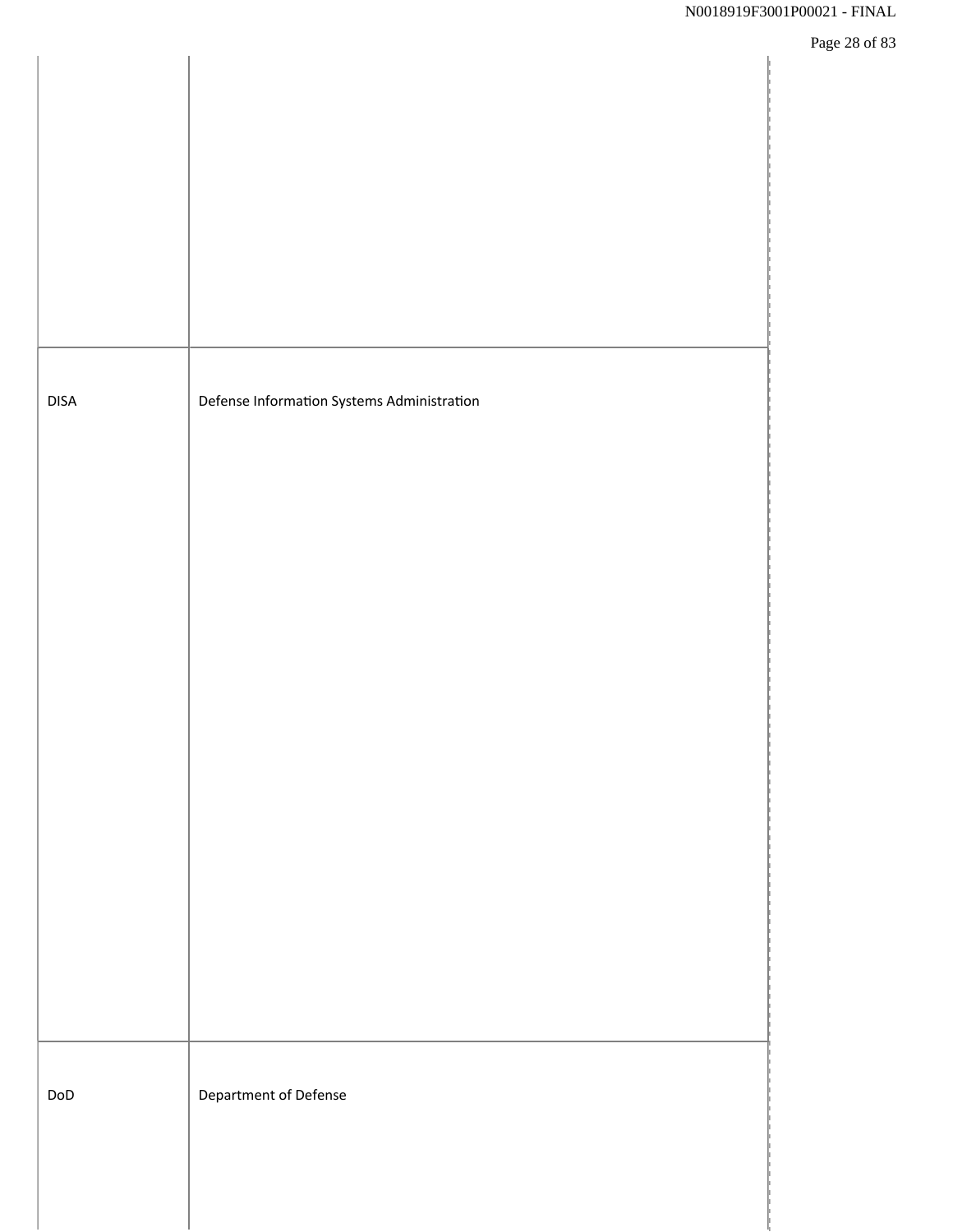Page 29 of 83

| $\texttt{DoDD}{}$ | DOD Directive |  |
|-------------------|---------------|--|
|                   |               |  |
|                   |               |  |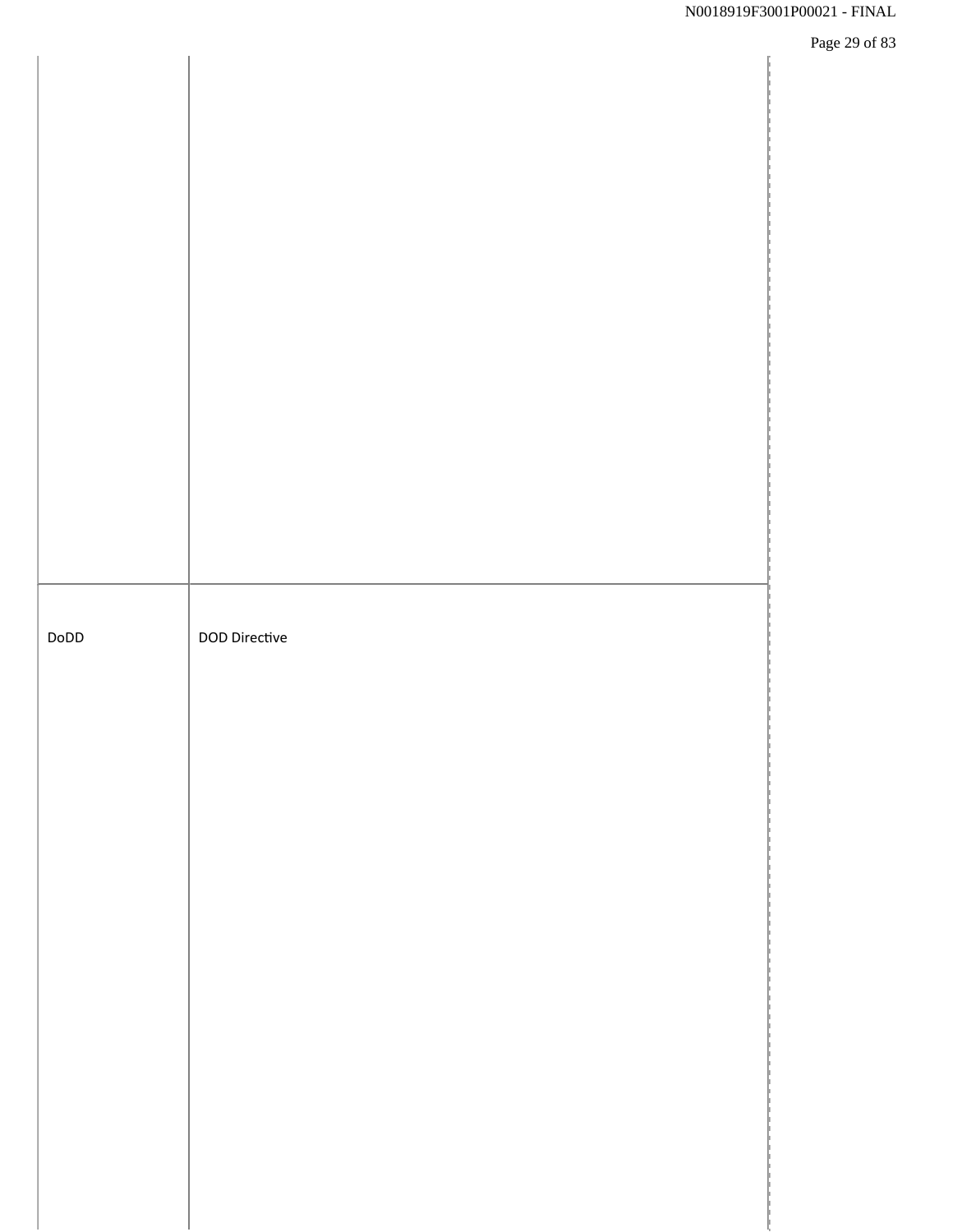Page 30 of 83

| DoDI  | DOD Instruction                        |
|-------|----------------------------------------|
|       |                                        |
|       |                                        |
|       |                                        |
|       |                                        |
|       |                                        |
|       |                                        |
| eDTRM | eDocument, Task and Records Management |
|       |                                        |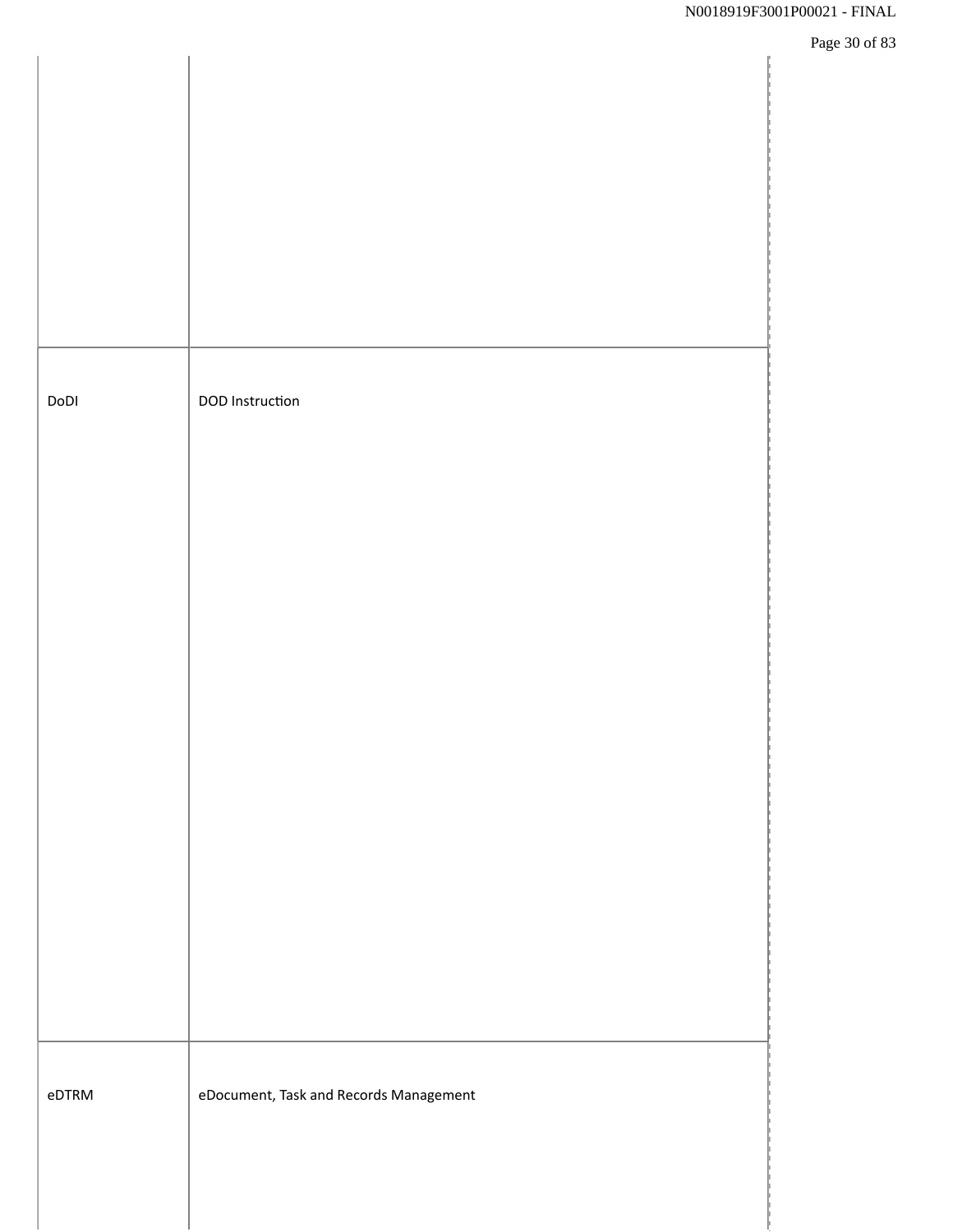Page 31 of 83

|     |                                      | I |
|-----|--------------------------------------|---|
|     |                                      |   |
|     |                                      |   |
|     |                                      |   |
|     |                                      |   |
|     |                                      |   |
|     |                                      |   |
|     |                                      |   |
|     |                                      |   |
|     |                                      |   |
|     |                                      |   |
|     |                                      |   |
|     |                                      |   |
| ERM | <b>Electronic Records Management</b> |   |
|     |                                      |   |
|     |                                      |   |
|     |                                      |   |
|     |                                      |   |
|     |                                      |   |
|     |                                      |   |
|     |                                      |   |
|     |                                      |   |
|     |                                      |   |
|     |                                      |   |
|     |                                      |   |
|     |                                      |   |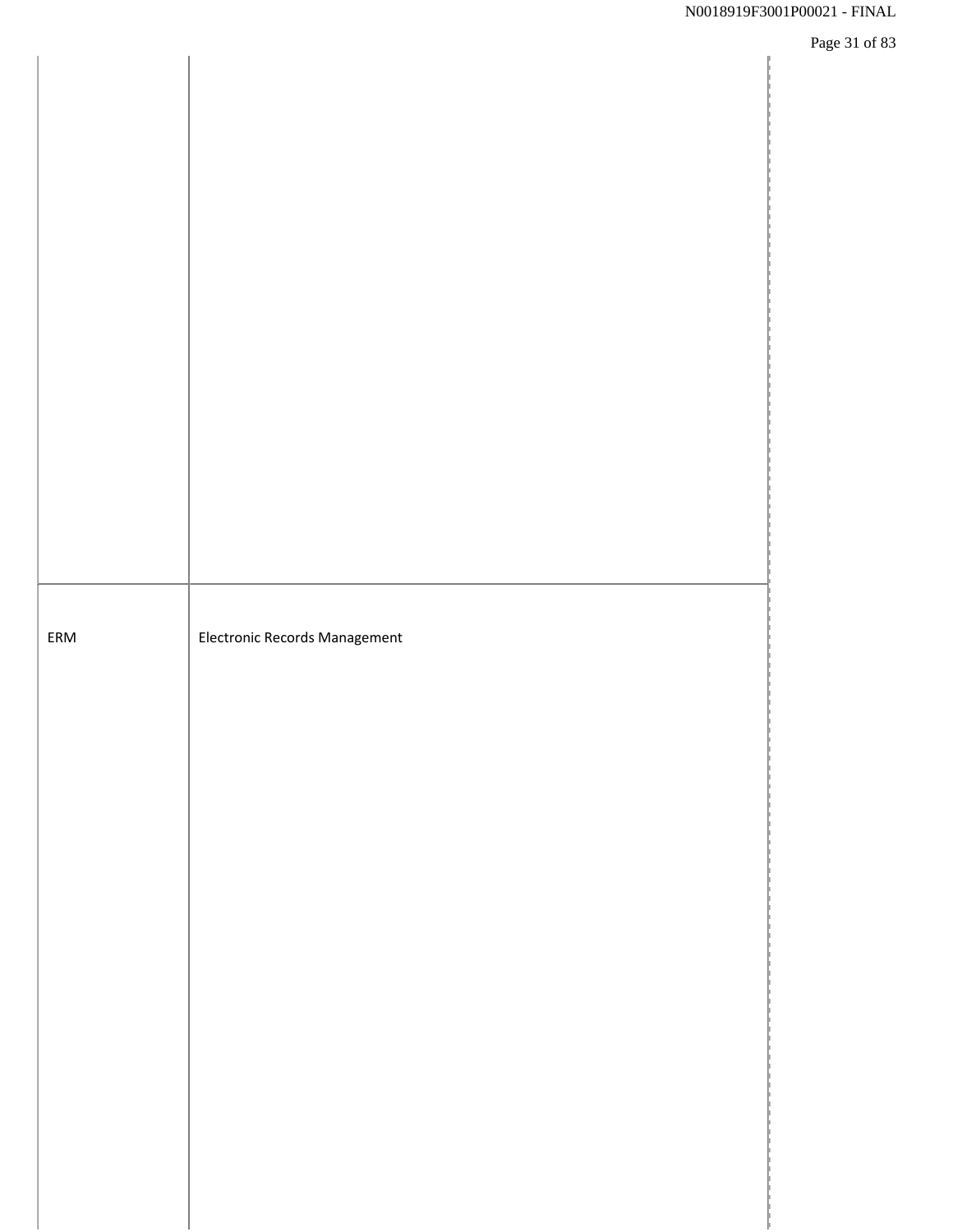| Page 32 of 83 |  |  |
|---------------|--|--|
|               |  |  |

| <b>GFE</b> | Government Furnished Equipment |
|------------|--------------------------------|
|            |                                |
|            |                                |
|            |                                |
|            |                                |
| GFM        | Government Furnished Material  |
|            |                                |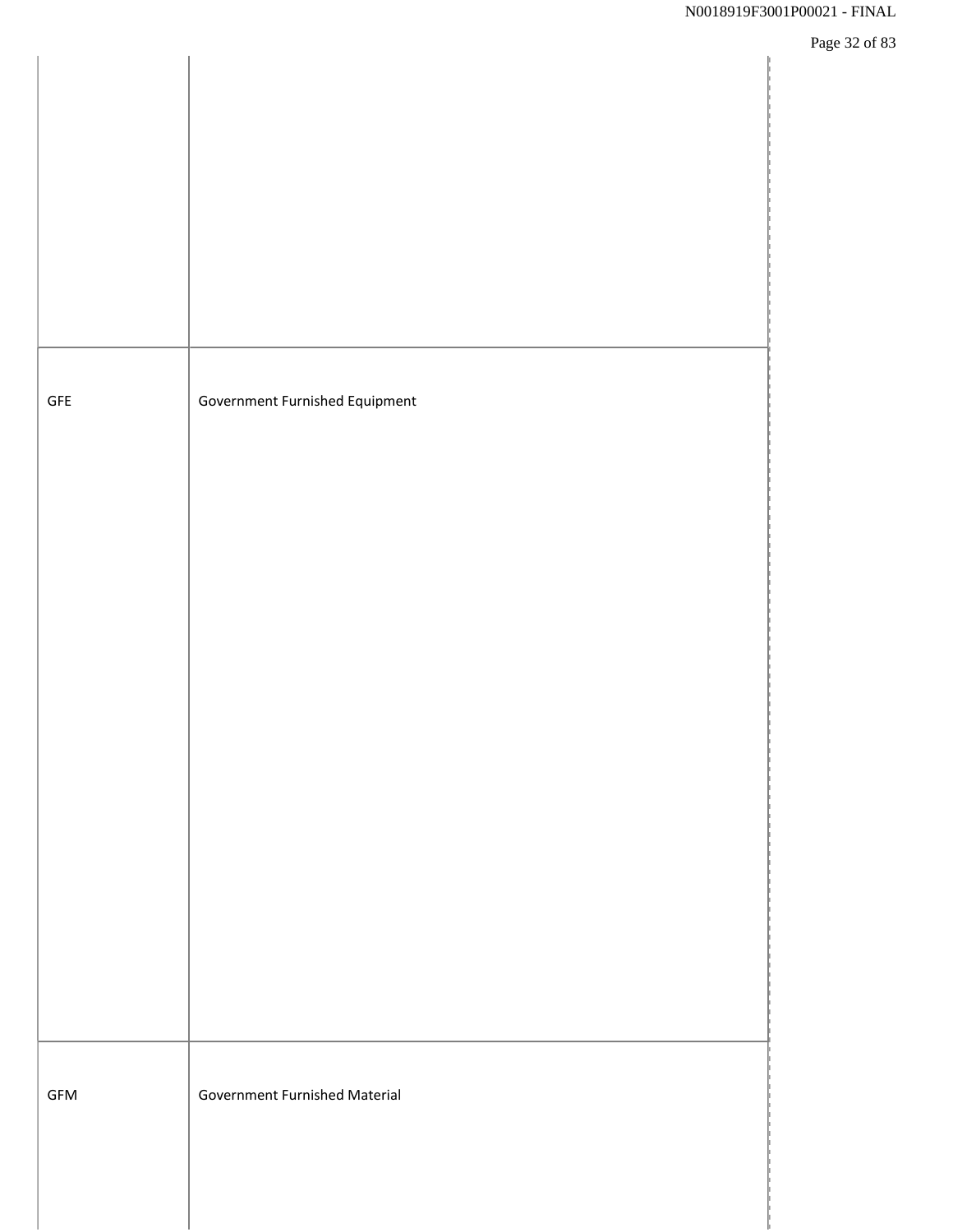Page 33 of 83

| $\sf IT$ | Information Technology |  |
|----------|------------------------|--|
|          |                        |  |
|          |                        |  |
|          |                        |  |
|          |                        |  |
|          |                        |  |
|          |                        |  |
|          |                        |  |
|          |                        |  |
|          |                        |  |
|          |                        |  |
|          |                        |  |
|          |                        |  |
|          |                        |  |
|          |                        |  |
|          |                        |  |
|          |                        |  |
|          |                        |  |
|          |                        |  |
|          |                        |  |
|          |                        |  |
|          |                        |  |
|          |                        |  |
|          |                        |  |
|          |                        |  |
|          |                        |  |
|          |                        |  |
|          |                        |  |
|          |                        |  |
|          |                        |  |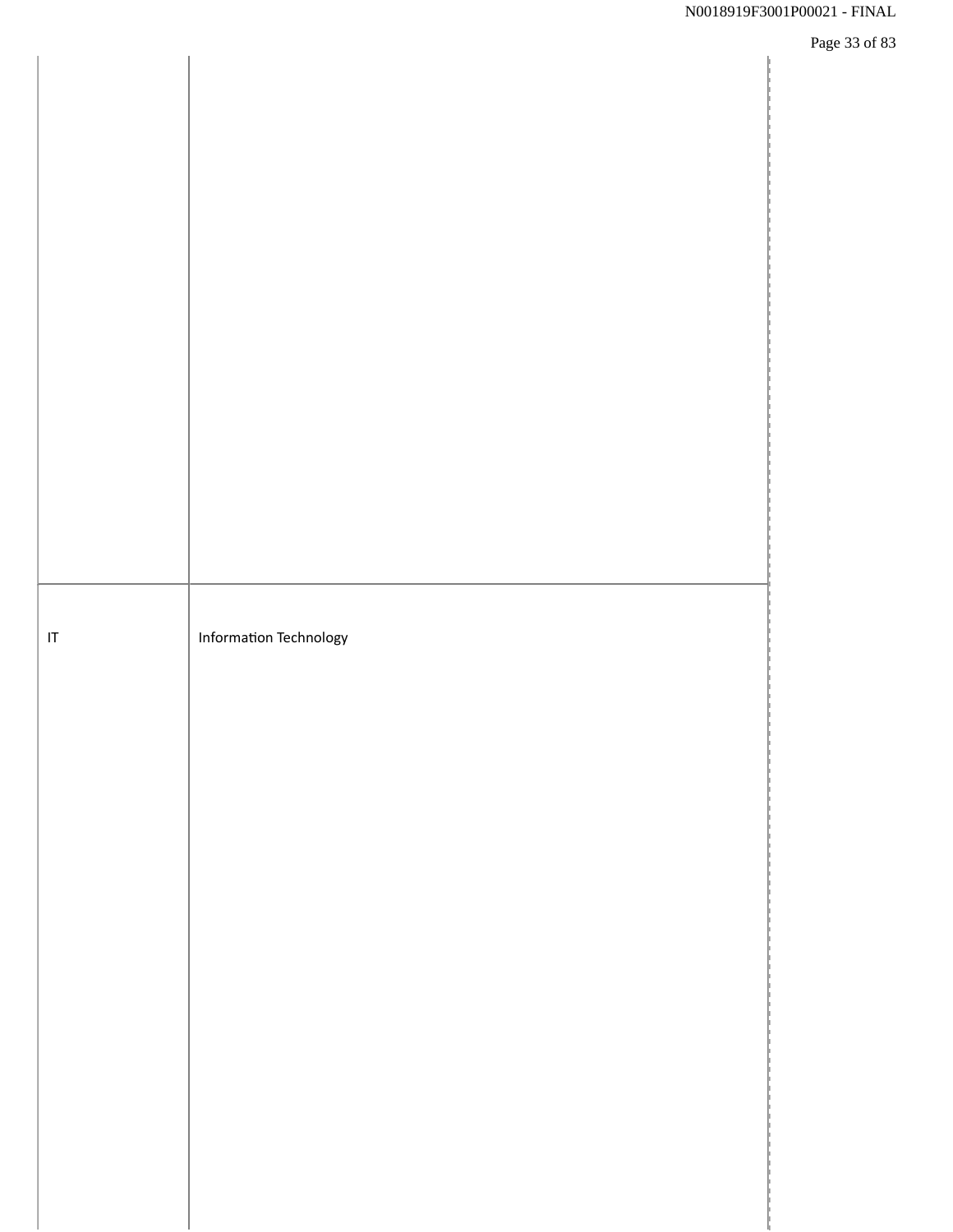Page 34 of 83

| JS          | Joint Staff                |
|-------------|----------------------------|
|             |                            |
|             |                            |
|             |                            |
|             |                            |
| <b>JSAP</b> | Joint Staff Action Package |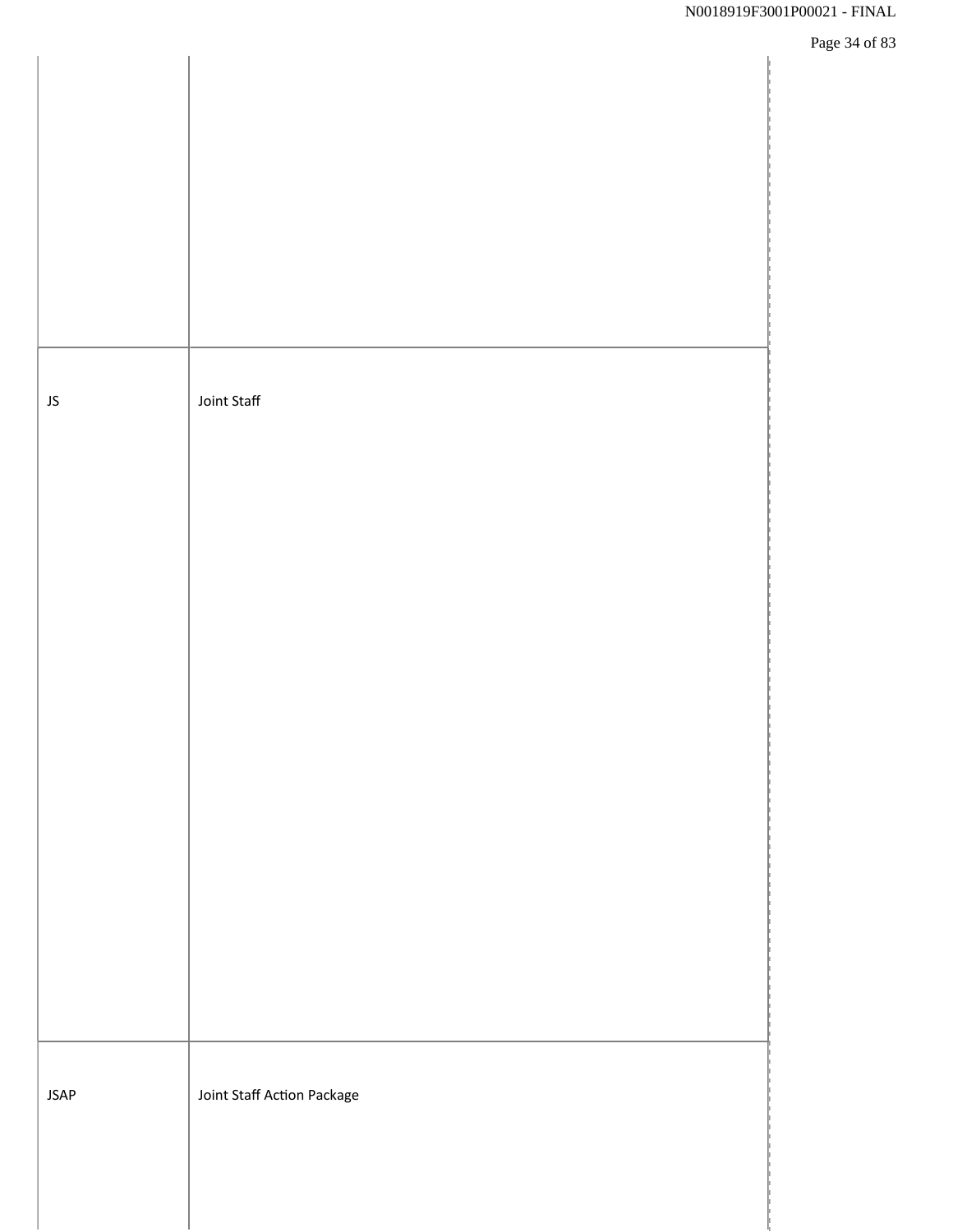Page 35 of 83

| $\ensuremath{\mathsf{JS}}\xspace$ | Joint Staff Instruction |  |
|-----------------------------------|-------------------------|--|
|                                   |                         |  |
|                                   |                         |  |
|                                   |                         |  |
|                                   |                         |  |
|                                   |                         |  |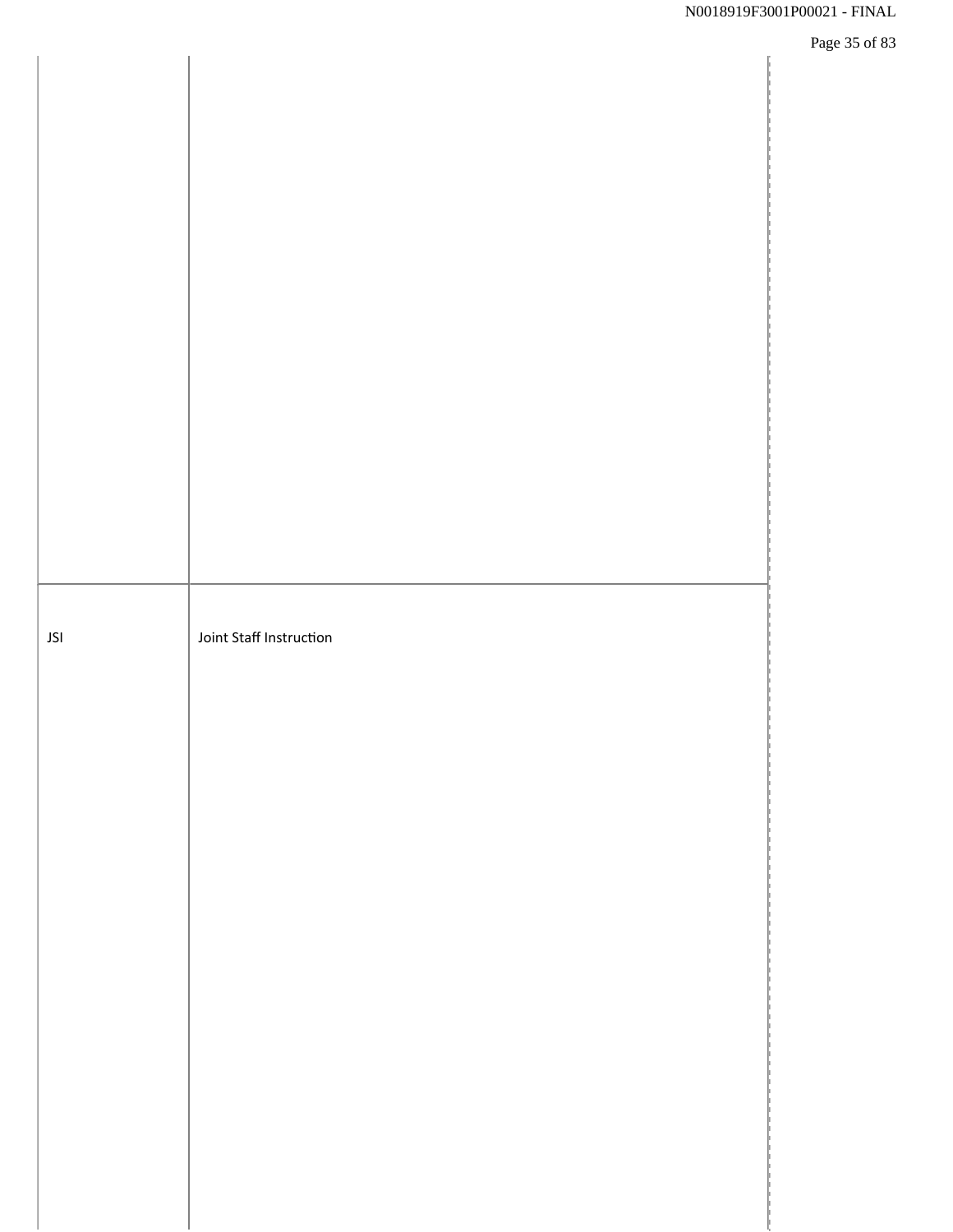Page 36 of 83

| JSM                         | Joint Staff Manual     |  |
|-----------------------------|------------------------|--|
|                             |                        |  |
|                             |                        |  |
|                             |                        |  |
| $\ensuremath{\mathsf{JSP}}$ | Joint Service Provider |  |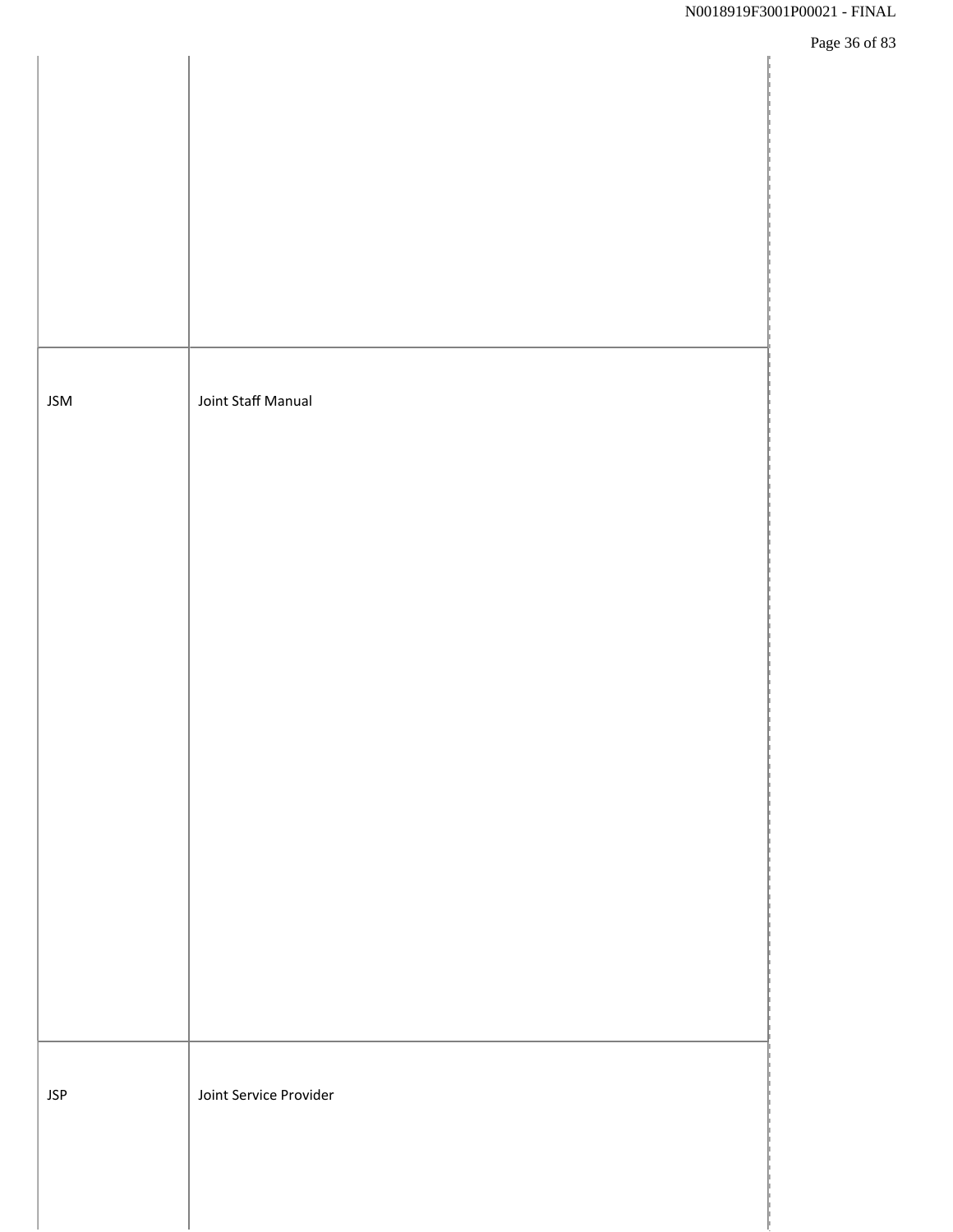Page 37 of 83

| $\mathsf{JTR}$ | Joint Travel Regulation |  |
|----------------|-------------------------|--|
|                |                         |  |
|                |                         |  |
|                |                         |  |
|                |                         |  |
|                |                         |  |
|                |                         |  |
|                |                         |  |
|                |                         |  |
|                |                         |  |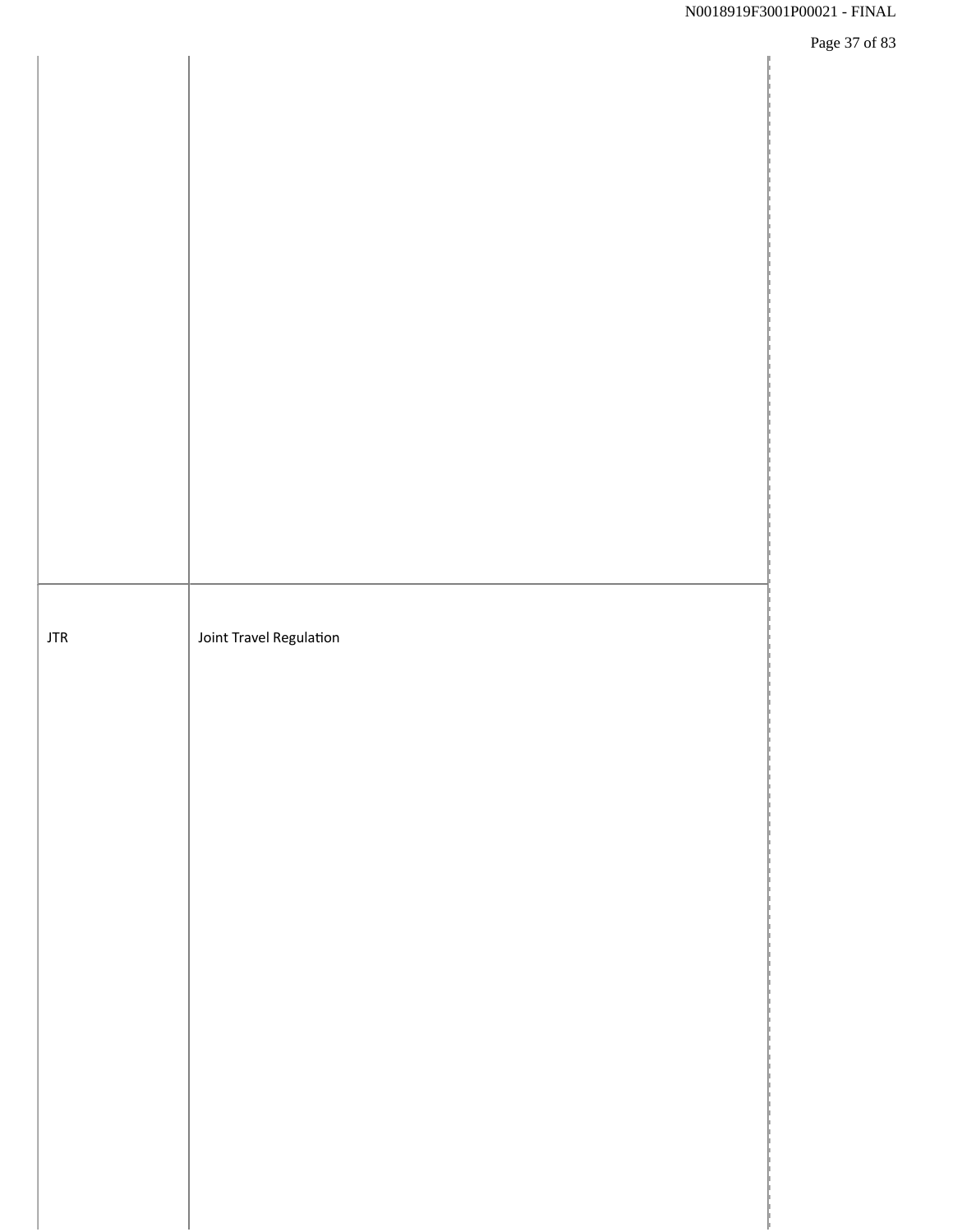Page 38 of 83

| KE  | Knowledge Engineering |
|-----|-----------------------|
|     |                       |
|     |                       |
|     |                       |
| LAN | Local Area Network    |
|     |                       |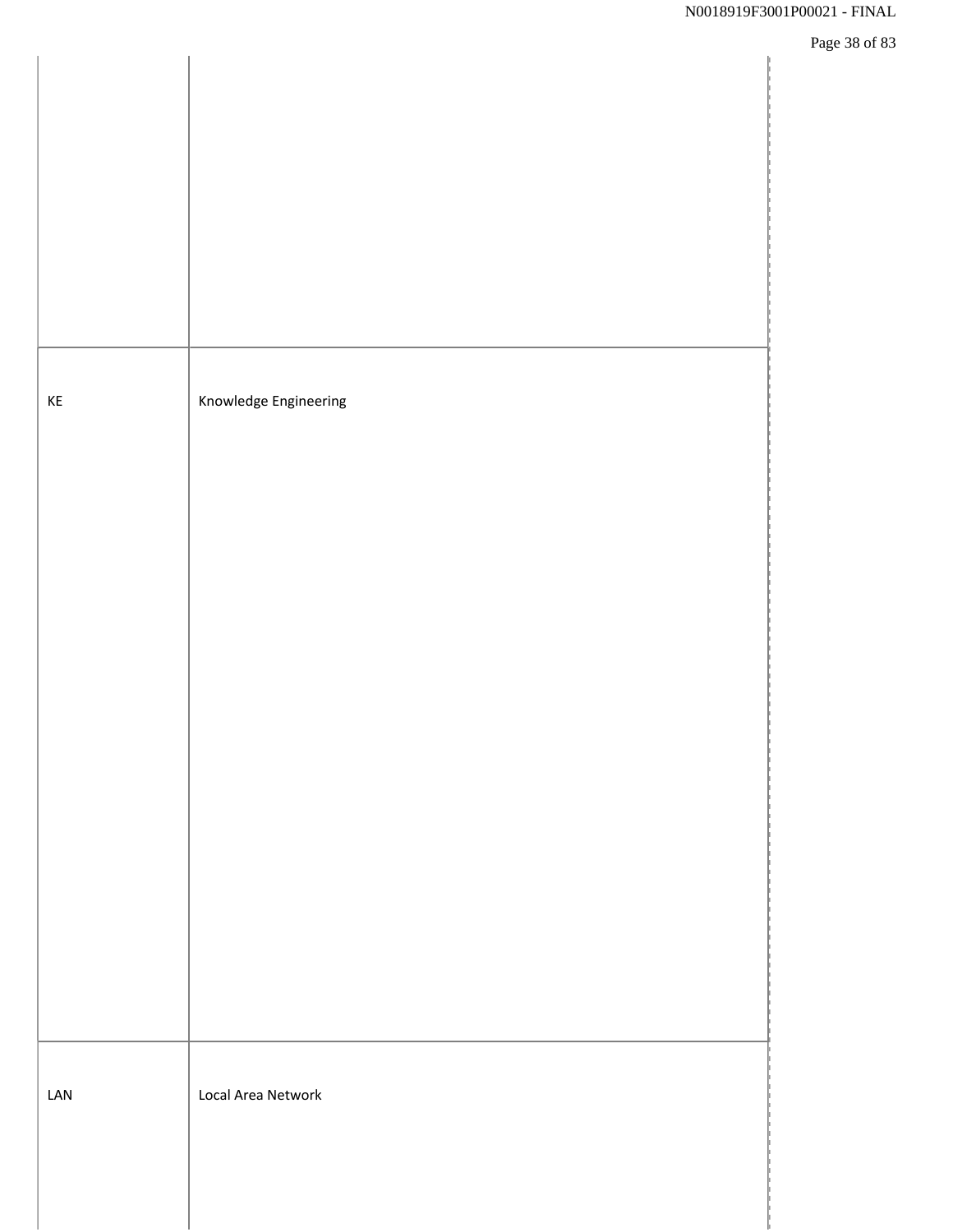Page 39 of 83

| <b>MSR</b> | Monthly Status Report |  |
|------------|-----------------------|--|
|            |                       |  |
|            |                       |  |
|            |                       |  |
|            |                       |  |
|            |                       |  |
|            |                       |  |
|            |                       |  |
|            |                       |  |
|            |                       |  |
|            |                       |  |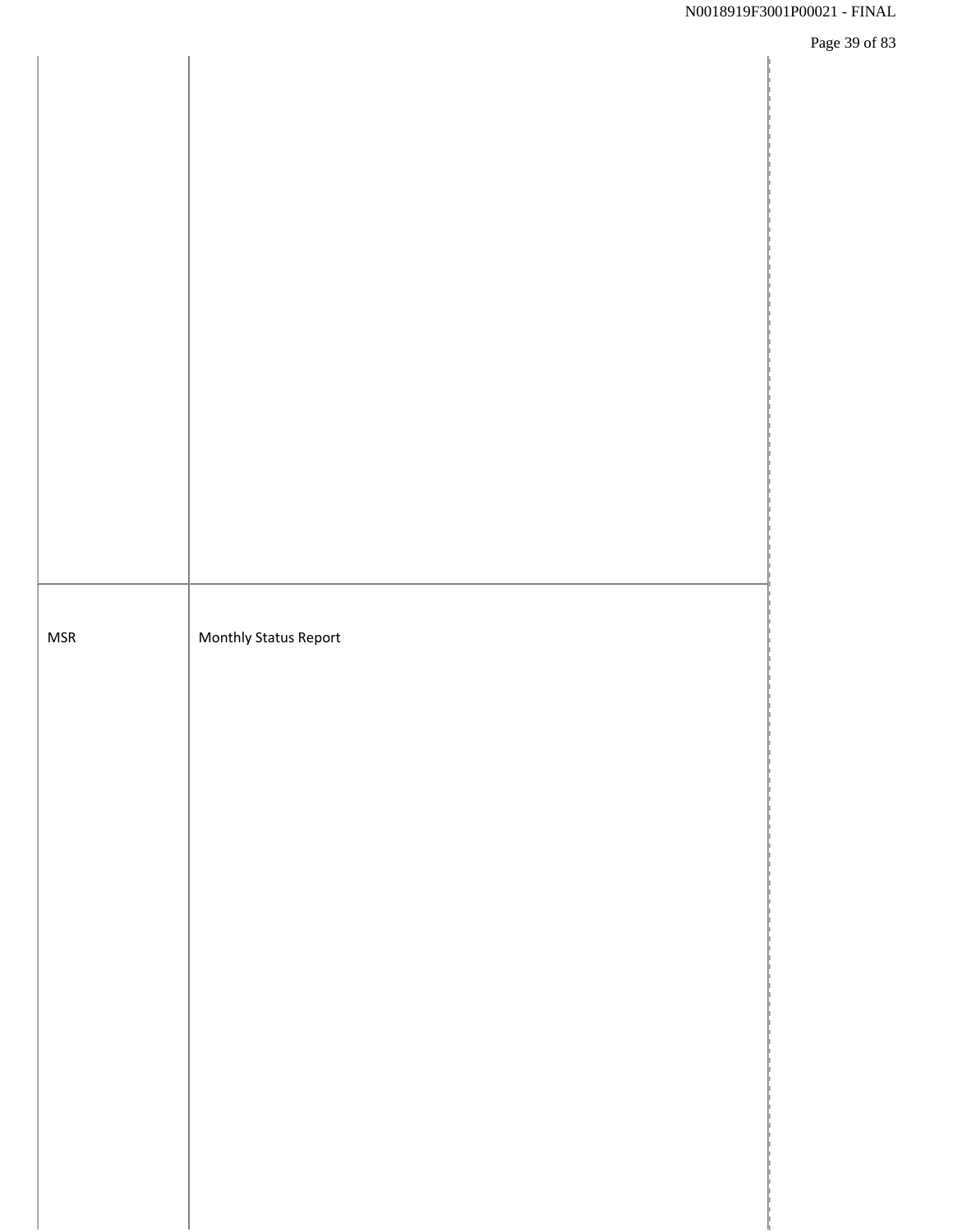| Page 40 of 83 |  |  |  |
|---------------|--|--|--|
|---------------|--|--|--|

| ${\sf NCR}$ | National Capital Region                       |
|-------------|-----------------------------------------------|
|             |                                               |
|             |                                               |
|             |                                               |
|             |                                               |
| <b>NDCI</b> | Negligent Discharge of Classified Information |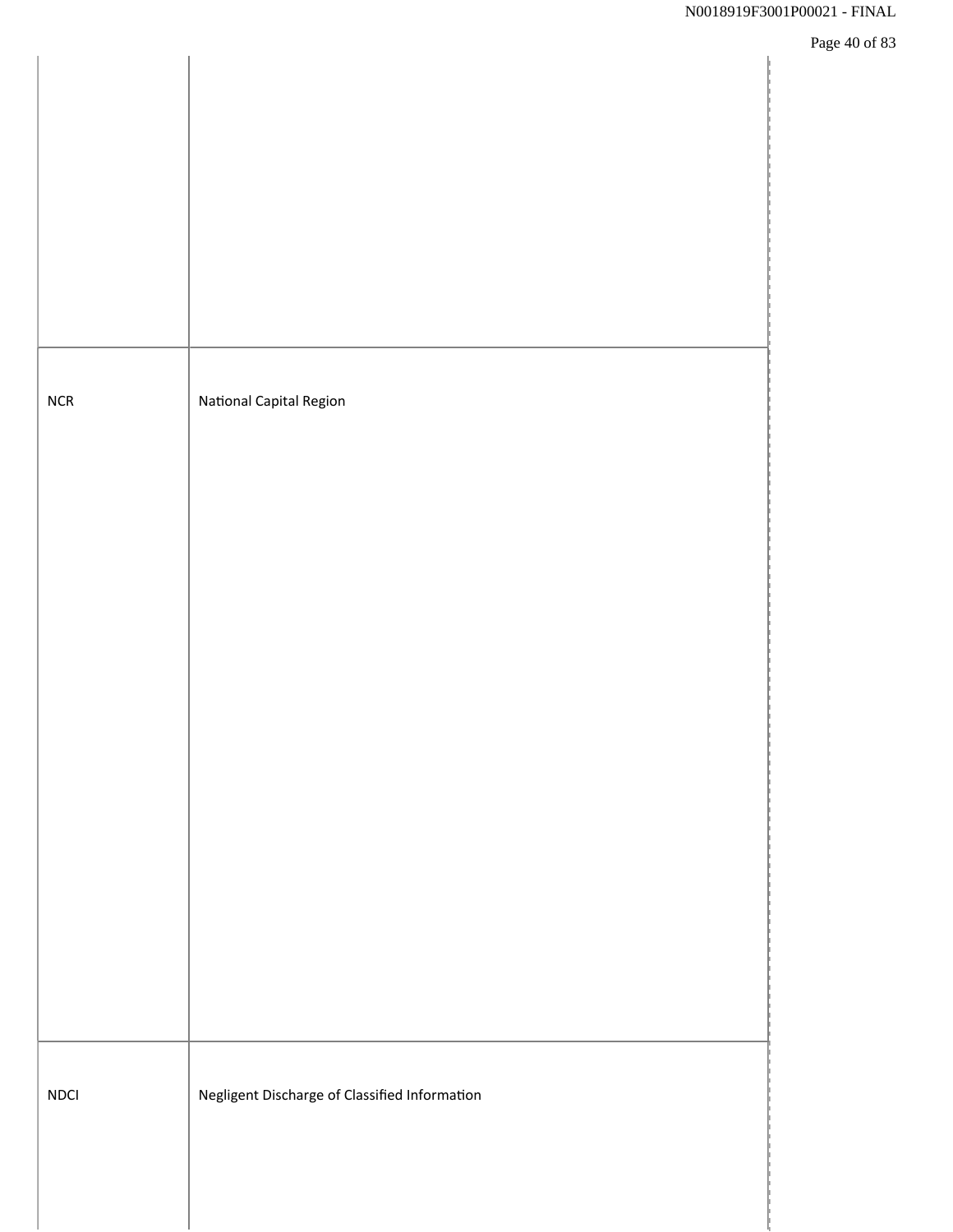age 41 of 83

|                        |                                  | $P_{\zeta}$ |
|------------------------|----------------------------------|-------------|
|                        |                                  |             |
|                        |                                  |             |
|                        |                                  |             |
|                        |                                  |             |
|                        |                                  |             |
|                        |                                  |             |
|                        |                                  |             |
|                        |                                  |             |
|                        |                                  |             |
|                        |                                  |             |
|                        |                                  |             |
|                        |                                  |             |
|                        |                                  |             |
|                        |                                  |             |
|                        |                                  |             |
|                        |                                  |             |
|                        |                                  |             |
|                        |                                  |             |
|                        |                                  |             |
|                        |                                  |             |
|                        |                                  |             |
|                        |                                  |             |
|                        |                                  |             |
| $\mathsf{NMCS}\xspace$ | National Military Command System |             |
|                        |                                  |             |
|                        |                                  |             |
|                        |                                  |             |
|                        |                                  |             |
|                        |                                  |             |
|                        |                                  |             |
|                        |                                  |             |
|                        |                                  |             |
|                        |                                  |             |
|                        |                                  |             |
|                        |                                  |             |
|                        |                                  |             |
|                        |                                  |             |
|                        |                                  |             |
|                        |                                  |             |
|                        |                                  |             |
|                        |                                  |             |
|                        |                                  |             |
|                        |                                  |             |
|                        |                                  |             |
|                        |                                  |             |
|                        |                                  |             |
|                        |                                  |             |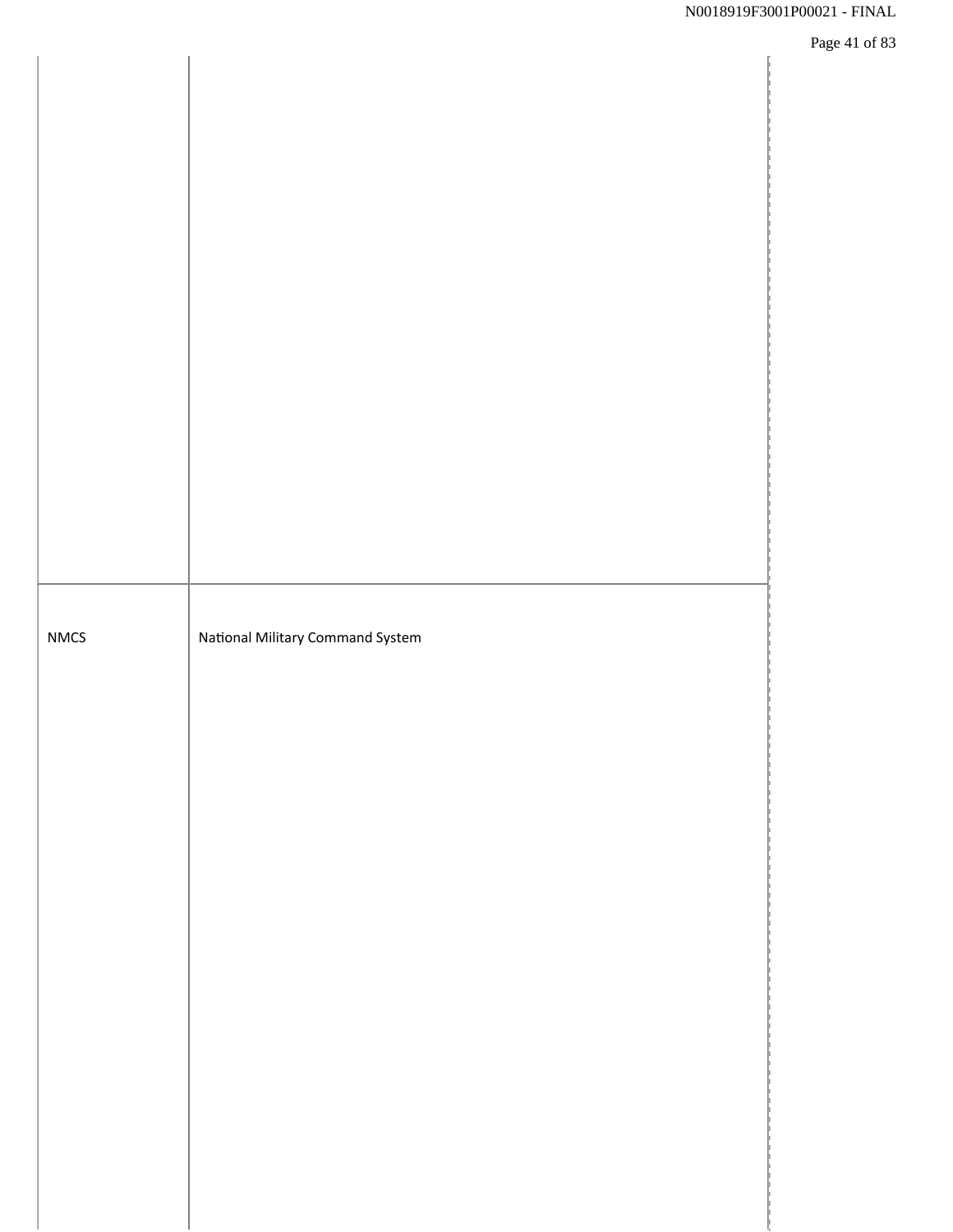| NIPR/NIPRNET   | Non-classified Internet Protocol Router Network |  |
|----------------|-------------------------------------------------|--|
|                |                                                 |  |
|                |                                                 |  |
|                |                                                 |  |
|                |                                                 |  |
| $\mathsf{PII}$ | Personally Identifiable Information             |  |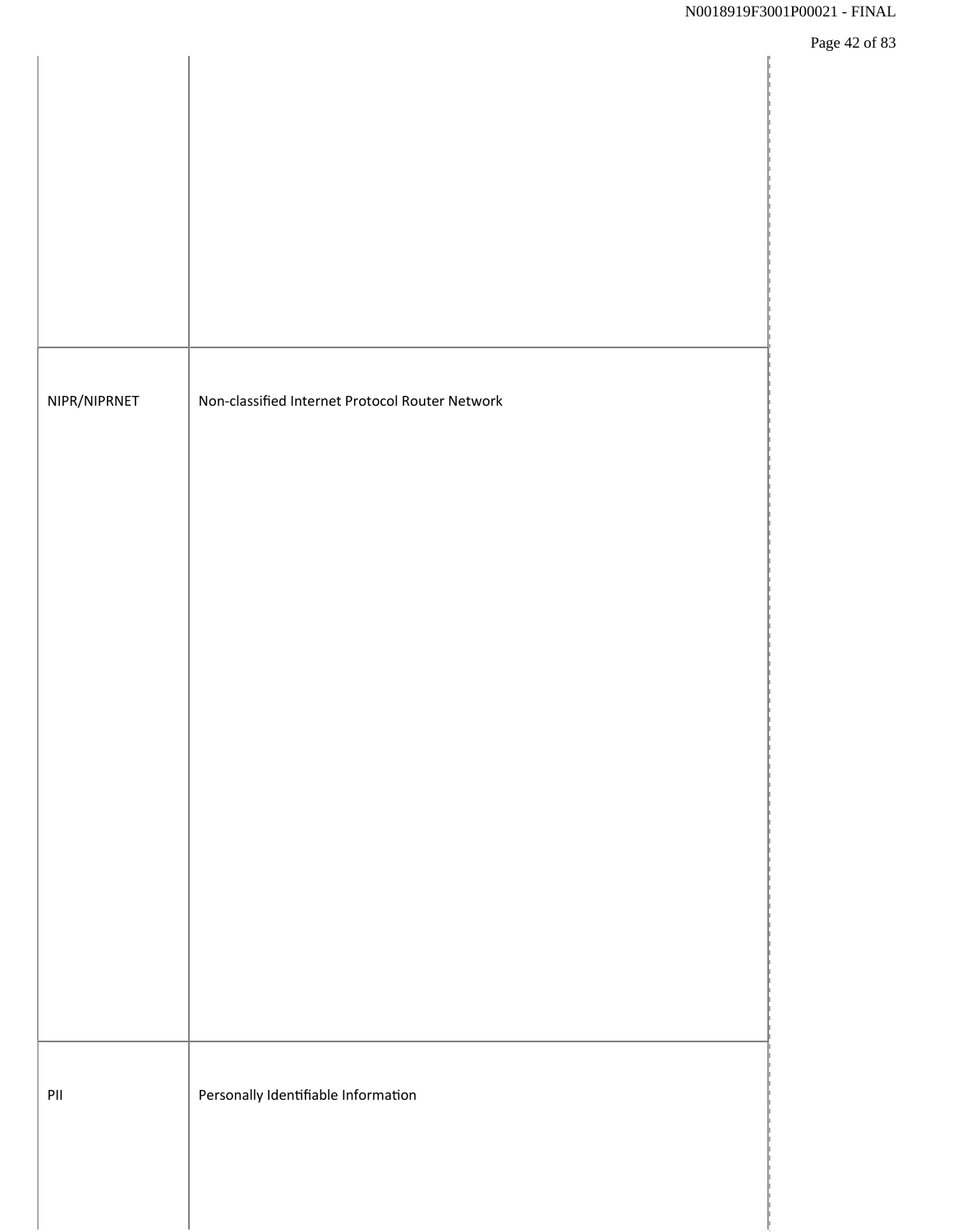Page 43 of 83

| <b>PMBOK®</b> | Project Management Body of Knowledge |  |
|---------------|--------------------------------------|--|
|               |                                      |  |
|               |                                      |  |
|               |                                      |  |
|               |                                      |  |
|               |                                      |  |
|               |                                      |  |
|               |                                      |  |
|               |                                      |  |
|               |                                      |  |
|               |                                      |  |
|               |                                      |  |
|               |                                      |  |
|               |                                      |  |
|               |                                      |  |
|               |                                      |  |
|               |                                      |  |
|               |                                      |  |
|               |                                      |  |
|               |                                      |  |
|               |                                      |  |
|               |                                      |  |
|               |                                      |  |
|               |                                      |  |
|               |                                      |  |
|               |                                      |  |
|               |                                      |  |
|               |                                      |  |
|               |                                      |  |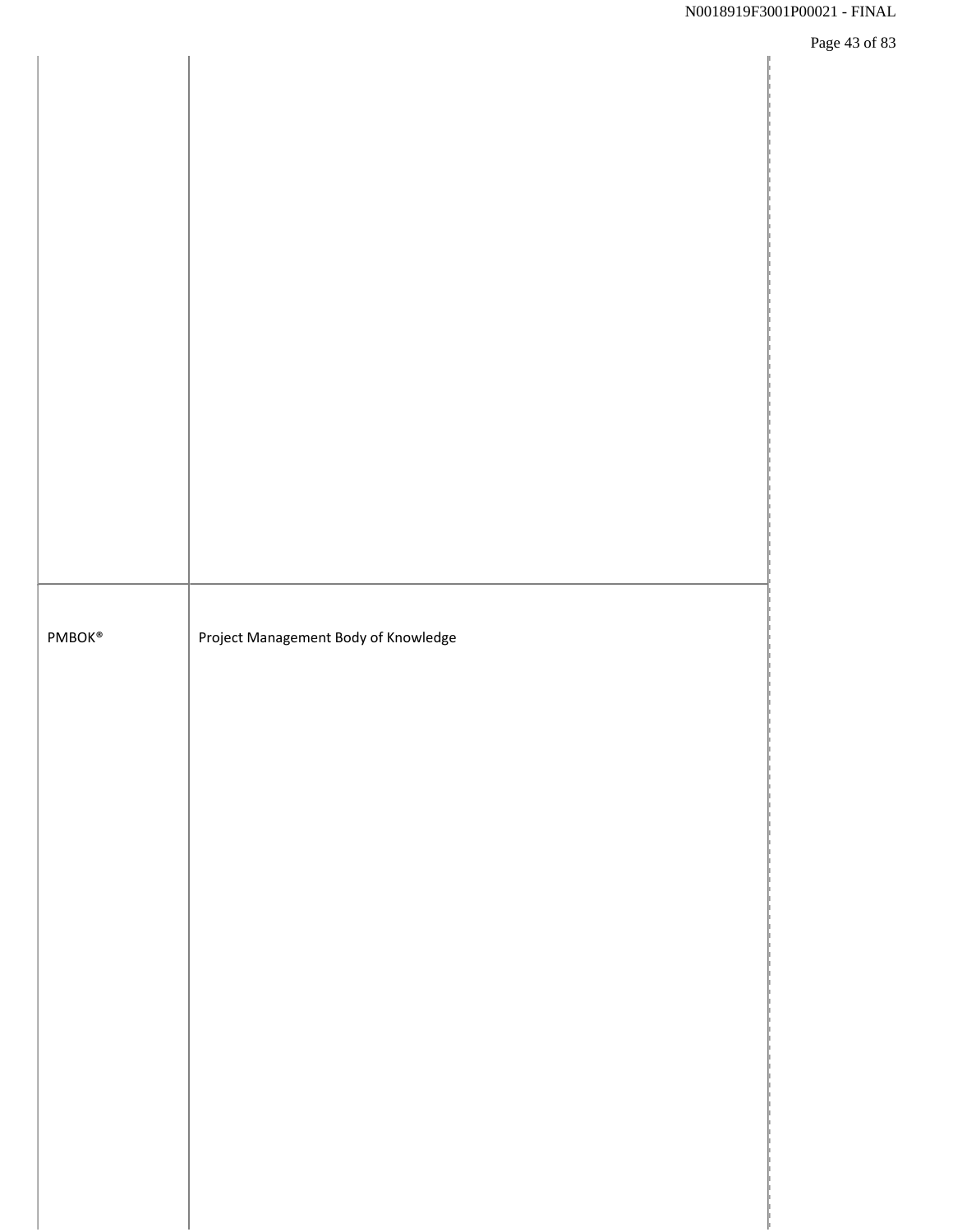|  | Page 44 of 83 |  |  |  |
|--|---------------|--|--|--|
|--|---------------|--|--|--|

| POP | Period of Performance           |
|-----|---------------------------------|
|     |                                 |
|     |                                 |
|     |                                 |
|     |                                 |
| PMP | Project Management Professional |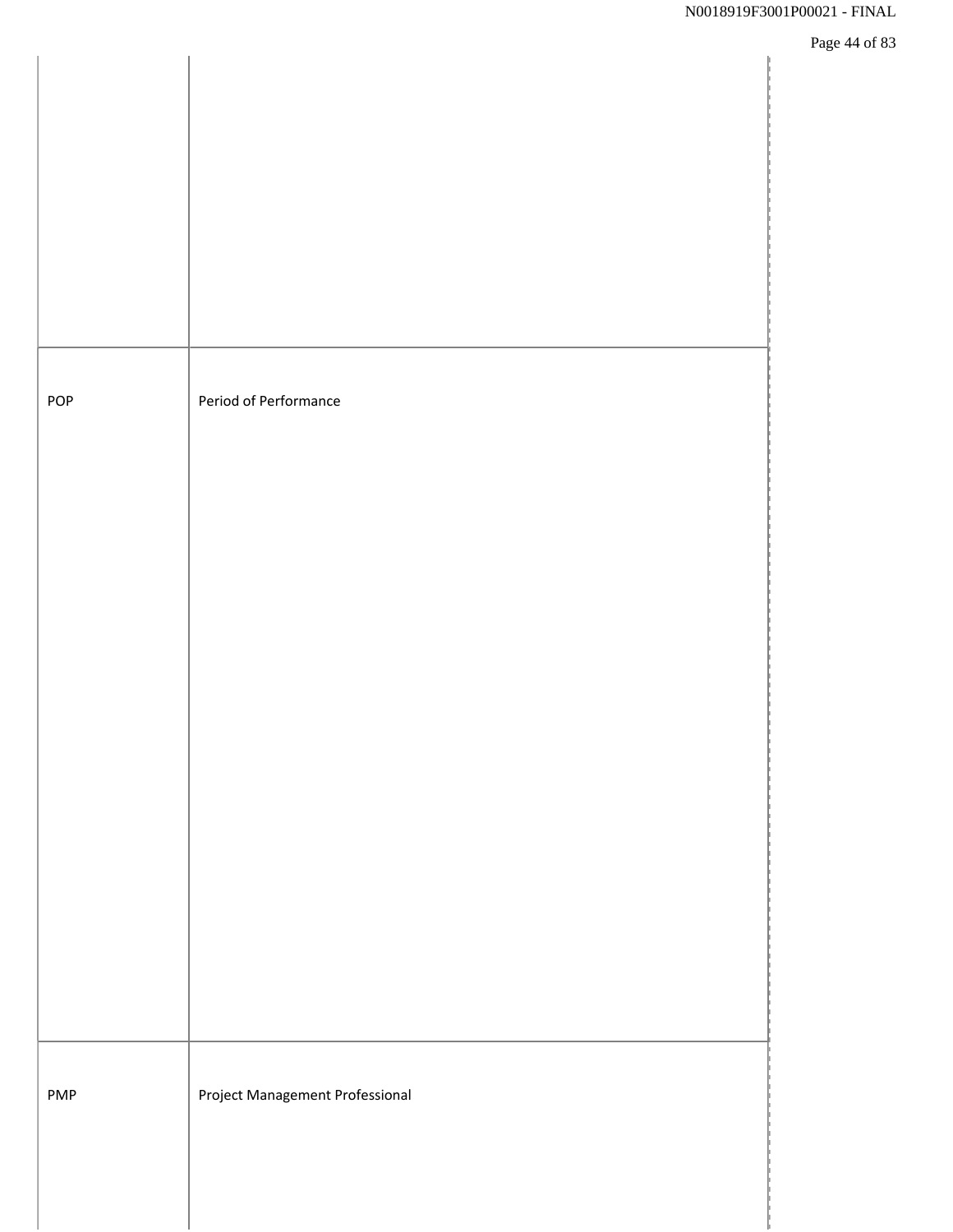ge 45 of 83

|      |                                     | Pa |
|------|-------------------------------------|----|
|      |                                     |    |
|      |                                     |    |
|      |                                     |    |
|      |                                     |    |
|      |                                     |    |
|      |                                     |    |
|      |                                     |    |
|      |                                     |    |
|      |                                     |    |
|      |                                     |    |
|      |                                     |    |
|      |                                     |    |
|      |                                     |    |
|      |                                     |    |
|      |                                     |    |
|      |                                     |    |
|      |                                     |    |
|      |                                     |    |
|      |                                     |    |
|      |                                     |    |
| QASP | Quality Assurance Surveillance Plan |    |
|      |                                     |    |
|      |                                     |    |
|      |                                     |    |
|      |                                     |    |
|      |                                     |    |
|      |                                     |    |
|      |                                     |    |
|      |                                     |    |
|      |                                     |    |
|      |                                     |    |
|      |                                     |    |
|      |                                     |    |
|      |                                     |    |
|      |                                     |    |
|      |                                     |    |
|      |                                     |    |
|      |                                     |    |
|      |                                     |    |
|      |                                     |    |
|      |                                     |    |
|      |                                     |    |
|      |                                     |    |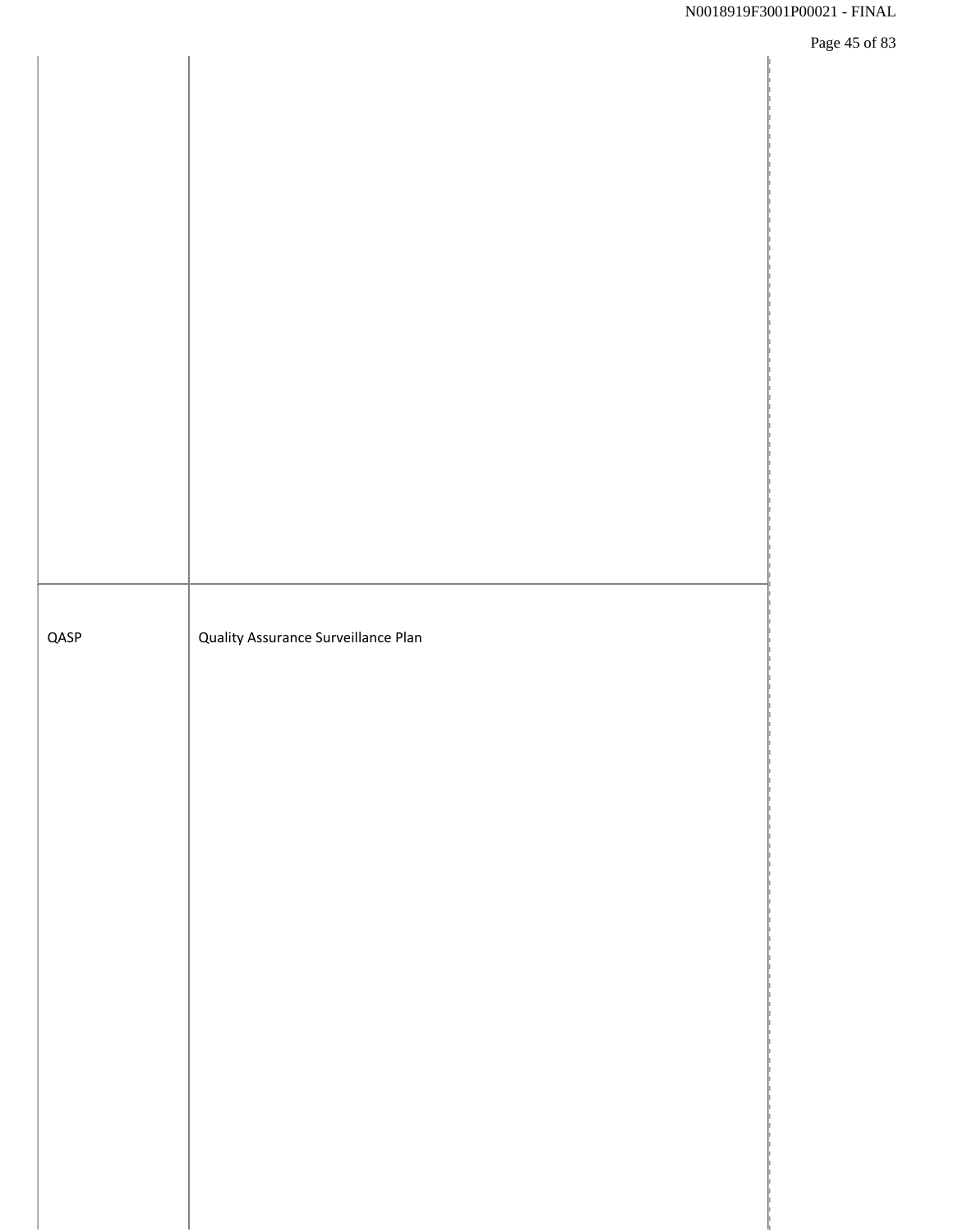Page 46 of 83

| $\mathsf{QC}$ | <b>Quality Control</b> |
|---------------|------------------------|
|               |                        |
|               |                        |
|               |                        |
|               |                        |
|               |                        |
|               |                        |
| QCP           | Quality Control Plan   |
|               |                        |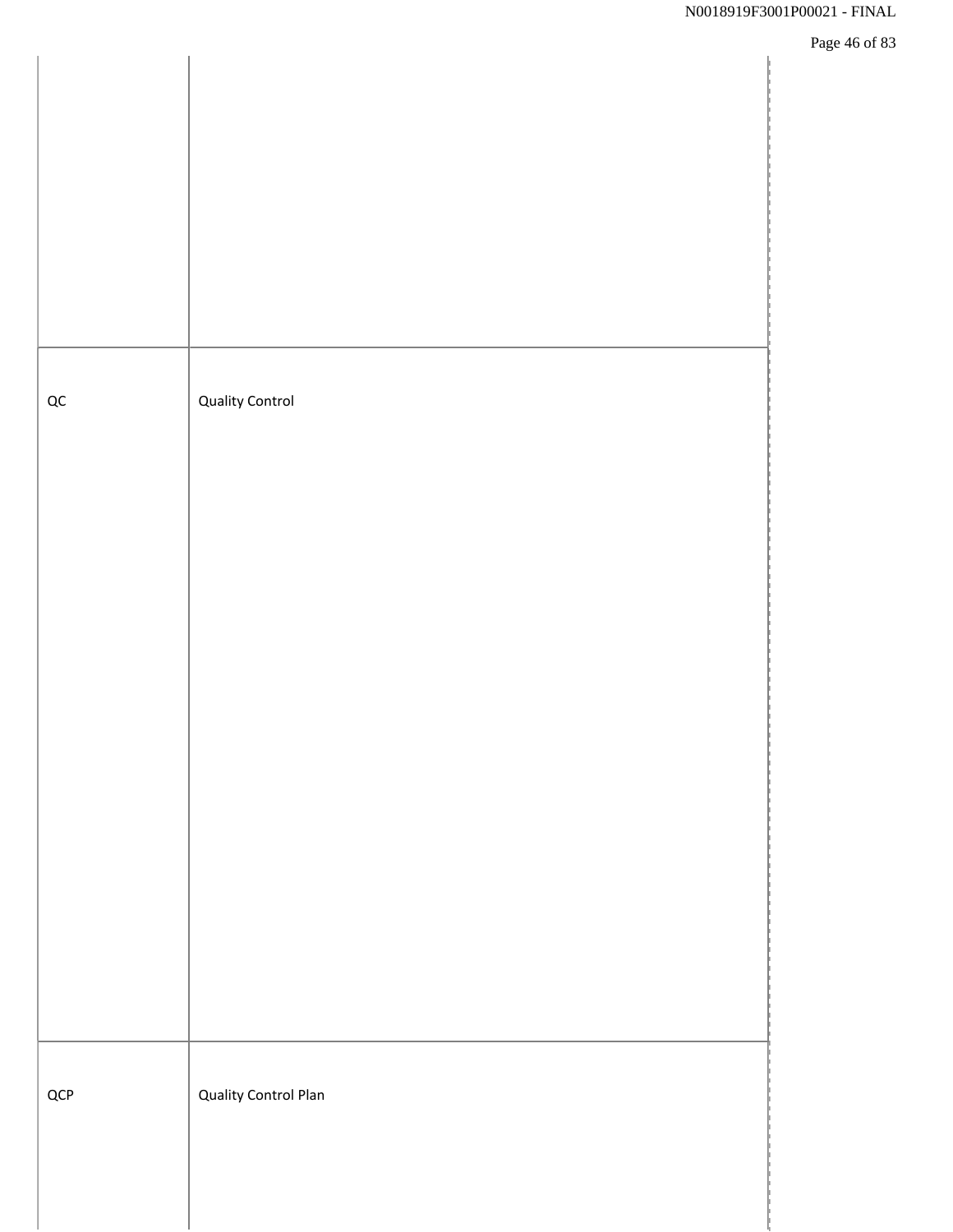Page 47 of 83

|           |                                     | $\mathbf{P}$ |
|-----------|-------------------------------------|--------------|
|           |                                     |              |
|           |                                     |              |
| $\sf SCI$ | Sensitive Compartmented Information |              |
|           |                                     |              |
|           |                                     |              |
|           |                                     |              |
|           |                                     |              |
|           |                                     |              |
|           |                                     |              |
|           |                                     |              |
|           |                                     |              |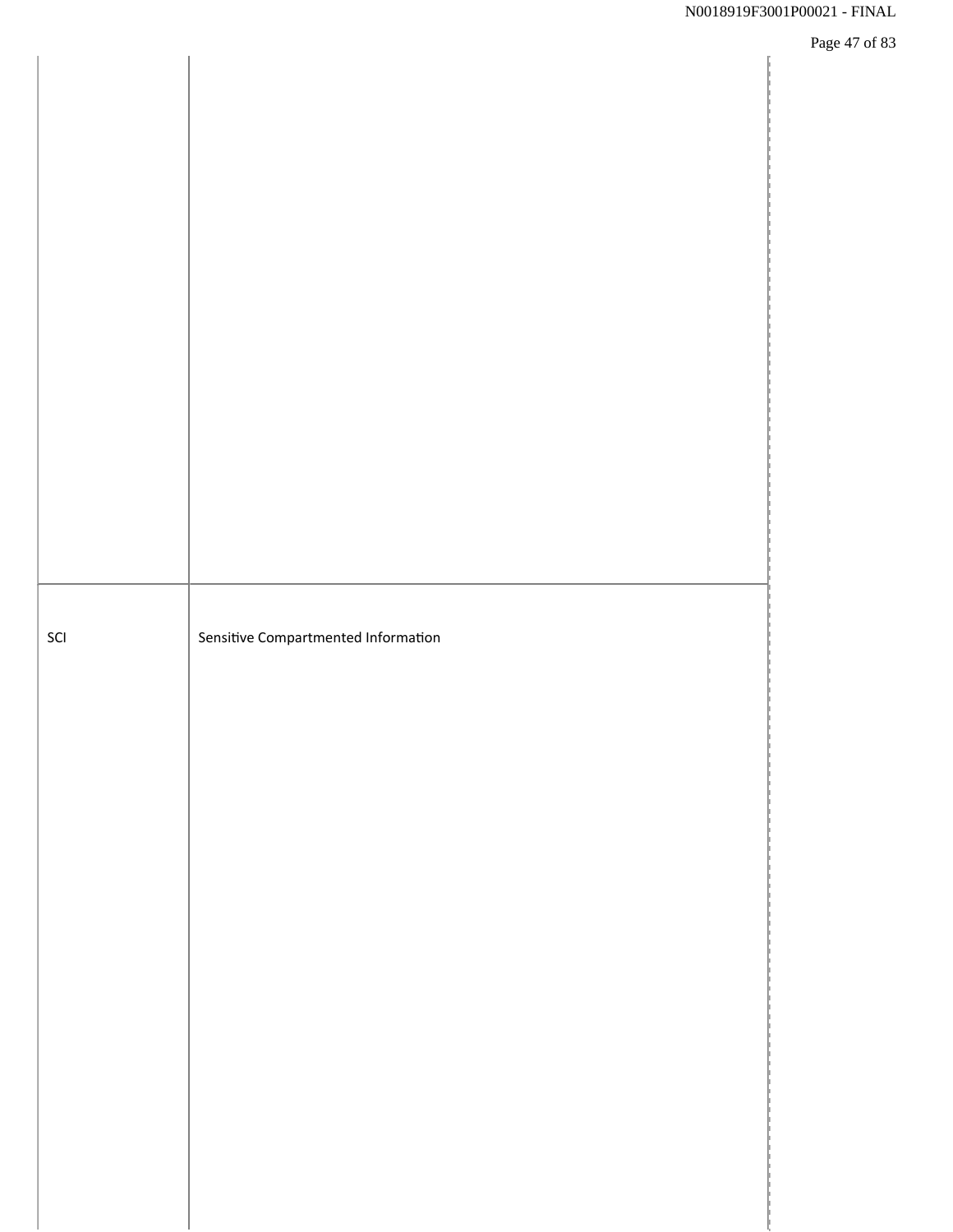Page 48 of 83

| SIPR/SIPRNET | Secret Internet Protocol Router Network |
|--------------|-----------------------------------------|
|              |                                         |
|              |                                         |
|              |                                         |
|              |                                         |
|              |                                         |
|              |                                         |
|              |                                         |
|              |                                         |
|              |                                         |
| SOP          | <b>Standard Operating Procedure</b>     |
|              |                                         |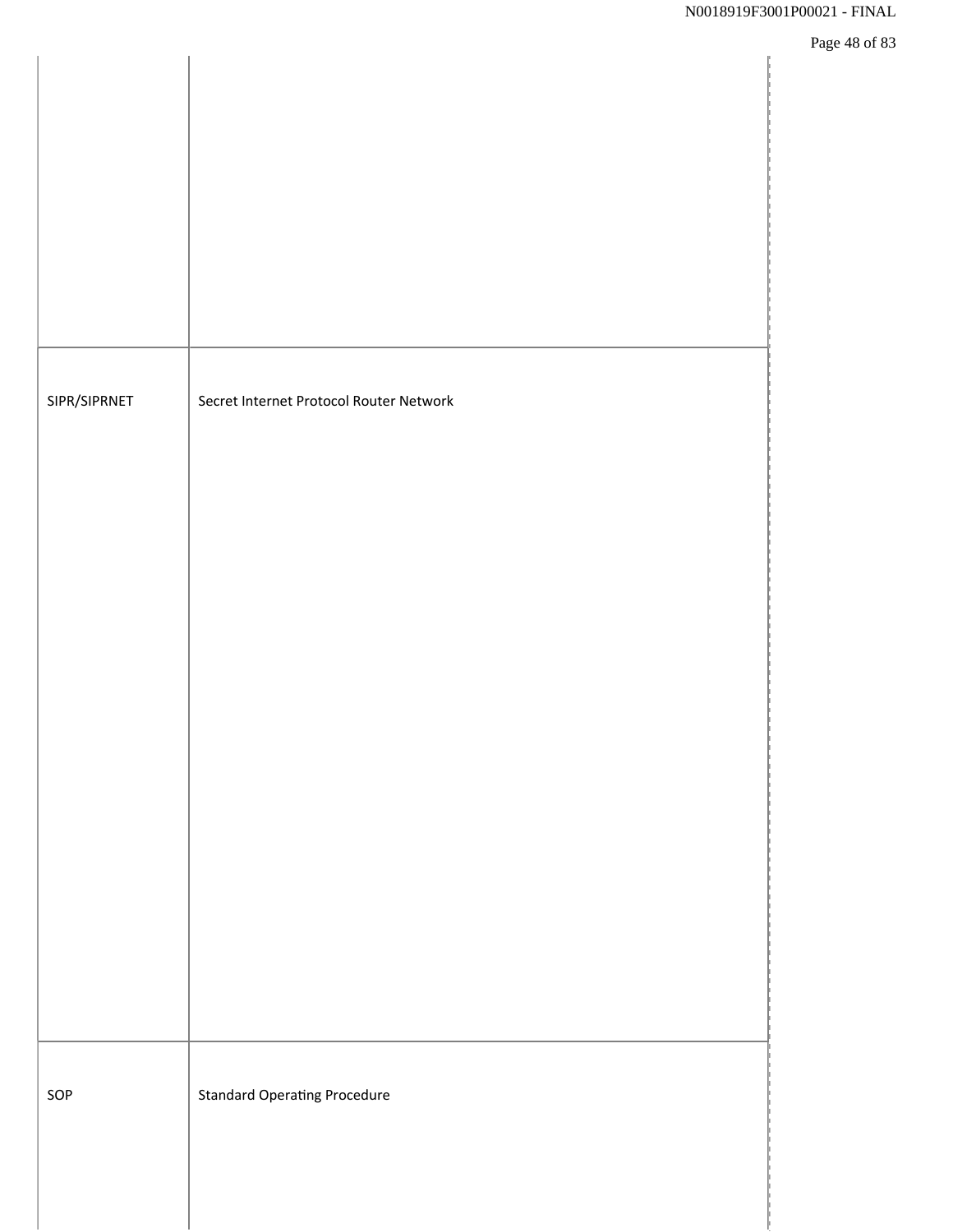Page 49 of 83

| TA | <b>Technical Assistant</b> |  |
|----|----------------------------|--|
|    |                            |  |
|    |                            |  |
|    |                            |  |
|    |                            |  |
|    |                            |  |
|    |                            |  |
|    |                            |  |
|    |                            |  |
|    |                            |  |
|    |                            |  |
|    |                            |  |
|    |                            |  |
|    |                            |  |
|    |                            |  |
|    |                            |  |
|    |                            |  |
|    |                            |  |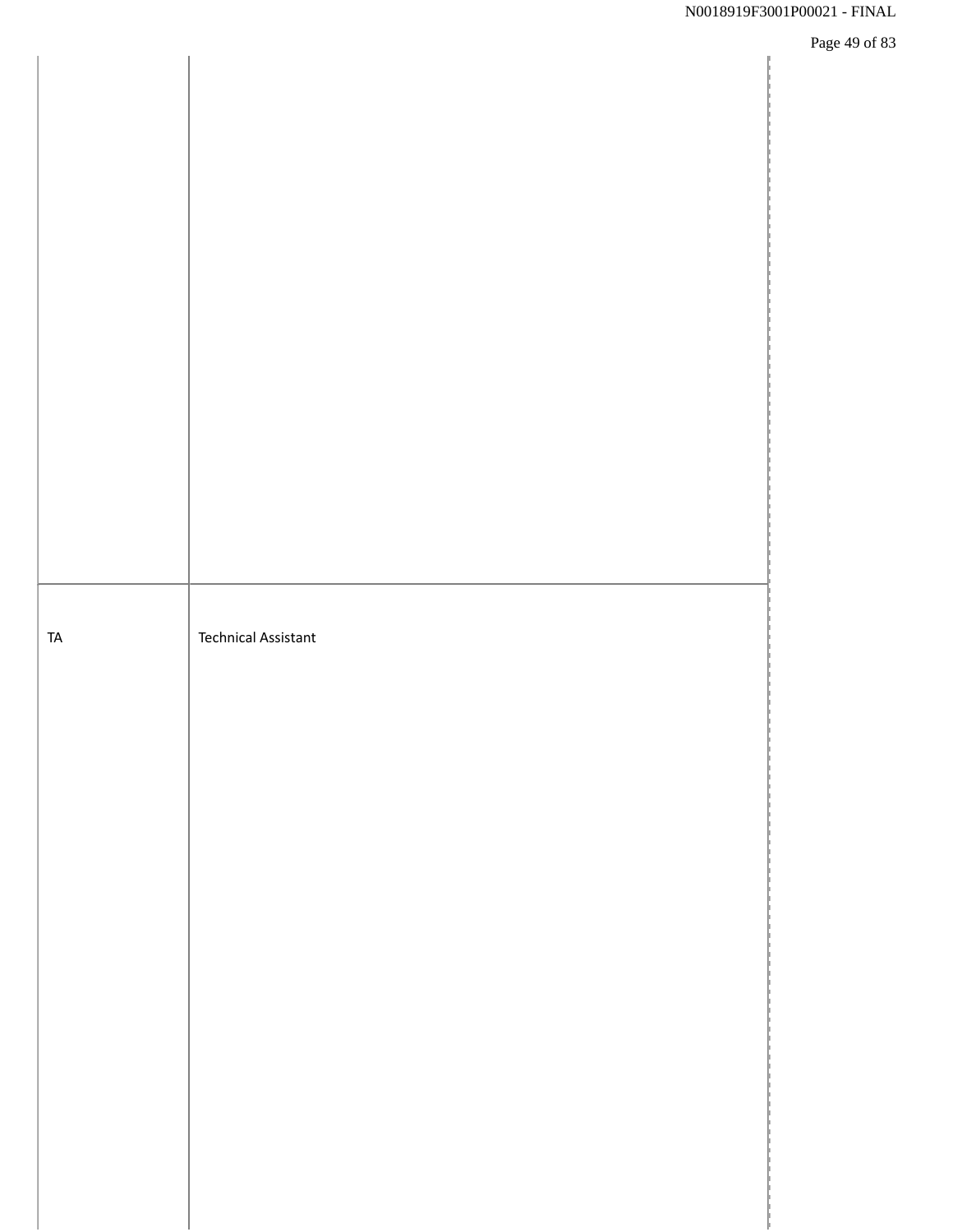Page 50 of 83

| ${\tt TO}$ | Task Order |  |
|------------|------------|--|
|            |            |  |
|            |            |  |
|            |            |  |
|            |            |  |
|            |            |  |
|            |            |  |
|            |            |  |
|            |            |  |
|            |            |  |
|            |            |  |
|            |            |  |
|            |            |  |
|            |            |  |
|            |            |  |
|            |            |  |
|            |            |  |
|            |            |  |
|            |            |  |
|            |            |  |
|            |            |  |
|            |            |  |
|            |            |  |
|            |            |  |
|            |            |  |
| ${\sf TS}$ | Top Secret |  |
|            |            |  |
|            |            |  |
|            |            |  |
|            |            |  |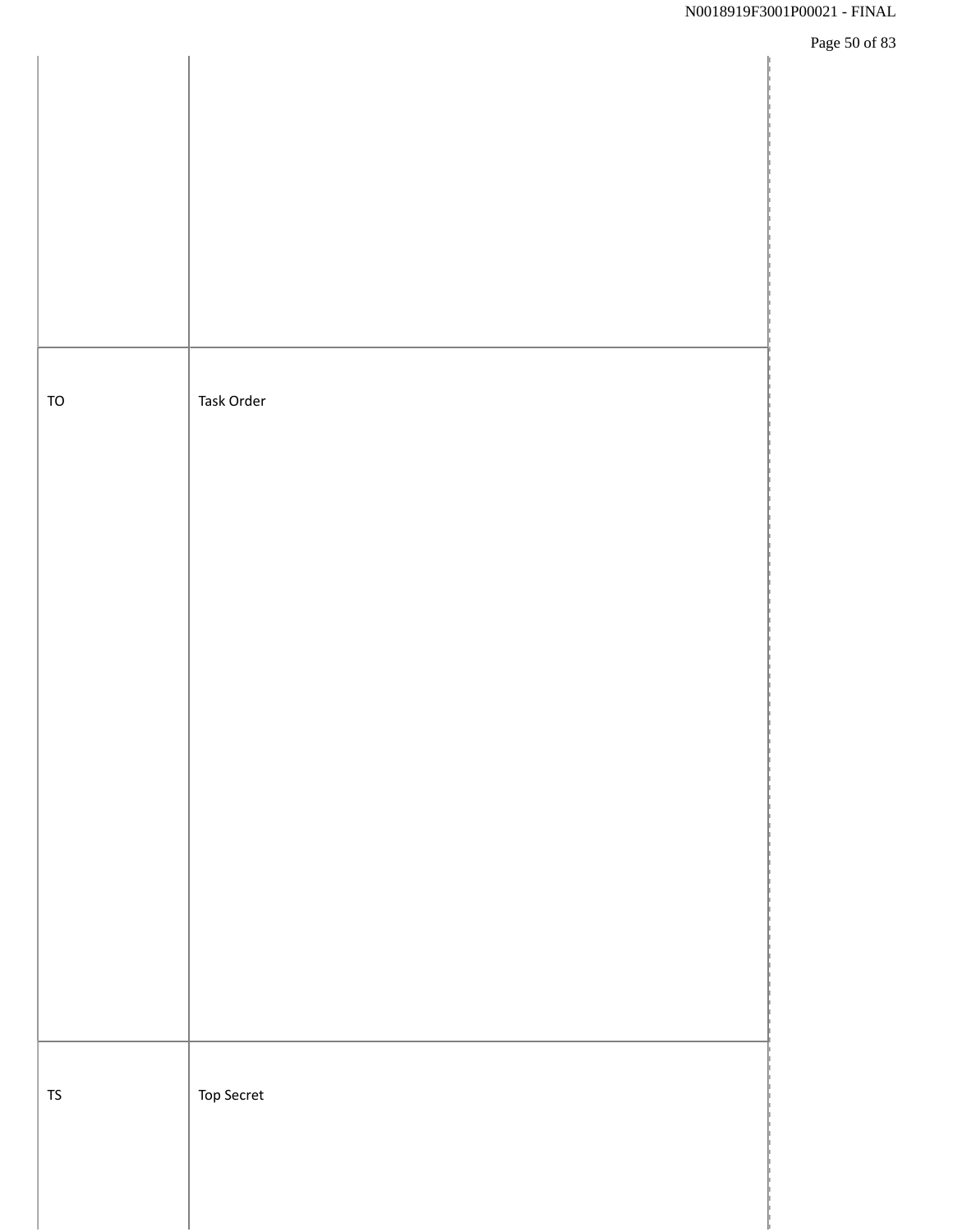Page 51 of 83

|             | Wide Area Workflow |  |
|-------------|--------------------|--|
| <b>WAWF</b> |                    |  |
|             |                    |  |
|             |                    |  |
|             |                    |  |
|             |                    |  |
|             |                    |  |
|             |                    |  |
|             |                    |  |
|             |                    |  |
|             |                    |  |
|             |                    |  |
|             |                    |  |
|             |                    |  |
|             |                    |  |
|             |                    |  |
|             |                    |  |
|             |                    |  |
|             |                    |  |
|             |                    |  |
|             |                    |  |
|             |                    |  |
|             |                    |  |
|             |                    |  |
|             |                    |  |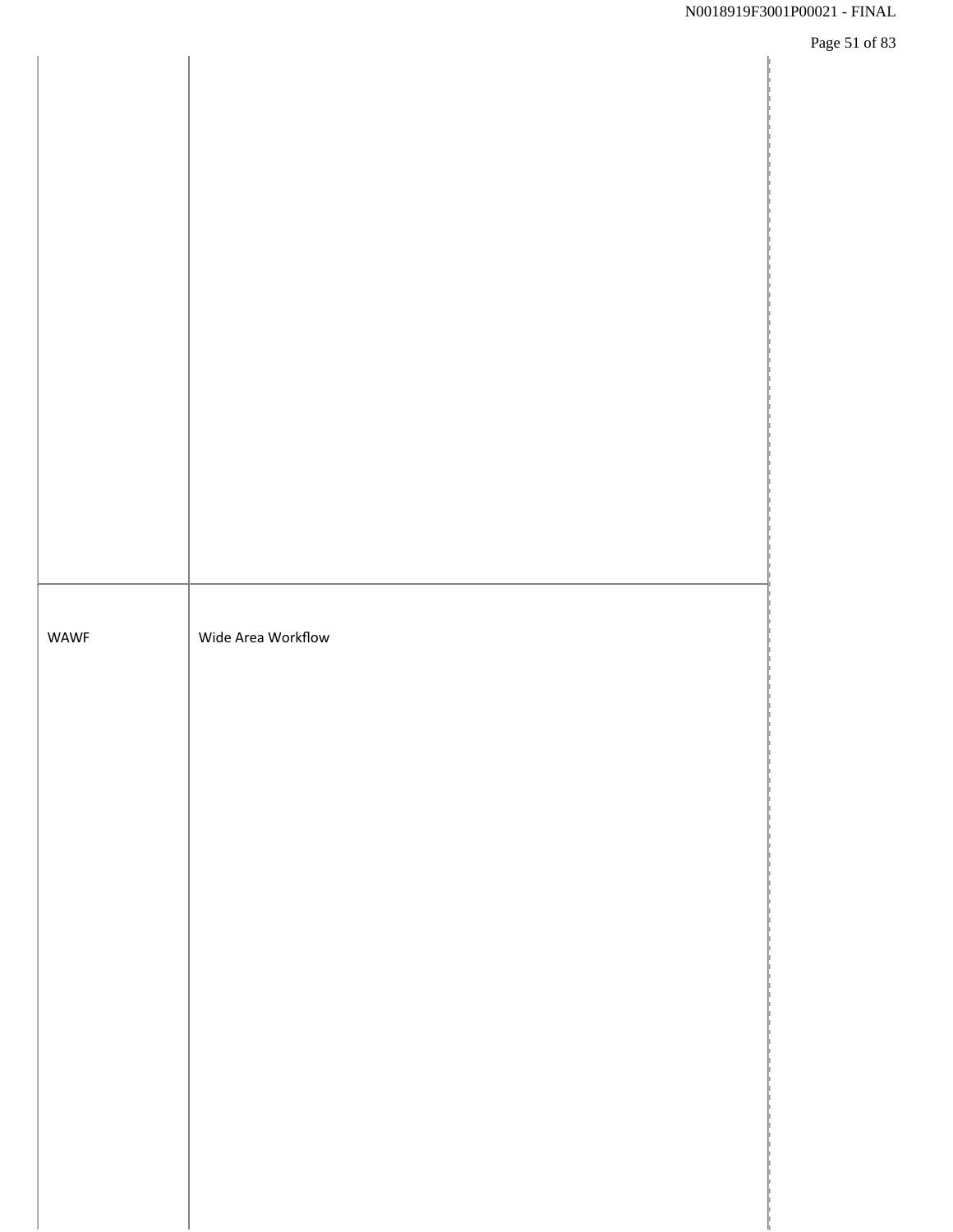

Personnel Qualifications (Minimum)

(a) Personnel assigned to or utilized by the Contractor in the performance of this contract shall, as a minimum, meet the experience, educational, or other background requirements set forth below and shall be fully capable of performing in an efficient, reliable, and professional timely manner.

(b) The Government may review the resumes of Contractor personnel proposed to be assigned at any time to determine whether the contractor has sufficient experience to perform the services of this task order.

(c) If the Ordering Officer questions the qualifications or competence of any person performing under the contract, the burden of proof to sustain that the person is qualified as prescribed herein shall be upon the Contractor.

(d) The Contractor must have the personnel, organization, and administrative control necessary to ensure that the services performed meet all requirements specified in delivery orders. The work history of each Contractor employee shall contain experience directly related to the tasks and functions to be assigned. The Ordering Officer reserves the right to determine if a given work history contains necessary and sufficiently detailed, related experience to reasonably ensure the ability for effective and efficient performance.

#### **1. Program Manager**

The Program Manager overseeing these tasks will have a Masters of Science degree in a technical or management discipline from an accredited college or university with a minimum of seven (7) years of below task related experience to include a minimum of five (5) years managing complex projects involving large numbers of people in subordinate groups; OR a Bachelor's degree in a technical or management discipline from an accredited college or university with a minimum of fifteen (15) years of below task related experience managing progressively more complex systems / projects involving large numbers of people in subordinate groups.

#### **2. Project Manager**

The contractor shall provide **Information Technology (IT) Project Management Support** for DD CIO/ITS mission requirements through accomplishment of the following 5.4 sub-tasks. The tasks in Section 5.4 require a TS/SCI clearance, and the Lead Project Manager must have a Bachelor's degree from an accredited college in Project Management or a related field, be Project Management Professional (PMP) certified with experience as a team lead with a minimum of five (5) years of below task related experience. All other Project Managers will have a Bachelor's degree from an accredited college in Project Management or a related field, significant experience working on Project Management Teams, be familiar with the Project Management Body of Knowledge (PMBOK®), and have a minimum of two (2) years of below task related experience.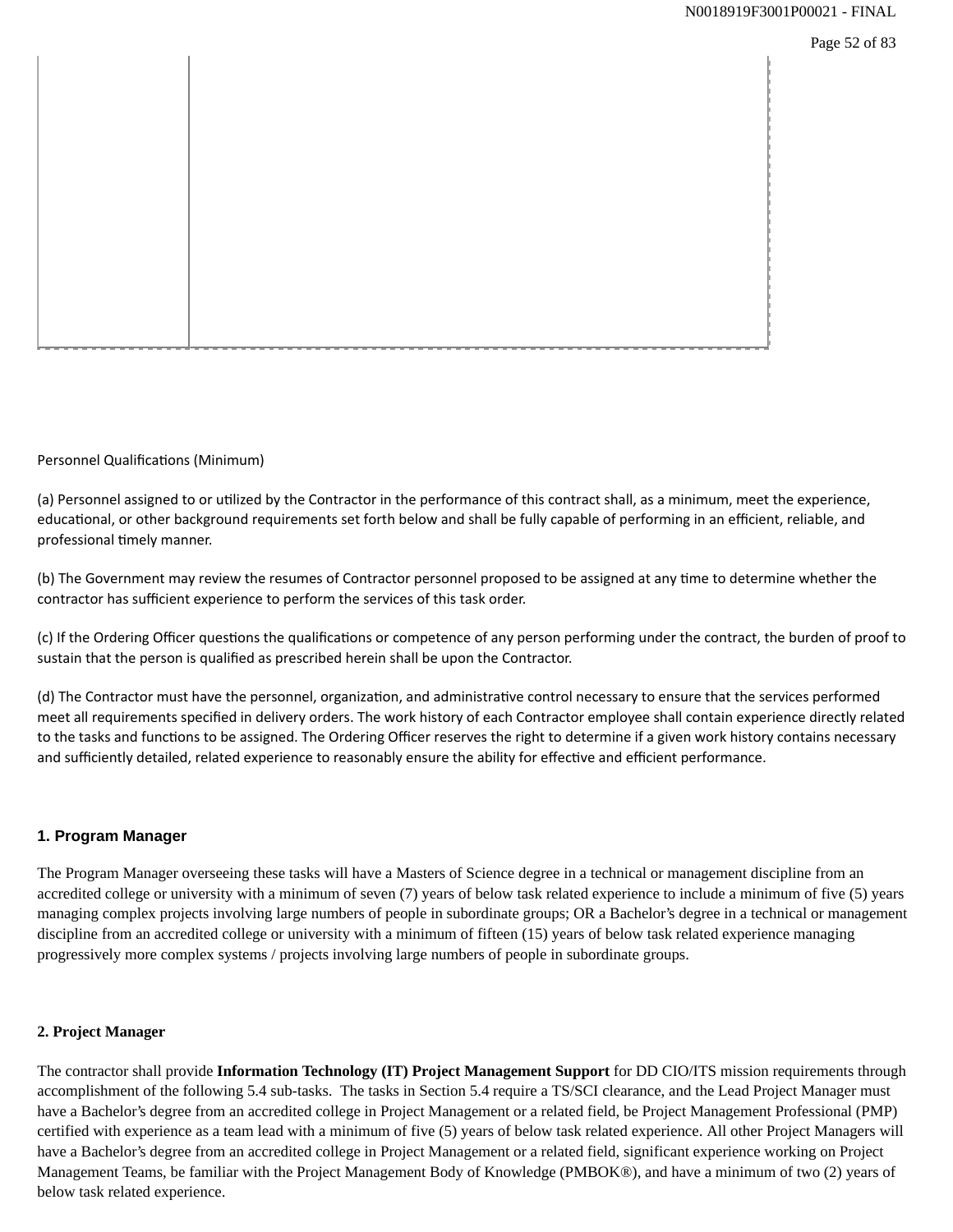Page 53 of 83

#### 3. **Knowledge Engineer (Senior) and 4. Knowledge Engineer**

The tasks in Section 5.2 require 50% of the personnel to have a TS/SCI clearance and the remaining personnel to have a TS clearance. The lead KE is required to have a Microsoft Certified: Power Platform Solution Architect Associate certification. All other KEs should have experience utilizing these tools and applications as well. All Senior level KEs will have a Master of Science degree from an accredited college in Engineering or Computer Science with a minimum of five (5) years of below task related experience, or a Bachelor's degree from an accredited college in Engineering or Computer Science with a minimum of five (5) years of below task related experience. Junior level KEs will have a Bachelor's degree from an accredited college in Engineering or Computer Science with a minimum of two (2) years of below task related experience.

#### 4. **Help Desk Specialist (Senior)**

The contractors shall provide Help Desk Specialist (Senior) **Information Technology Support** for DD CIO/ITS mission requirements through accomplishment of the following 5.3 sub-tasks. The tasks in Section 5.3 require a TS/SCI clearance and a DoDI 8570.01M (IAT Level II) certification. Additionally, all personnel supporting this task will have a Bachelor's degree from an accredited college or university in a curriculum or career field of study in Computer Science or Information Systems with a minimum of 3 years of below task related experience; OR an Associate's degree from an accredited college or university in a curriculum or career field of study in Computer Science or Information Systems with a minimum of 3 years of below task related experience.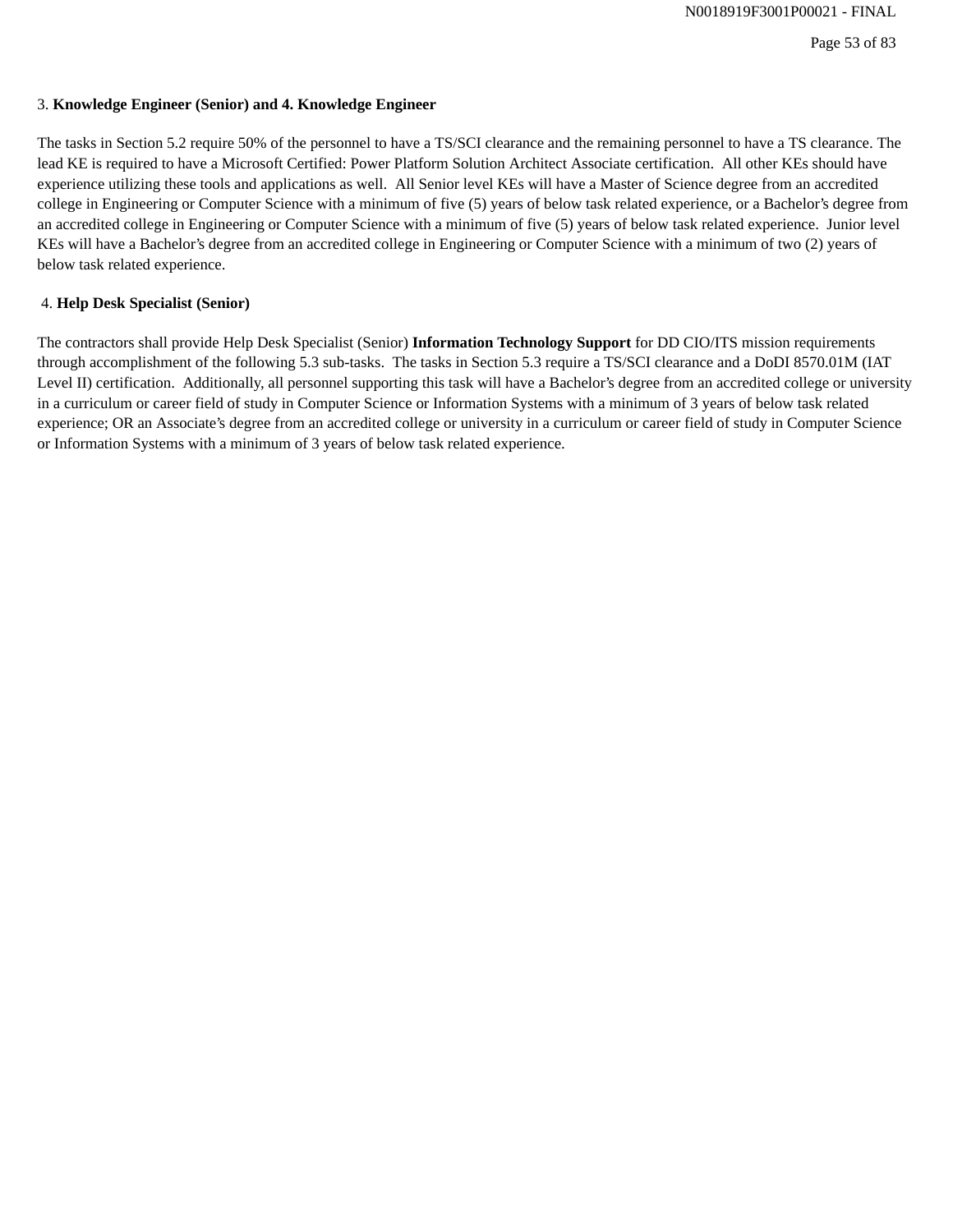Page 54 of 83

# **Section D - Packaging and Marking**

All deliverables shall be packaged and marked IAW Best Commercial Practice.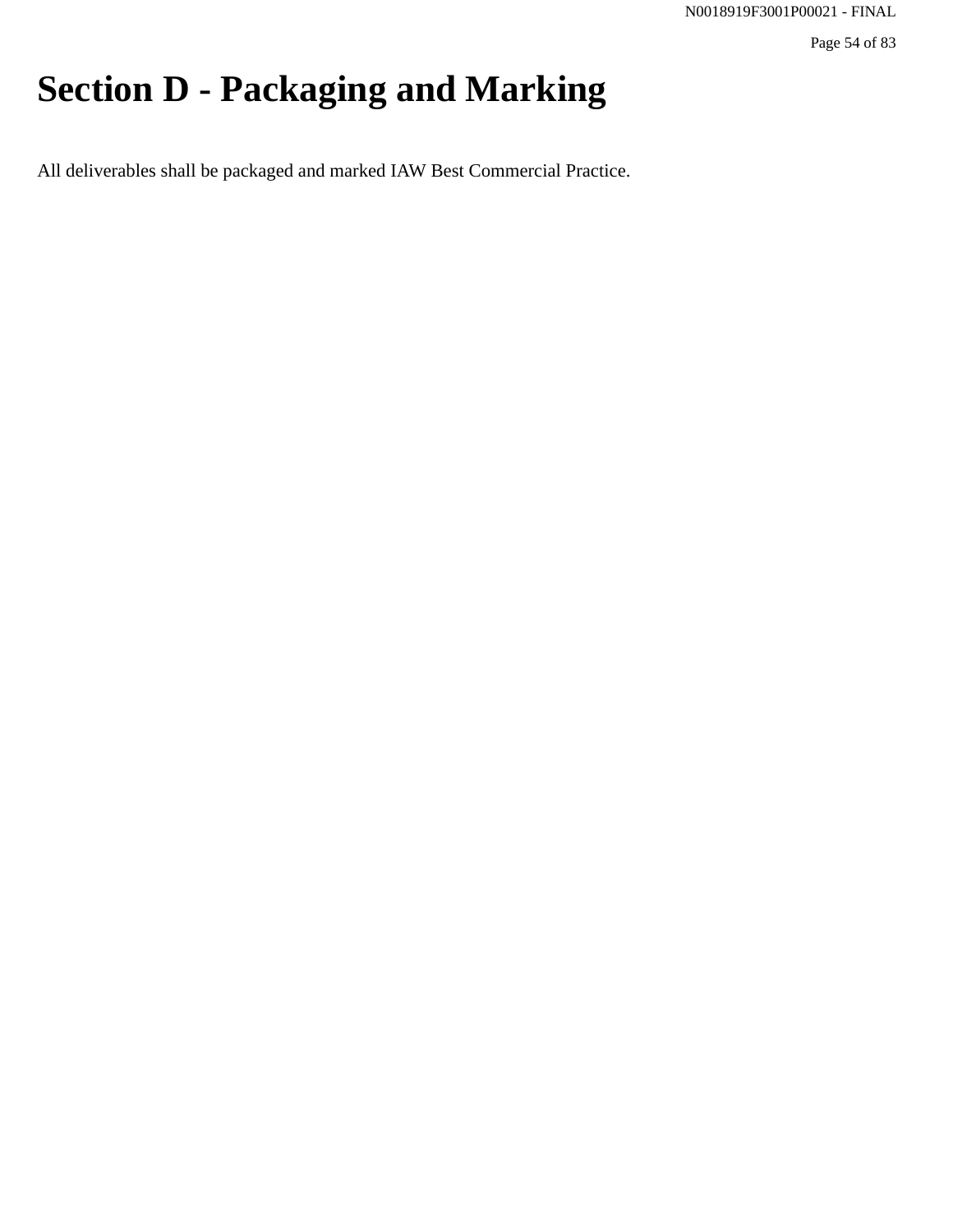Page 55 of 83

# **Section E - Inspection and Acceptance**

CLAUSES INCORPORATED BY REFERENCE

52.246-5 Inspection of Services—CostReimbursement APR 1984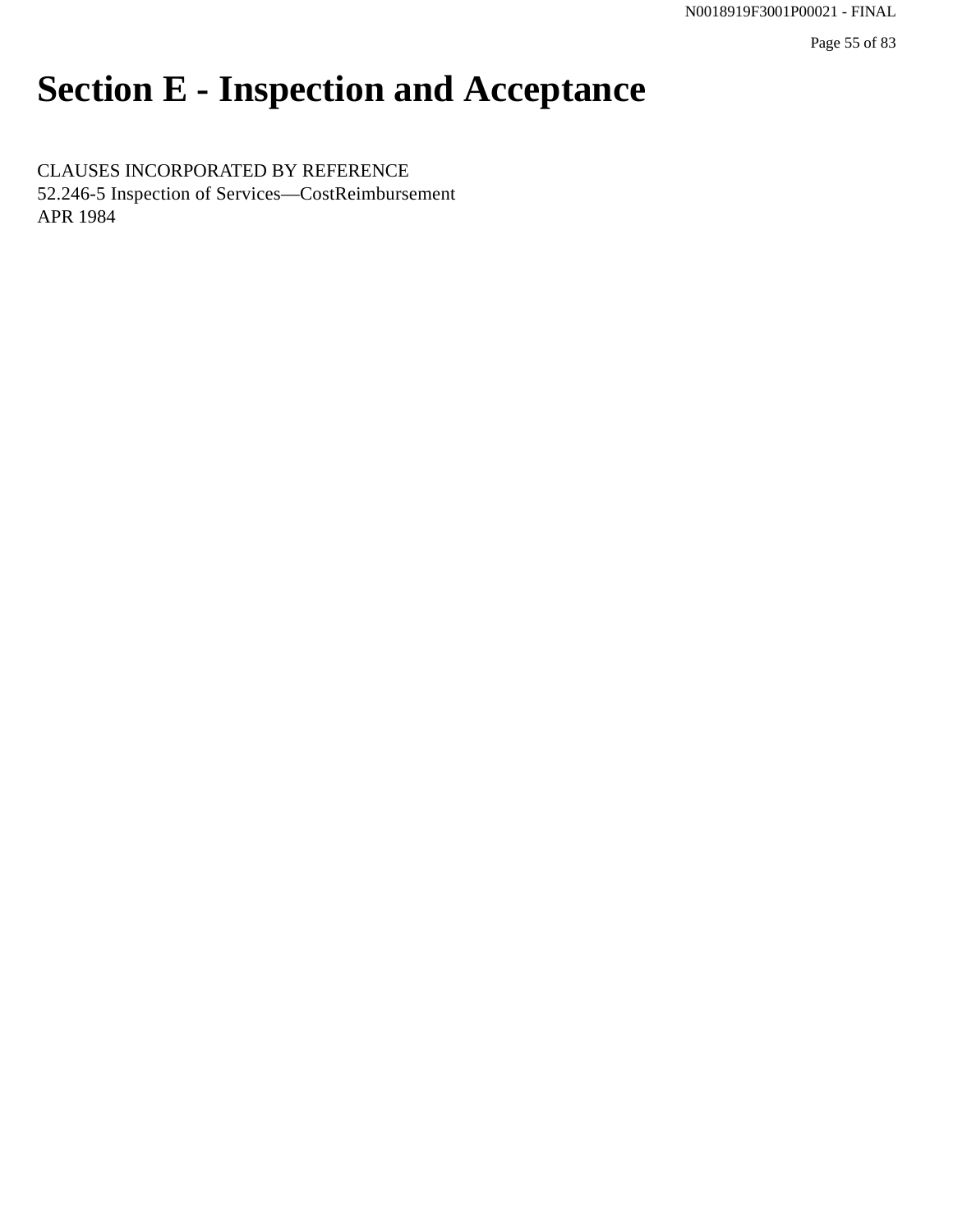Page 56 of 83

# **Section F - Deliveries or Performance**

# CLIN - DELIVERIES OR PERFORMANCE

The Period of Performance of the following Firm line Items are as follows:

| 1000 | 12/17/2018 - 12/16/2019 |
|------|-------------------------|
| 1001 | 12/17/2019 - 12/16/2020 |
| 1002 | 12/17/2020 - 12/16/2021 |
| 1003 | 12/17/2021 - 12/16/2022 |
| 3000 | 12/17/2018 - 12/16/2019 |
| 3001 | 12/17/2019 - 12/16/2020 |
| 3002 | 12/17/2020 - 12/16/2021 |
| 3003 | 12/17/2021 - 12/16/2022 |
|      |                         |

The Period of Performance of the following Option line Items are as follows: No option line items.

The Period of Performance of the following Award Term line Items are as follows: No award term line items.

# **The Period of Performance of the following Firm items are as follows:**

| 1000 | 12/17/2018 - 12/16/2019 |
|------|-------------------------|
| 1001 | 12/17/2019 - 12/16/2020 |
| 1002 | 12/17/2020 - 12/16/2021 |
| 1003 | 12/17/2021 - 12/16/2022 |
| 3000 | 12/17/2018 - 12/16/2019 |
| 3001 | 12/17/2019 - 12/16/2020 |
| 3002 | 12/17/2020 - 12/16/2021 |
| 3003 | 12/17/2021 - 12/16/2022 |
|      |                         |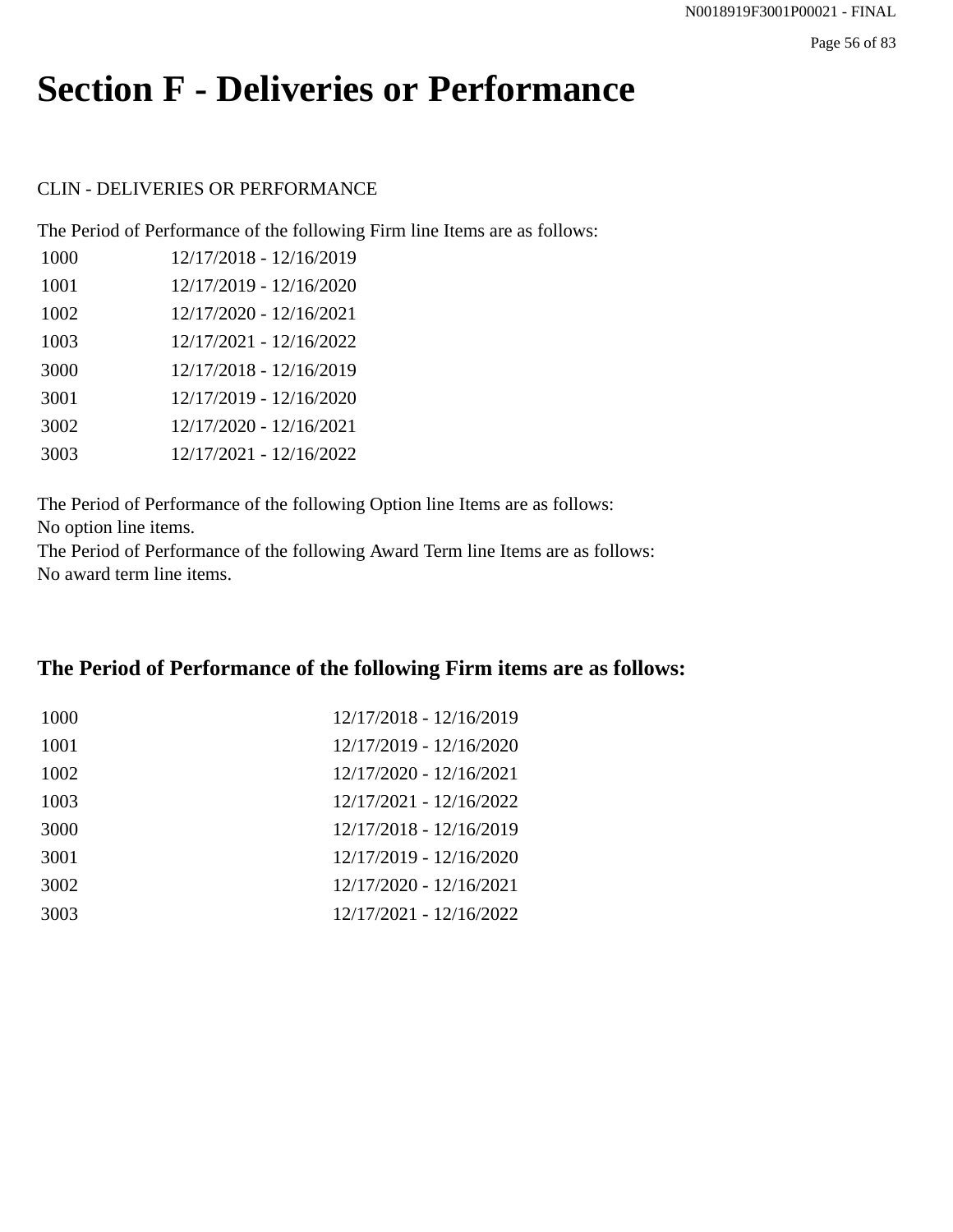Page 71 of 83

# **Section I - Contract Clauses**

# **09RA 52.217-9 -- OPTION TO EXTEND THE TERM OF THE CONTRACT. (MAR 2008)**

 (a) The Government may extend the term of this contract by written notice to the Contractor within 30 days prior to completion of the base period; provided that the Government gives the Contractor a preliminary written notice of its intent to extend at least 30 days before the contract expires. The preliminary notice does not commit the Government to an extension.

(b) If the Government exercises this option, the extended contract shall be considered to include this option clause.

(c) The total duration of this contract, including the exercise of any options under this clause, shall not exceed four years.

 252.209-7998 REPRESENTATION REGARDING CONVICTION OF A FELONY CRIMINAL VIOLATION UNDER ANY FEDERAL OR STATE LAW (DEVIATION 2012-O0007) (MAR 2012)

(a) In accordance with section 514 of Division H of the Consolidated Appropriations Act, 2012, none of the funds made available by that Act may be used to enter into a contract with any corporation that was convicted of a felony criminal violation under any Federal or State law within the preceding 24 months, where the awarding agency is aware of the conviction, unless the agency has considered suspension or debarment of the corporation and made a determination that this further action is not necessary to protect the interests of the Government. (b) The Offeror represents that it is [ ] is not [ ] a corporation that was convicted of a felony criminal violation under a Federal or State law within the preceding 24 months.

(End of provision)

252.209-7999 Representation by corporations regarding an unpaid delinquent tax liability or a felony conviction under any Federal law (Deviation 2012-O0004) (JAN 2012)

(a) In accordance with sections 8124 and 8125 of Division A of the Consolidated Appropriations Act, 2012, (Pub. L. 112-74) none of the funds made available by that Act may be used to enter into a contract with any corporation that –

 (1) Has any unpaid Federal tax liability that has been assessed, for which all judicial and administrative remedies have been exhausted or have lapsed, and that is not being paid in a timely manner pursuant to an agreement with the authority responsible for collecting the tax liability, where the awarding agency is aware of the unpaid tax liability, unless the agency has considered suspension or debarment of the corporation and made a determination that this further action is not necessary to protect the interests of the Government.

 (2) Was convicted of a felony criminal violation under any Federal law within the preceding 24 months, where the awarding agency is aware of the conviction, unless the agency has considered suspension or debarment of the corporation and made a determination that this action is not necessary to protect the interests of the Government.

(b) The Offeror represents that –

 (1) It is ( ) is not ( ) a corporation that has any unpaid Federal tax liability that has been assessed, for which all judicial and administrative remedies have been exhausted or have lapsed, and that is not being paid in a timely manner pursuant to an agreement with the authority responsible for collecting the tax liability,

 (2) It is ( ) is not ( ) a corporation that was convicted of a felony criminal violation under a Federal law within the preceding 24 months. (End of provision)

# 52.252-2 CLAUSES INCORPORATED BY REFERENCE (FEB 1998)

This contract incorporates one or more clauses by reference, with the same force and effect as if they were given in full text. Upon request,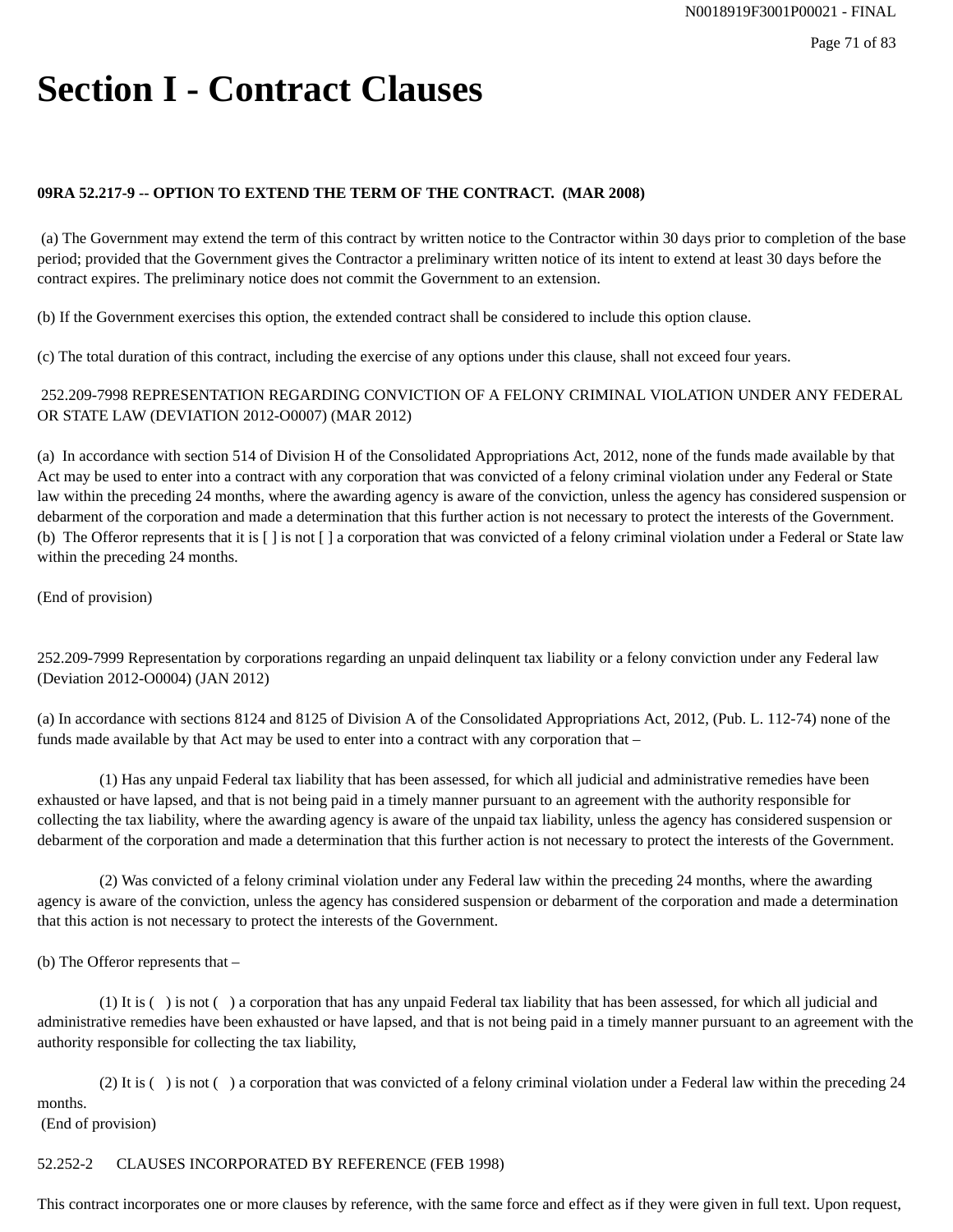the Contracting Officer will make their full text available. Also, the full text of a clause may be accessed electronically at this/these address(es):

FAR Clauses: http://acquisition.gov/far/ DFARS Clauses: http://www.acq.osd.mil/dpap/dars/dfarspgi/current/

(End of clause)

#### 52.204-24 Representation Regarding Certain Telecommunications and Video Surveillance Services or Equipment (OCT 2020)

The Offeror shall not complete the representation at paragraph (d)(1) of this provision if the Offeror has represented that it "does not provide covered telecommunications equipment or services as a part of its offered products or services to the Government in the performance of any contract, subcontract, or other contractual instrument" in paragraph (c)(1) in the provision at 52.204-26, Covered Telecommunications Equipment or Services--Representation, or in paragraph  $(v)(2)(i)$  of the provision at 52.212-3, Offeror Representations and Certifications-Commercial Items. The Offeror shall not complete the representation in paragraph (d)(2) of this provision if the Offeror has represented that it "does not use covered telecommunications equipment or services, or any equipment, system, or service that uses covered telecommunications equipment or services" in paragraph (c)(2) of the provision at 52.204-26, or in paragraph (v)(2)(ii) of the provision at 52.212-3.

(a) Definitions. As used in this provision-

Backhaul, covered telecommunications equipment or services, critical technology, interconnection arrangements, reasonable inquiry, roaming, and substantial or essential component have the meanings provided in the clause 52.204-25, Prohibition on Contracting for Certain Telecommunications and Video Surveillance Services or Equipment.

(b) Prohibition.

(1) Section 889(a)(1)(A) of the John S. McCain National Defense Authorization Act for Fiscal Year 2019 (Pub. L. 115-232) prohibits the head of an executive agency on or after August 13, 2019, from procuring or obtaining, or extending or renewing a contract to procure or obtain, any equipment, system, or service that uses covered telecommunications equipment or services as a substantial or essential component of any system, or as critical technology as part of any system. Nothing in the prohibition shall be construed to--

(i) Prohibit the head of an executive agency from procuring with an entity to provide a service that connects to the facilities of a third-party, such as backhaul, roaming, or interconnection arrangements; or

(ii) Cover telecommunications equipment that cannot route or redirect user data traffic or cannot permit visibility into any user data or packets that such equipment transmits or otherwise handles.

(2) Section 889(a)(1)(B) of the John S. McCain National Defense Authorization Act for Fiscal Year 2019 (Pub. L. 115-232) prohibits the head of an executive agency on or after August 13, 2020, from entering into a contract or extending or renewing a contract with an entity that uses any equipment, system, or service that uses covered telecommunications equipment or services as a substantial or essential component of any system, or as critical technology as part of any system. This prohibition applies to the use of covered telecommunications equipment or services, regardless of whether that use is in performance of work under a Federal contract. Nothing in the prohibition shall be construed to--

(i) Prohibit the head of an executive agency from procuring with an entity to provide a service that connects to the facilities of a third-party, such as backhaul, roaming, or interconnection arrangements; or

(ii) Cover telecommunications equipment that cannot route or redirect user data traffic or cannot permit visibility into any user data or packets that such equipment transmits or otherwise handles.

(c) Procedures. The Offeror shall review the list of excluded parties in the System for Award Management (SAM) (https://www.sam.gov) for entities excluded from receiving federal awards for "covered telecommunications equipment or services."

(d) Representations. The Offeror represents that--

(1) It [] will, [] will not provide covered telecommunications equipment or services to the Government in the performance of any contract, subcontract or other contractual instrument resulting from this solicitation. The Offeror shall provide the additional disclosure information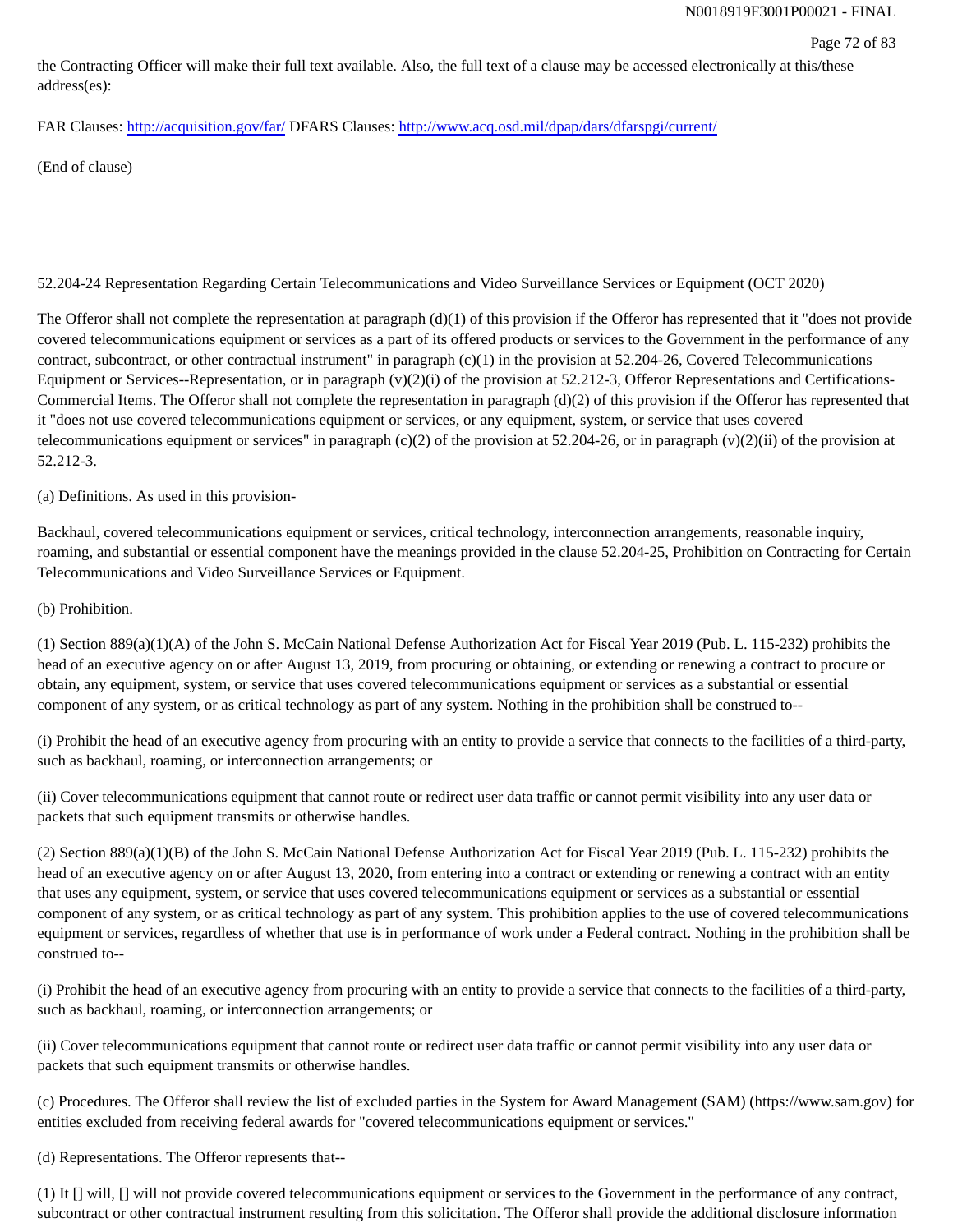required at paragraph  $(e)(1)$  of this section if the Offeror responds "will" in paragraph  $(d)(1)$  of this section; and

(2) After conducting a reasonable inquiry, for purposes of this representation, the Offeror represents that--

It [] does, [] does not use covered telecommunications equipment or services, or use any equipment, system, or service that uses covered telecommunications equipment or services. The Offeror shall provide the additional disclosure information required at paragraph (e)(2) of this section if the Offeror responds "does" in paragraph (d)(2) of this section.

(e) Disclosures.

(1) Disclosure for the representation in paragraph (d)(1) of this provision. If the Offeror has responded "will" in the representation in paragraph (d)(1) of this provision, the Offeror shall provide the following information as part of the offer:

(i) For covered equipment--

(A) The entity that produced the covered telecommunications equipment (include entity name, unique entity identifier, CAGE code, and whether the entity was the original equipment manufacturer (OEM) or a distributor, if known);

(B) A description of all covered telecommunications equipment offered (include brand; model number, such as OEM number, manufacturer part number, or wholesaler number; and item description, as applicable); and

(C) Explanation of the proposed use of covered telecommunications equipment and any factors relevant to determining if such use would be permissible under the prohibition in paragraph (b)(1) of this provision.

(ii) For covered services--

(A) If the service is related to item maintenance: A description of all covered telecommunications services offered (include on the item being maintained: Brand; model number, such as OEM number, manufacturer part number, or wholesaler number; and item description, as applicable); or

(B) If not associated with maintenance, the Product Service Code (PSC) of the service being provided; and explanation of the proposed use of covered telecommunications services and any factors relevant to determining if such use would be permissible under the prohibition in paragraph (b)(1) of this provision.

(2) Disclosure for the representation in paragraph  $(d)(2)$  of this provision. If the Offeror has responded "does" in the representation in paragraph (d)(2) of this provision, the Offeror shall provide the following information as part of the offer:

(i) For covered equipment--

(A) The entity that produced the covered telecommunications equipment (include entity name, unique entity identifier, CAGE code, and whether the entity was the OEM or a distributor, if known);

(B) A description of all covered telecommunications equipment offered (include brand; model number, such as OEM number, manufacturer part number, or wholesaler number; and item description, as applicable); and

(C) Explanation of the proposed use of covered telecommunications equipment and any factors relevant to determining if such use would be permissible under the prohibition in paragraph (b)(2) of this provision.

(ii) For covered services--

(A) If the service is related to item maintenance: A description of all covered telecommunications services offered (include on the item being maintained: Brand; model number, such as OEM number, manufacturer part number, or wholesaler number; and item description, as applicable); or

(B) If not associated with maintenance, the PSC of the service being provided; and explanation of the proposed use of covered telecommunications services and any factors relevant to determining if such use would be permissible under the prohibition in paragraph (b)(2) of this provision.

(End of provision)

52.204-25 Prohibition on Contracting for Certain Telecommunications and Video Surveillance Services or Equipment (AUG 2020)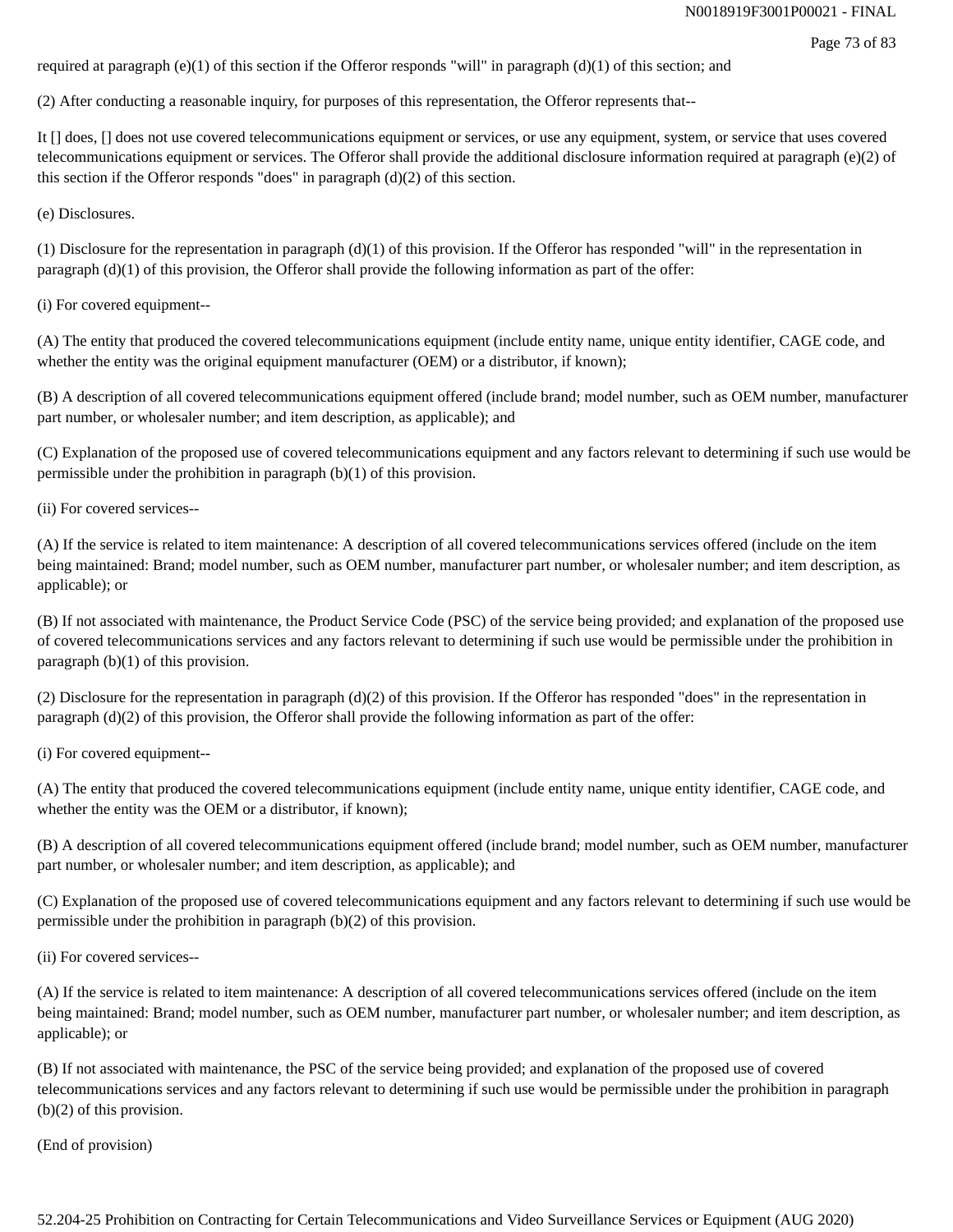Page 74 of 83

(a) Definitions. As used in this clause--

Backhaul means intermediate links between the core network, or backbone network, and the small subnetworks at the edge of the network (e.g., connecting cell phones/towers to the core telephone network). Backhaul can be wireless (e.g., microwave) or wired (e.g., fiber optic, coaxial cable, Ethernet).

Covered foreign country means The People's Republic of China.

Covered telecommunications equipment or services means--

(1) Telecommunications equipment produced by Huawei Technologies Company or ZTE Corporation (or any subsidiary or affiliate of such entities);

(2) For the purpose of public safety, security of Government facilities, physical security surveillance of critical

infrastructure, and other national security purposes, video surveillance and telecommunications equipment produced by Hytera Communications Corporation, Hangzhou Hikvision Digital Technology Company, or Dahua Technology Company (or any subsidiary or affiliate of such entities);

(3) Telecommunications or video surveillance services provided by such entities or using such equipment; or

(4) Telecommunications or video surveillance equipment or services produced or provided by an entity that the Secretary of Defense, in consultation with the Director of National Intelligence or the Director of the Federal Bureau of Investigation, reasonably believes to be an entity owned or controlled by, or otherwise connected to, the government of a covered foreign country.

Critical technology means--

(1) Defense articles or defense services included on the United States Munitions List set forth in the International Traffic in Arms Regulations under subchapter M of chapter I of title 22, Code of Federal Regulations;

(2) Items included on the Commerce Control List set forth in Supplement No. 1 to part 774 of the Export Administration Regulations under subchapter C of chapter VII of title 15, Code of Federal Regulations, and controlled--

(i) Pursuant to multilateral regimes, including for reasons relating to national security, chemical and biological weapons proliferation, nuclear nonproliferation, or missile technology; or

(ii) For reasons relating to regional stability or surreptitious listening;

(3) Specially designed and prepared nuclear equipment, parts and components, materials, software, and technology covered by part 810 of title 10, Code of Federal Regulations (relating to assistance to foreign atomic energy activities);

(4) Nuclear facilities, equipment, and material covered by part 110 of title 10, Code of Federal Regulations (relating to export and import of nuclear equipment and material);

(5) Select agents and toxins covered by part 331 of title 7, Code of Federal Regulations, part 121 of title 9 of such Code, or part 73 of title 42 of such Code; or

(6) Emerging and foundational technologies controlled pursuant to section 1758 of the Export Control Reform Act of 2018 (50 U.S.C. 4817).

Interconnection arrangements means arrangements governing the physical connection of two or more networks to allow the use of another's network to hand off traffic where it is ultimately delivered (e.g., connection of a customer of telephone provider A to a customer of telephone company B) or sharing data and other information resources.

Reasonable inquiry means an inquiry designed to uncover any information in the entity's possession about the identity of the producer or provider of covered telecommunications equipment or services used by the entity that excludes the need to include an internal or third-party audit.

Roaming means cellular communications services (e.g., voice, video, data) received from a visited network when unable to connect to the facilities of the home network either because signal coverage is too weak or because traffic is too high.

Substantial or essential component means any component necessary for the proper function or performance of a piece of equipment, system,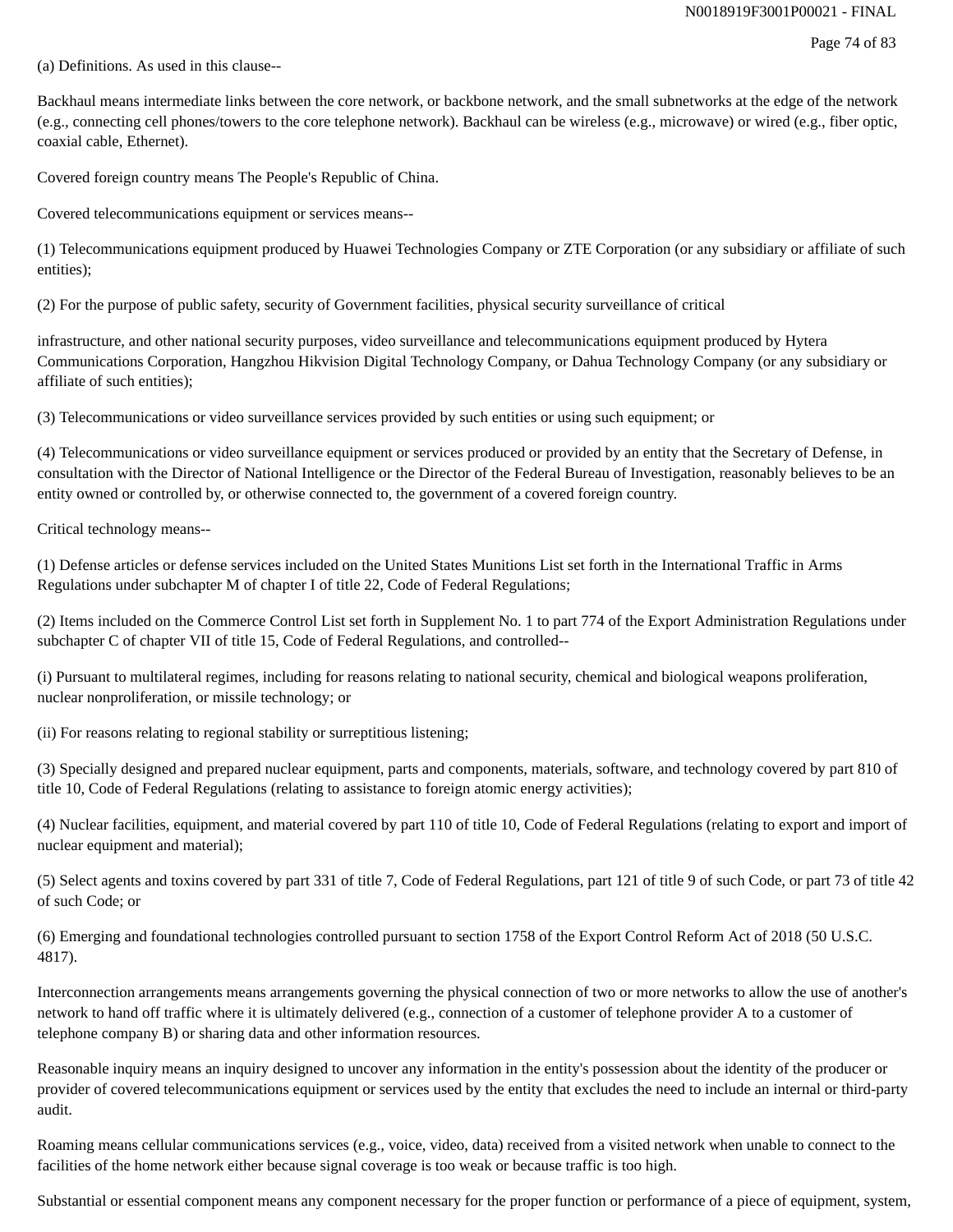Page 75 of 83

or service.

(b) Prohibition.

(1) Section 889(a)(1)(A) of the John S. McCain National Defense Authorization Act for Fiscal Year 2019 (Pub. L. 115-232) prohibits the head of an executive agency on or after August 13, 2019, from procuring or obtaining, or extending or renewing a contract to procure or obtain, any equipment, system, or service that uses covered telecommunications equipment or services as a substantial or essential component of any system, or as critical technology as part of any system. The Contractor is prohibited from providing to the Government any equipment, system, or service that uses covered telecommunications equipment or services as a substantial or essential component of any system, or as critical technology as part of any system, unless an exception at paragraph (c) of this clause applies or the covered telecommunication equipment or services are covered by a waiver described in FAR 4.2104.

(2) Section 889(a)(1)(B) of the John S. McCain National Defense Authorization Act for Fiscal Year 2019 (Pub. L. 115-232) prohibits the head of an executive agency on or after August 13, 2020, from entering into a contract, or extending or renewing a contract, with an entity that uses any equipment, system, or service that uses covered telecommunications equipment or services as a substantial or essential component of any system, or as critical technology as part of any system, unless an exception at paragraph (c) of this clause applies or the covered telecommunication equipment or services are covered by a waiver described in FAR 4.2104. This prohibition applies to the use of covered telecommunications equipment or services, regardless of whether that use is in performance of work under a Federal contract.

(c) Exceptions. This clause does not prohibit contractors from providing--

(1) A service that connects to the facilities of a third-party, such as backhaul, roaming, or interconnection arrangements; or

(2) Telecommunications equipment that cannot route or redirect user data traffic or permit visibility into any user data or packets that such equipment transmits or otherwise handles.

#### (d) Reporting requirement.

(1) In the event the Contractor identifies covered telecommunications equipment or services used as a substantial or essential component of any system, or as critical technology as part of any system, during contract performance, or the Contractor is notified of such by a subcontractor at any tier or by any other source, the Contractor shall report the information in paragraph (d)(2) of this clause to the Contracting Officer, unless elsewhere in this contract are established procedures for reporting the information; in the case of the Department of Defense, the Contractor shall report to the website at https://dibnet.dod.mil. For indefinite delivery contracts, the Contractor shall report to the Contracting Officer for the indefinite delivery contract and the Contracting Officer(s) for any affected order or, in the case of the Department of Defense, identify both the indefinite delivery contract and any affected orders in the report provided at https://dibnet.dod.mil.

(2) The Contractor shall report the following information pursuant to paragraph (d)(1) of this clause:

(i) Within one business day from the date of such identification or notification: The contract number; the order number(s), if applicable; supplier name; supplier unique entity identifier (if known); supplier Commercial and Government Entity (CAGE) code (if known); brand; model number (original equipment manufacturer number,

manufacturer part number, or wholesaler number); item description; and any readily available information about mitigation actions undertaken or recommended.

(ii) Within 10 business days of submitting the information in paragraph  $(d)(2)(i)$  of this clause: Any further available

information about mitigation actions undertaken or recommended. In addition, the Contractor shall describe the efforts it undertook to prevent use or submission of covered telecommunications equipment or services, and any additional efforts that will be incorporated to prevent future use or submission of covered telecommunications

#### equipment or services.

(e) Subcontracts. The Contractor shall insert the substance of this clause, including this paragraph (e) and excluding paragraph (b)(2), in all subcontracts and other contractual instruments, including subcontracts for the acquisition of commercial items.

#### (End of clause)

52.204-26 Covered Telecommunications Equipment or Services--Representation (OCT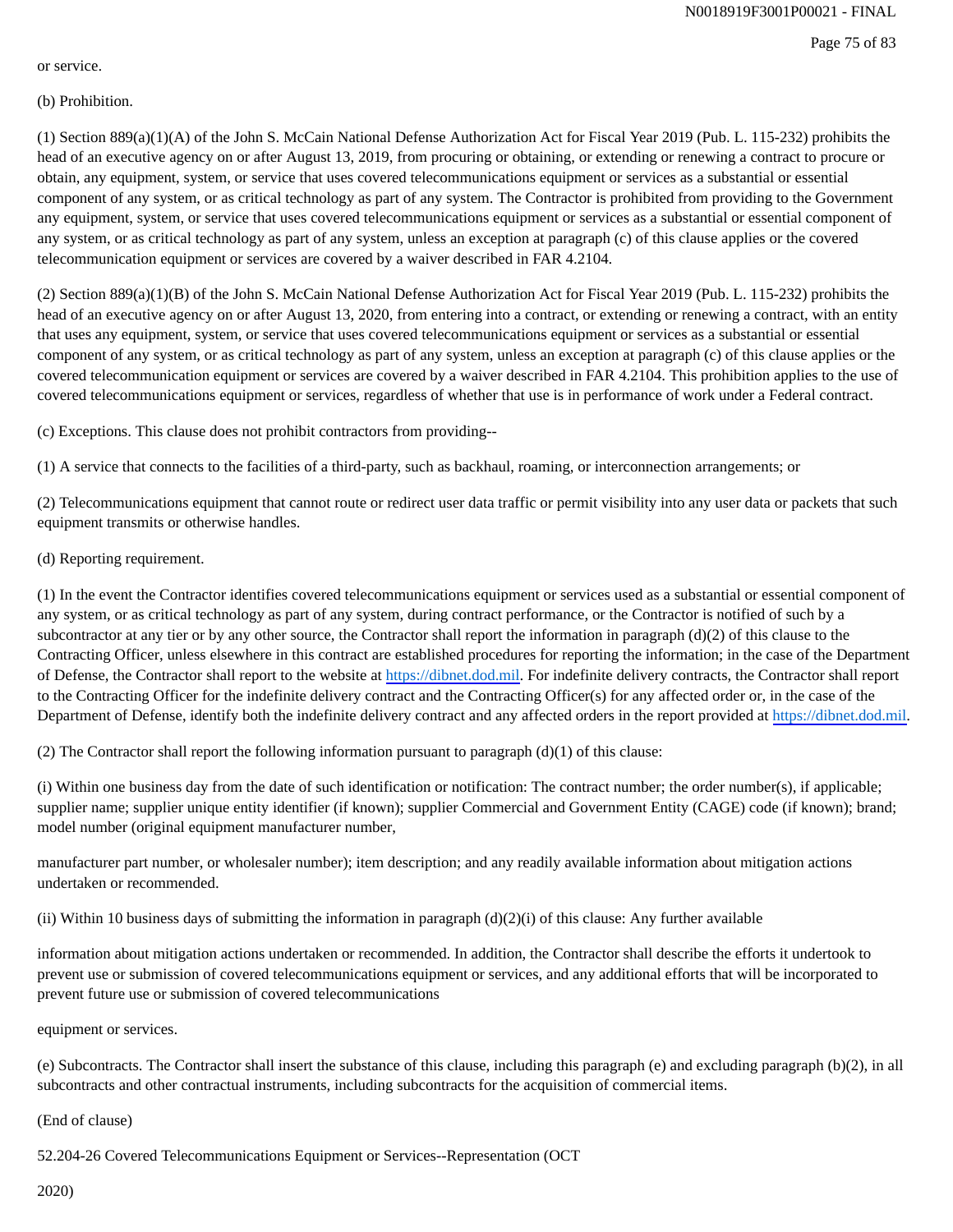(a) Definitions. As used in this provision, "covered telecommunications equipment or services" and "reasonable inquiry" have the meaning provided in the clause 52.204-25, Prohibition on Contracting for Certain Telecommunications and Video Surveillance Services or Equipment.

(b) Procedures. The Offeror shall review the list of excluded parties in the System for Award Management (SAM) (https://www.sam.gov) for entities excluded from receiving federal awards for "covered telecommunications equipment or services".

(c) Representations.

(1) The Offeror represents that it [ ] does, [ ] does not provide covered telecommunications equipment or services as a part of its offered products or services to the Government in the performance of any contract, subcontract, or other contractual instrument.

(2) After conducting a reasonable inquiry for purposes of this representation, the offeror represents that it [ ] does, [ ] does not use covered telecommunications equipment or services, or any equipment, system, or service that uses covered telecommunications equipment or services.

(End of provision)

#### 252.204-7016 Covered Defense Telecommunications Equipment or Services --

Representation (Dec 2019)

(a) Definitions. As used in this provision, covered defense telecommunications equipment or services has the meaning provided in the clause 252.204-7018, Prohibition on the Acquisition of Covered Defense Telecommunications Equipment or Services.

(b) Procedures. The Offeror shall review the list of excluded parties in the System for Award Management (SAM) (https://www.sam.gov) for entities excluded from receiving federal awards for "covered defense telecommunications equipment or services".

(c) Representation. The Offeror represents that it [ ] does, [ ] does not provide covered defense telecommunications equipment or services as a part of its offered products or services to the Government in the performance of any contract, subcontract, or other contractual instrument.

(End of provision)

#### 252.204-7017 Prohibition on the Acquisiton of Covered Defense Telecommunications

Equipment or Services--Representation (Dec 2019)

The Offeror is not required to complete the representation in this provision if the Offeror has represented in the provision at 252.204-7016, Covered Defense Telecommunications Equipment or Services--Representation, that it "does not provide covered defense telecommunications equipment or services as a part of its offered products or services to the Government in the performance of any contract, subcontract, or other contractual instrument."

(a) Definitions. Covered defense telecommunications equipment or services, covered mission, critical technology, and substantial or essential component, as used in this provision, have the meanings given in the 252.204-7018 clause, Prohibition on the Acquisition of Covered Defense Telecommunications Equipment or Services, of this

solicitation.

(b) Prohibition. Section 1656 of the National Defense Authorization Act for Fiscal Year 2018 (Pub. L. 115-91) prohibits agencies from procuring or obtaining, or extending or renewing a contract to procure or obtain, any equipment, system, or service to carry out covered missions that uses covered defense telecommunications equipment or services as a substantial or essential component of any system, or as critical technology as part

of any system.

(c) Procedures. The Offeror shall review the list of excluded parties in the System for Award Management (SAM) at https://www.sam.govfor entities that are excluded when providing any equipment, system, or service to carry out covered missions that uses covered defense telecommunications equipment or services as a substantial or essential component of any system, or as critical technology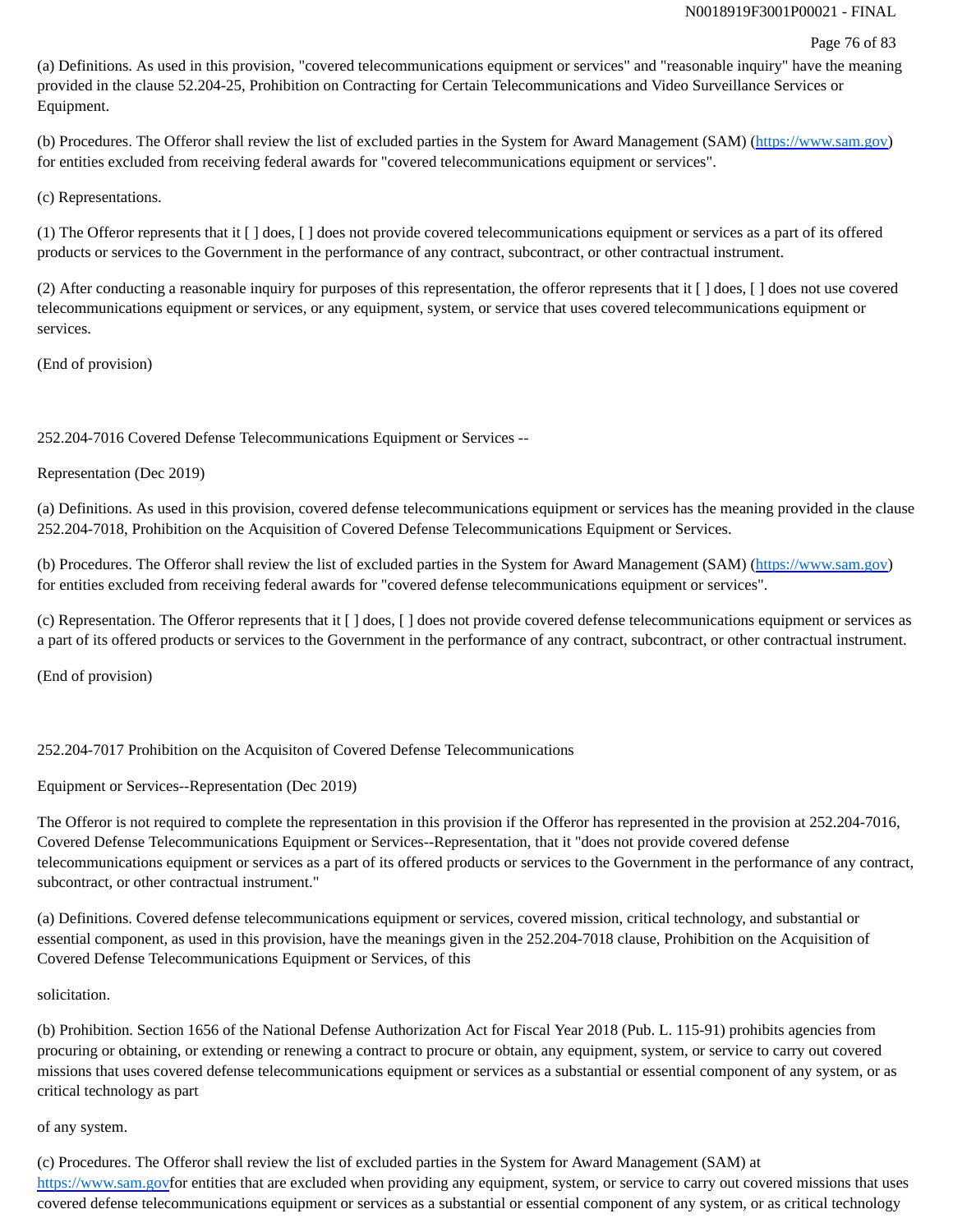Page 77 of 83

as part of any system, unless a waiver is granted.

(d) Representation. If in its annual representations and certifications in SAM the Offeror has represented in paragraph (c) of the provision at 252.204-7016, Covered Defense Telecommunications Equipment or Services--Representation, that it "does" provide covered defense telecommunications equipment or services as a part

of its offered products or services to the Government in the performance of any contract, subcontract, or other contractual instrument, then the Offeror shall complete the following additional representation:

The Offeror represents that it [ ] will [ ] will not provide covered defense telecommunications equipment or services as a part of its offered products or services to DoD in the performance of any award resulting from this solicitation.

(e) Disclosures. If the Offeror has represented in paragraph (d) of this provision that it "will provide covered defense telecommunications equipment or services," the Offeror shall provide the following information as part of the offer:

(1) A description of all covered defense telecommunications equipment and services offered (include brand or manufacturer; product, such as model number, original equipment manufacturer (OEM) number, manufacturer part number, or wholesaler number; and item description, as applicable).

(2) An explanation of the proposed use of covered defense telecommunications equipment and services and any factors relevant to determining if such use would be permissible under the prohibition referenced in paragraph (b) of this provision.

(3) For services, the entity providing the covered defense telecommunications services (include entity name, unique entity identifier, and Commercial and Government Entity (CAGE) code, if known).

(4) For equipment, the entity that produced or provided the covered defense telecommunications equipment (include entity name, unique entity identifier, CAGE code, and whether the entity was the OEM or a distributor, if known).

(End of provision)

252.204-7018 Prohibition on the Acquisition of Covered Defense Telecommunications

Equipment or Services (Dec 2019)

(a) Definitions. As used in this clause--

Covered defense telecommunications equipment or services means--

(1) Telecommunications equipment produced by Huawei Technologies Company or ZTE Corporation, or any subsidiary or affiliate of such entities;

(2) Telecommunications services provided by such entities or using such equipment; or

(3) Telecommunications equipment or services produced or provided by an entity that the Secretary of Defense reasonably believes to be an entity owned or controlled by, or otherwise connected to, the government of a covered foreign country.

Covered foreign country means--

(1) The People's Republic of China; or

(2) The Russian Federation.

Covered missions means--

(1) The nuclear deterrence mission of DoD, including with respect to nuclear command, control, and communications, integrated tactical warning and attack assessment, and continuity of Government; or

(2) The homeland defense mission of DoD, including with respect to ballistic missile defense.

Critical technology means--

(1) Defense articles or defense services included on the United States Munitions List set forth in the International Traffic in Arms Regulations under subchapter M of chapter I of title 22, Code of Federal Regulations;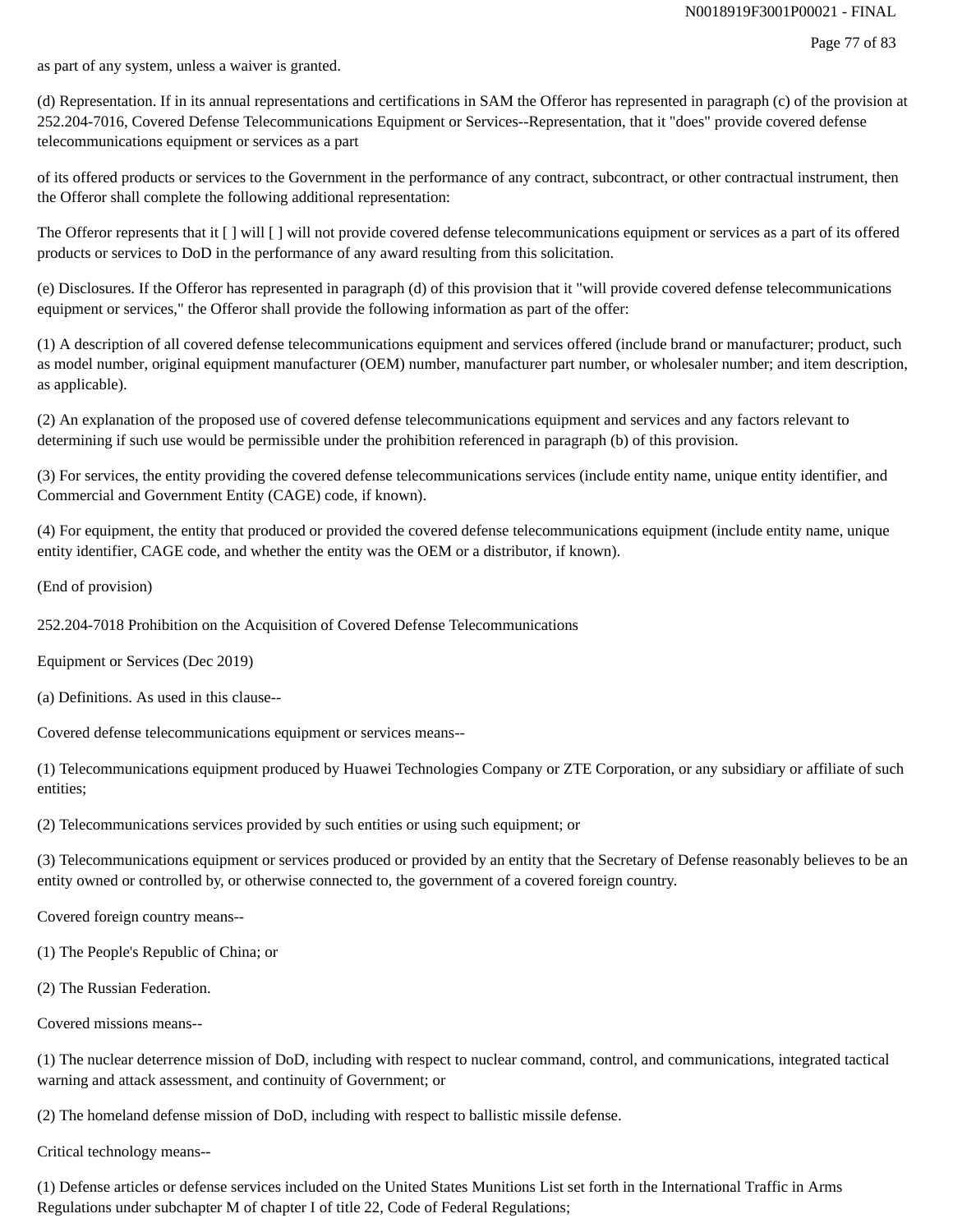#### Page 78 of 83

(2) Items included on the Commerce Control List set forth in Supplement No. 1 to part 774 of the Export Administration Regulations under subchapter C of chapter VII of title 15, Code of Federal Regulations, and controlled--

(i) Pursuant to multilateral regimes, including for reasons relating to national security, chemical and biological weapons proliferation, nuclear nonproliferation, or missile technology; or

(ii) For reasons relating to regional stability or surreptitious listening;

(3) Specially designed and prepared nuclear equipment, parts and components, materials, software, and technology covered by part 810 of title 10, Code of Federal Regulations (relating to assistance to foreign atomic energy activities);

(4) Nuclear facilities, equipment, and material covered by part 110 of title 10, Code of Federal Regulations (relating to export and import of nuclear equipment and material);

(5) Select agents and toxins covered by part 331 of title 7, Code of Federal Regulations, part 121 of title 9 of such Code, or part 73 of title 42 of such Code; or

(6) Emerging and foundational technologies controlled pursuant to section 1758 of the Export Control Reform Act of 2018 (50 U.S.C. 4817).

Substantial or essential component means any component necessary for the proper function or performance of a piece of equipment, system, or service.

(b) Prohibition. In accordance with section 1656 of the National Defense Authorization Act for Fiscal Year 2018 (Pub. L. 115-91), the contractor shall not provide to the Government any equipment, system, or service to carry out covered missions that uses covered defense telecommunications equipment or services as a substantial or essential component of any system, or as critical technology as part of any system, unless the covered defense telecommunication equipment or services are covered by a waiver described in Defense Federal Acquisition Regulation Supplement 204.2104.

(c) Procedures. The Contractor shall review the list of excluded parties in the System for Award Management (SAM) at https://www.sam.govfor entities that are excluded when providing any equipment, system, or service, to carry out covered missions, that uses covered defense telecommunications equipment or services as a substantial or essential component of any system, or as critical technology as part of any system, unless a waiver is granted.

(d) Reporting.

(1) In the event the Contractor identifies covered defense telecommunications equipment or services used as a substantial or essential component of any system, or as critical technology as part of any system, during contract performance, the Contractor shall report at https://dibnet.dod.milthe information in paragraph (d)(2) of this clause.

(2) The Contractor shall report the following information pursuant to paragraph  $(d)(1)$  of this clause:

(i) Within one business day from the date of such identification or notification: The contract number; the order number(s), if applicable; supplier name; brand; model number (original equipment manufacturer number, manufacturer part number, or wholesaler number); item description; and any readily available information

about mitigation actions undertaken or recommended.

(ii) Within 10 business days of submitting the information in paragraph  $(d)(2)(i)$  of this clause: Any further available

information about mitigation actions undertaken or recommended. In addition, the Contractor shall describe the efforts it undertook to prevent use or submission of a covered defense telecommunications equipment or services, and any additional efforts that will be incorporated to prevent future use or submission of covered telecommunications equipment or services.

(e) Subcontracts. The Contractor shall insert the substance of this clause, including this paragraph (e), in all subcontracts and other contractual instruments, including subcontracts for the acquisition of commercial items.

(End of clause)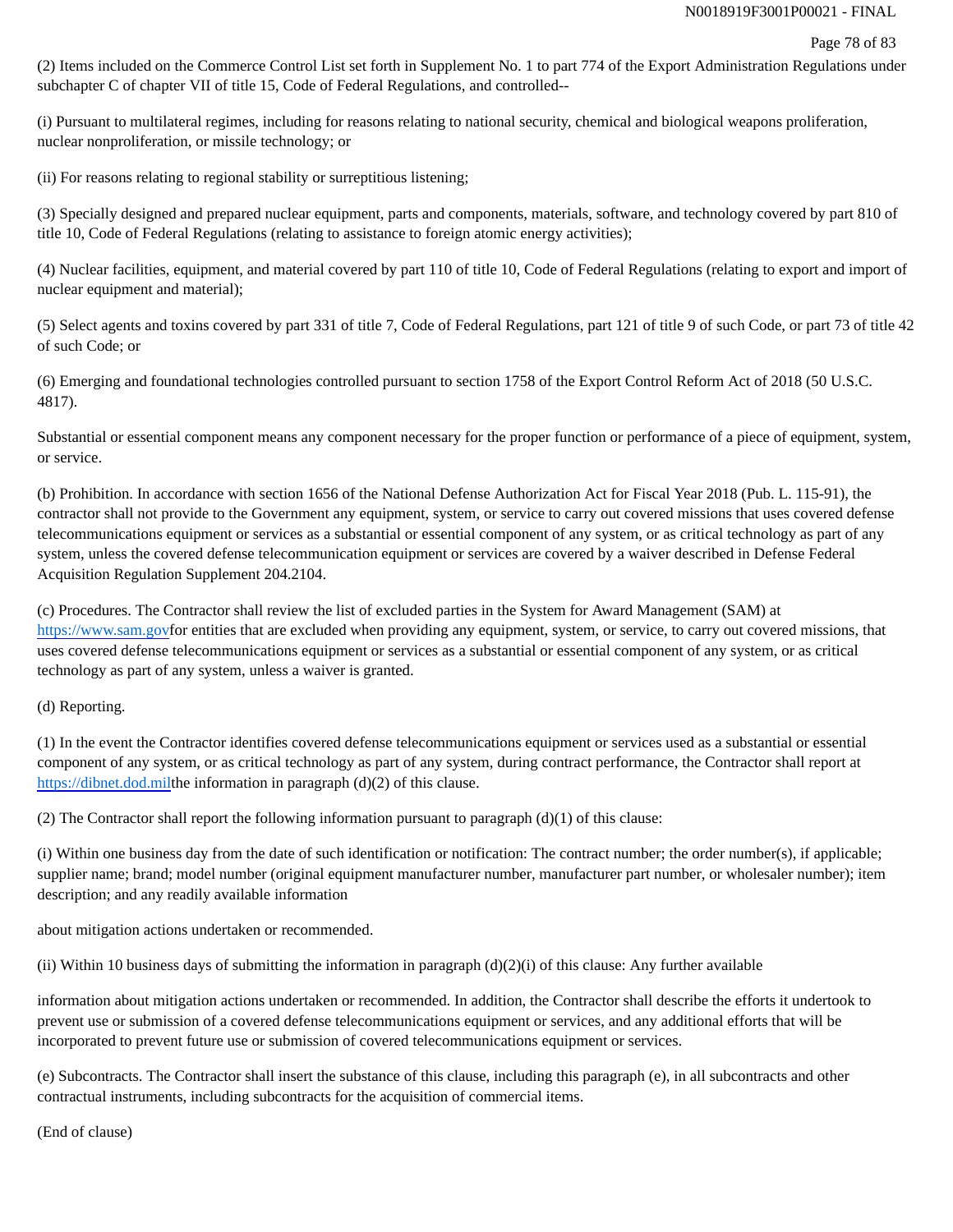Page 79 of 83

### CLAUSES INCORPORATED BY REFERENCE

52.202-1 Definitions NOV 2013 52.203-3 Gratuities APR 1984

52.203-5 Covenant Against Contingent Fees MAY 2014

52.203-6 Restrictions on Subcontractor Sales to the Government SEP 2006

52.203-7 Anti-Kickback Procedures MAY 2014

- 52.203-8 Cancellation, Rescission, and Recovery of Funds for Illegal or Improper Activity MAY 2014
- 52.203-10 Price or Fee Adjustment for Illegal or Improper Activity MAY 2014

52.203-12 Limitation on Payments to Influence Certain Federal Transactions OCT 2010

52.203-13 Contractor Code of Business Ethics and Conduct OCT 2015

52.203-17 Contractor Employee Whistleblower Rights and Requirement To Inform Employees of Whistleblower Rights APR 2014

52.204-2 Security Requirements AUG 1996

- 52.204-4 Printed or Copied Double-Sided on Postconsumer Fiber Content Paper MAY 2011
- 52.204-9 Personal Identity Verification of Contractor Personnel JAN 2011
- 52.204-10 Reporting Executive Compensation and First-Tier Subcontract Awards OCT 2016
- 52.204-13 System for Award Management Maintenance OCT 2016
- 52.204-18 Commercial and Government Entity Code Maintenance JUL 2016
- 52.204-19 Incorporation by Reference of Representations and Certifications DEC 2014
- 52.204-21 Basic Safeguarding of Covered Contractor Information Systems JUN 2016

52.209-6 Protecting the Government's Interest When Subcontracting with Contractors Debarred, Suspended, or Proposed for Debarment OCT 2015

52.209-9 Updates of Publicly Available Information Regarding Responsibility Matters JUL 2013 52.209-10 Prohibition on Contracting with Inverted Domestic Corporations

52.210-1 Market Research APR 2011 52.215-2 Audit and Records—Negotiation OCT 2010

52.215-8 Order of Precedence—Uniform Contract Format OCT 1997 52.215-17 Waiver of Facilities Capital Cost of Money OCT 1997

52.215-21 Requirements for Certified Cost or Pricing Data and Data Other Than Certified Cost or Pricing Data—Modifications--Alternate III OCT 1997

- 52.215-23 Limitations on Pass-Through Charges--Alternate I OCT 2009
- 52.216-7 Allowable Cost and Payment JUN 2013 52.216-8 Fixed Fee JUN 2011
- 52.217-8 Option to Extend Services NOV 1999

NOV 2015

- 52.219-6 Notice of Total Small Business Set-Aside NOV 2011
- 52.219-14 Limitations on Subcontracting JAN 2017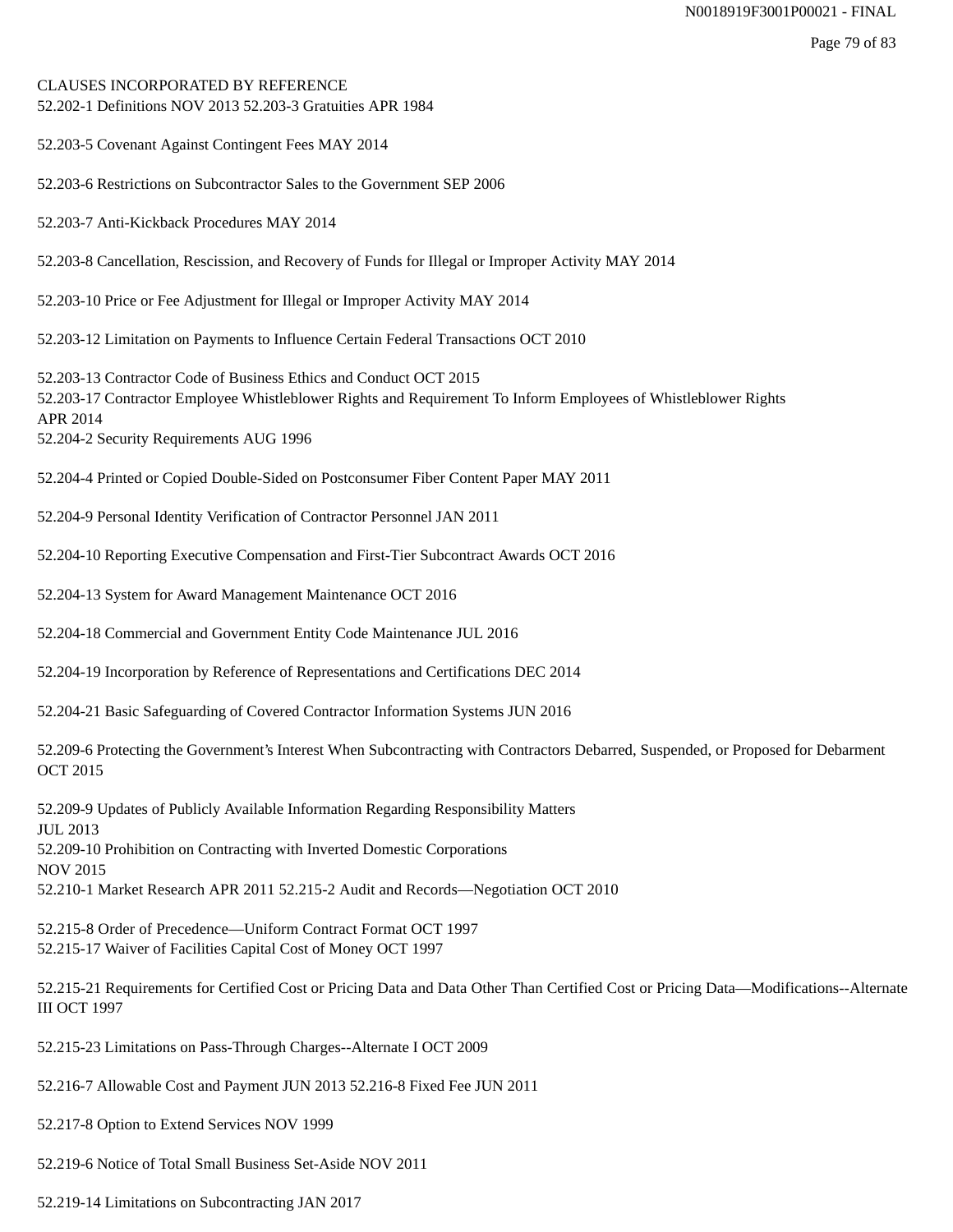Page 80 of 83

- 52.219-28 Post-Award Small Business Program Rerepresentation JUL 2013
- 52.222-2 Payment for Overtime Premiums JULY 1990 52.222-3 Convict Labor JUNE 2003
- 52.222-21 Prohibition of Segregated Facilities APR 2015 52.222-26 Equal Opportunity SEP 2016
- 52.222-35 Equal Opportunity for Veterans OCT 2015
- 52.222-36 Equal Opportunity for Workers with Disabilities JUL 2014
- 52.222-37 Employment Reports on Veterans FEB 2016
- 52.222-40 Notification of Employee Rights Under the National Labor Relations Act DEC 2010 5
- 2.222-50 Combating Trafficking in Persons MAR 2015
- 52.223-5 Pollution Prevention & Right-To-Know Information MAY 2011
- 52.223-6 Drug-Free Workplace MAY 2001 52.223-10 Waste Reduction Program MAY 2011

52.223-17 Affirmative Procurement of EPA-Designated Items in Service and Construction Contracts. MAY 2008 52.223-18 Encouraging Contractor Policies to Ban Text Messaging While Driving AUG 2011

- 52.223-19 Compliance with Environmental Management Systems MAY 2011
- 52.224-3 Privacy Training JAN 2017 52.228-7 Insurance—Liability to Third Persons MAR 1996
- 52.232-17 Interest MAY 2014
- 52.232-18 Availability of Funds APR 1984
- 52.232-23 Assignment of Claims MAY 2014
- 52.232-25 Prompt Payment--Alternate I FEB 2002
- 52.232-22 Limitation of Funds APR 1984
- 52.232-33 Payment by Electronic Funds Transfer—System for Award Management JUL 2013 52.232-39 Unenforceability of Unauthorized Obligations JUN 2013
- 52.233-1 Disputes MAY 2014 52.233-3 Protest after Award--Alternate I JUN 1985
- 52.233-4 Applicable Law for Breach of Contract Claim OCT 2004
- 52.237-2 Protection of Government Buildings, Equipment, and Vegetation APR 1984
- 52.242-1 Notice of Intent to Disallow Costs APR 1984
- 52.242-3 Penalties for Unallowable Costs MAY 2014
- 52.242-4 Certification of Final Indirect Costs JAN 1997 52.242-13 Bankruptcy JUL 1995
- 52.243-2 Changes—Cost Reimbursement--Alternate I APR 1984 52.244-2 Subcontracts OCT 2010
- 52.244-5 Competition in Subcontracting DEC 1996
- 52.244-6 Subcontracts for Commercial Items NOV 2017
- 52.245-1 Government Property JAN 2017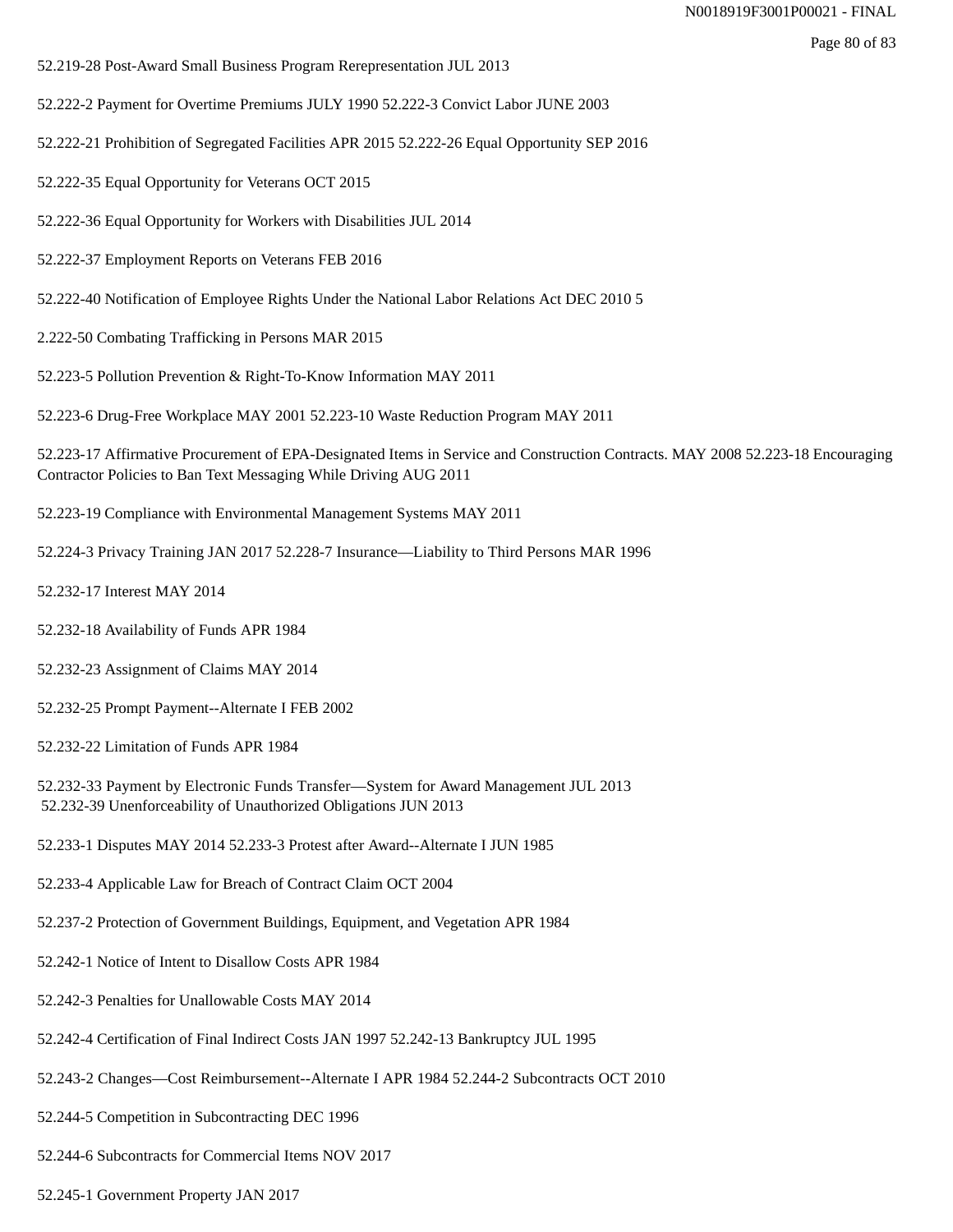Page 81 of 83

52.245-9 Use and Charges APR 2012 52.246-25 Limitation of Liability—Services FEB 1997

52.247-67 Submission of Transportation Documents for Audit FEB 2006

52.249-6 Termination (Cost-Reimbursement) MAY 2004

52.249-14 Excusable Delays APR 1984

52.253-1 Computer Generated Forms JAN 1991

252.201-7000 Contracting Officer's Representative DEC 1991

252.203-7000 Requirements Relating to Compensation of Former DoD Officials SEP 2011

252.203-7001 Prohibition on Persons Convicted of Fraud or Other Defense-Contract-Related Felonies DEC 2008 252.203-7002 Requirement to Inform Employees of Whistleblower Rights SEP 2013

252.203-7004 Display of Hotline Posters OCT 2016

252.204-7003 Control of Government Personnel Work Product APR 1992 252.204-7005 Oral Attestation of Security Responsibilities NOV 2001

252.204-7015 Notice of Authorized Disclosure of Information for Litigation Support MAY 2016

252.205-7000 Provision of Information to Cooperative Agreement Holders DEC 1991

252.209-7004 Subcontracting with Firms that are Owned or Controlled by the Government of a Country that is a State Sponsor of Terrorism OCT 2015

252.211-7007 Reporting of Government-Furnished Property AUG 2012

252.216-7009 Allowability of Legal Costs Incurred in Connection With a Whistleblower Proceeding SEP 2013 252.223-7004 Drug-Free Work Force SEP 1988

252.225-7048 Export-Controlled Items JUNE 2013

252.226-7001 Utilization of Indian Organizations, Indian-Owned Economic Enterprises, and Native Hawaiian Small Business Concerns SEP 2004

252.227-7013 Rights in Technical Data--Noncommercial Items FEB 2014

252.227-7015 Technical Data--Commercial Items FEB 2014

252.227-7027 Deferred Ordering of Technical Data or Computer Software APR 1988 252.232-7010 Levies on Contract Payments DEC 2006

- 252.242-7006 Accounting System Administration FEB 2012
- 252.243-7002 Requests for Equitable Adjustment DEC 2012
- 252.245-7001 Tagging, Labeling, and Marking of GovernmentFurnished Property APR 2012
- 252.245-7002 Reporting Loss of Government Property DEC 2017
- 252.245-7003 Contractor Property Management System Administration APR 2012
- 252.245-7004 Reporting, Reutilization, and Disposal DEC 2017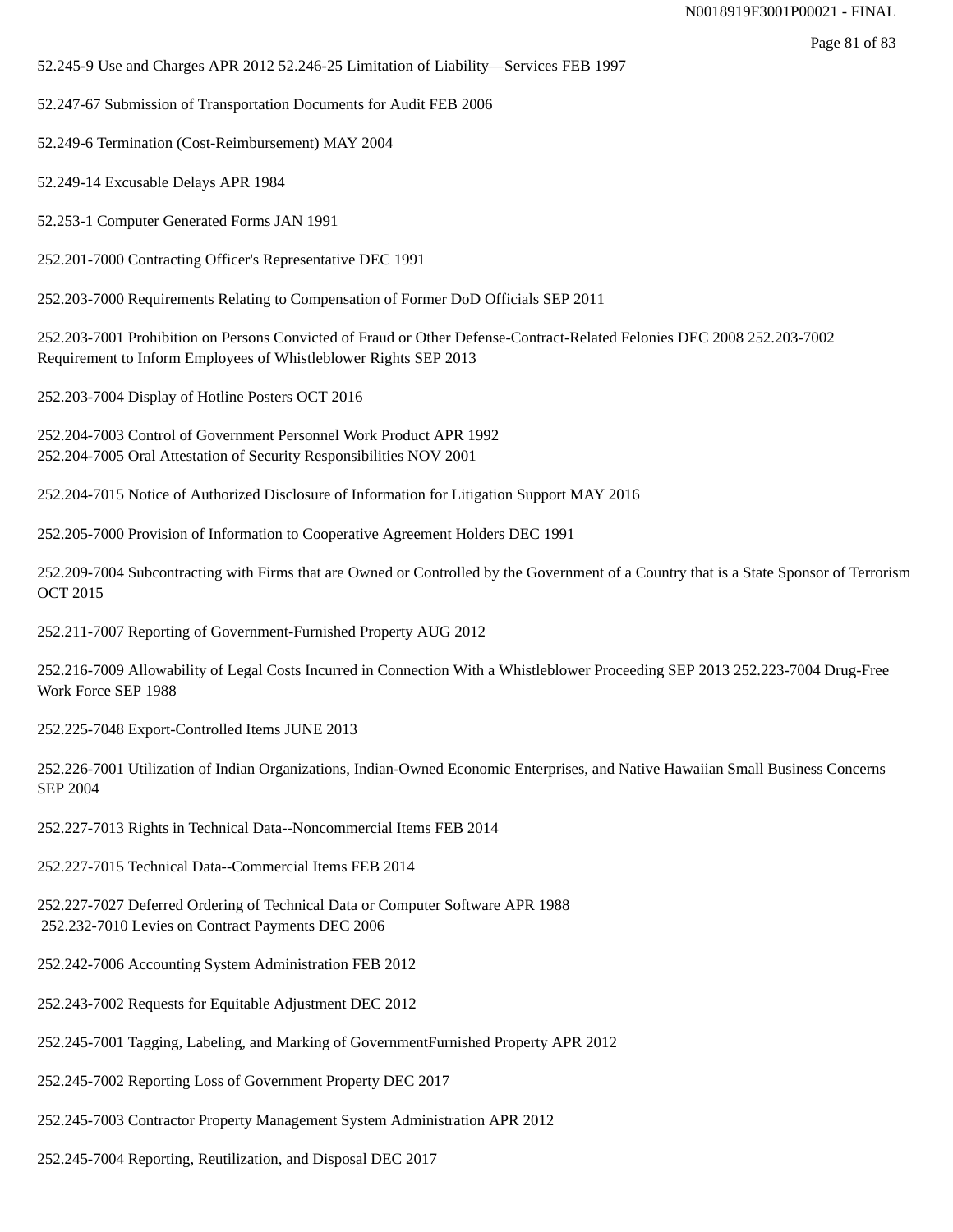N0018919F3001P00021 - FINAL

Page 82 of 83